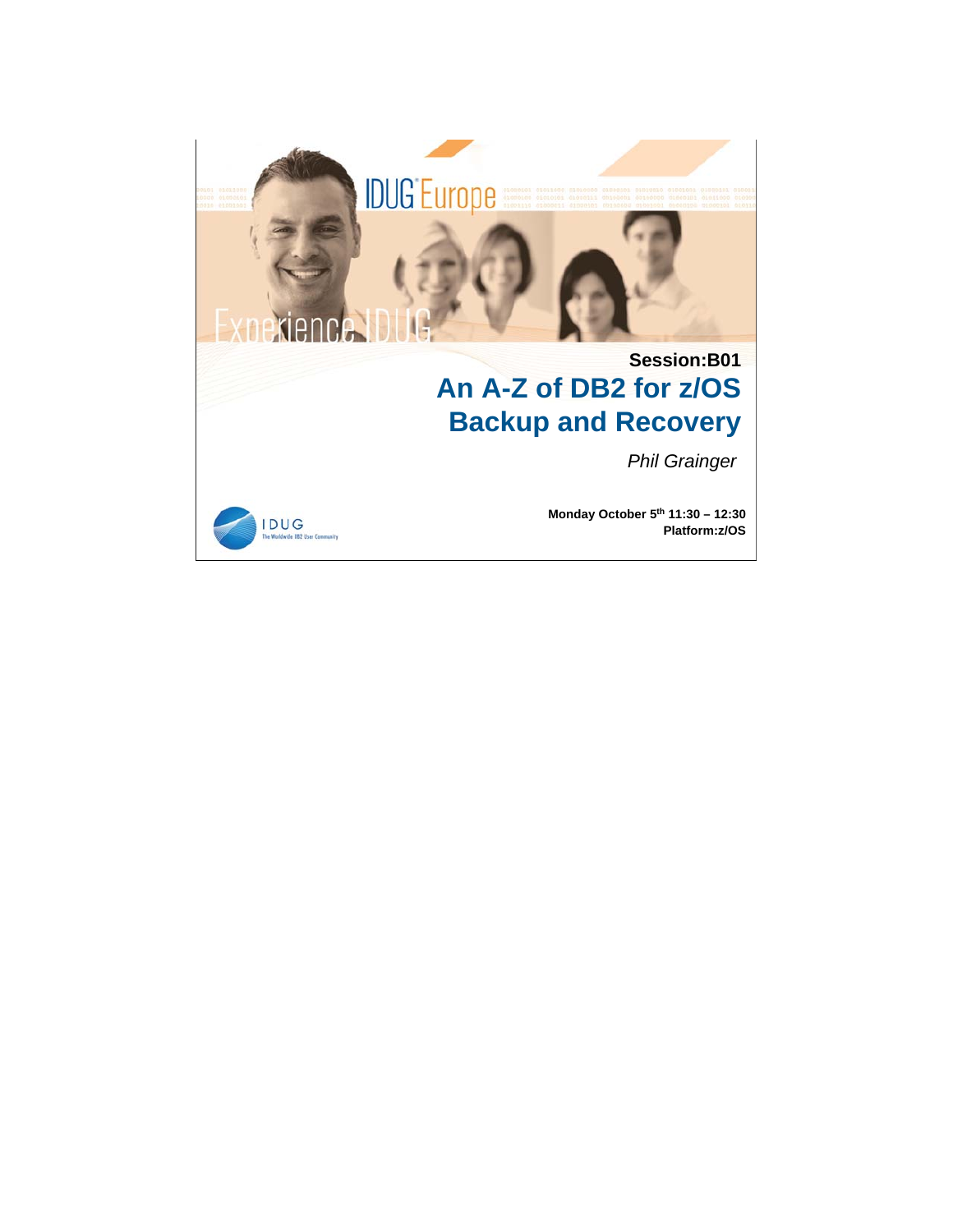## IDUG Agenda • Logical recovery • Active logs • Mandated requirements • Archive logs • MERGECOPY • BSDS • Mirroring • Business requirements • Parallelism • Catalog and Directory • Partitioned objects • Consistency • Priorities • Deferred recovery • Quiesce • Hardware services • Restart issues • Image copies • Strategies • Index copies • SYSCOPY Log tools • System backup/restore

• Logging and NOT logging

**IDUG**'2009 Europe **2**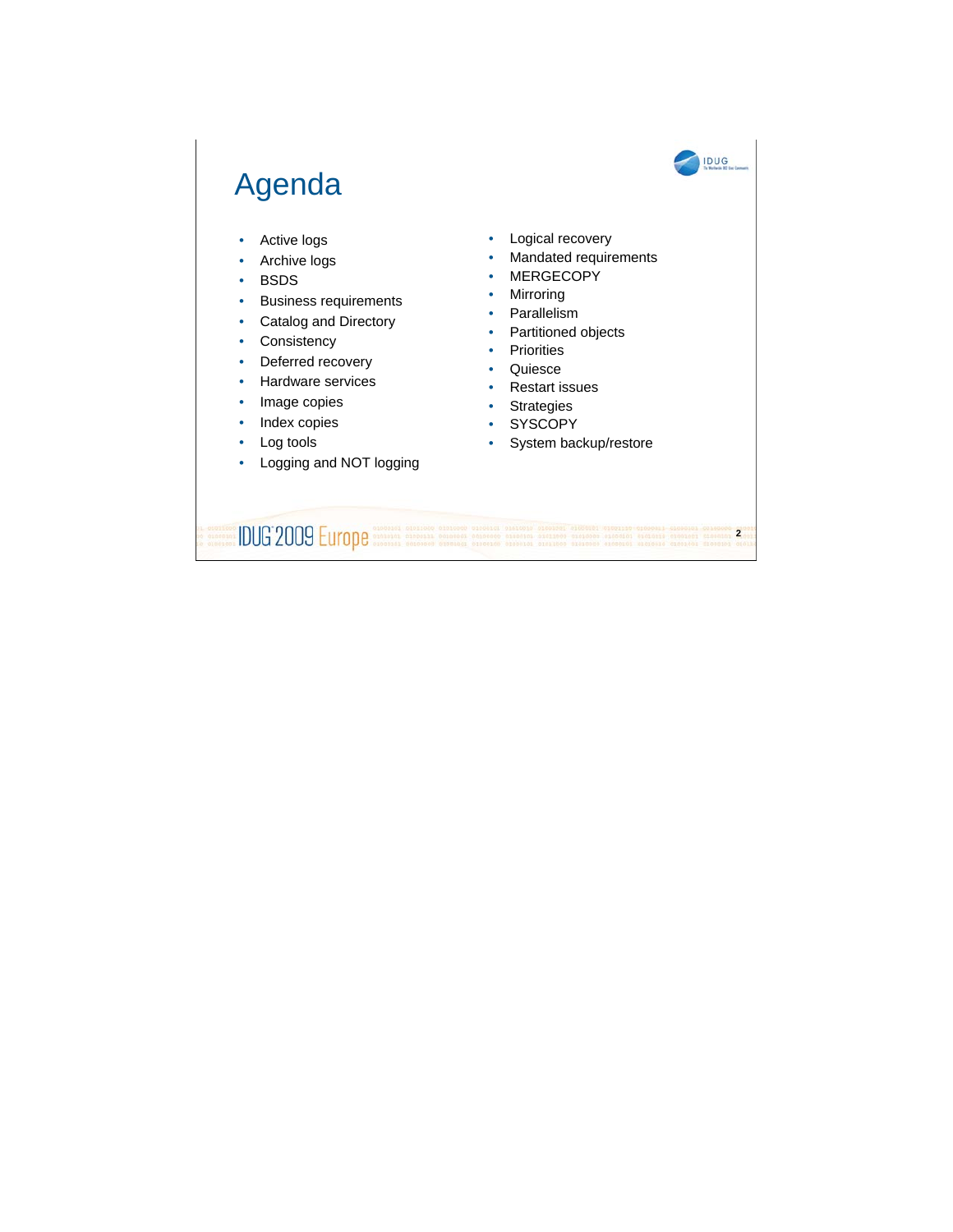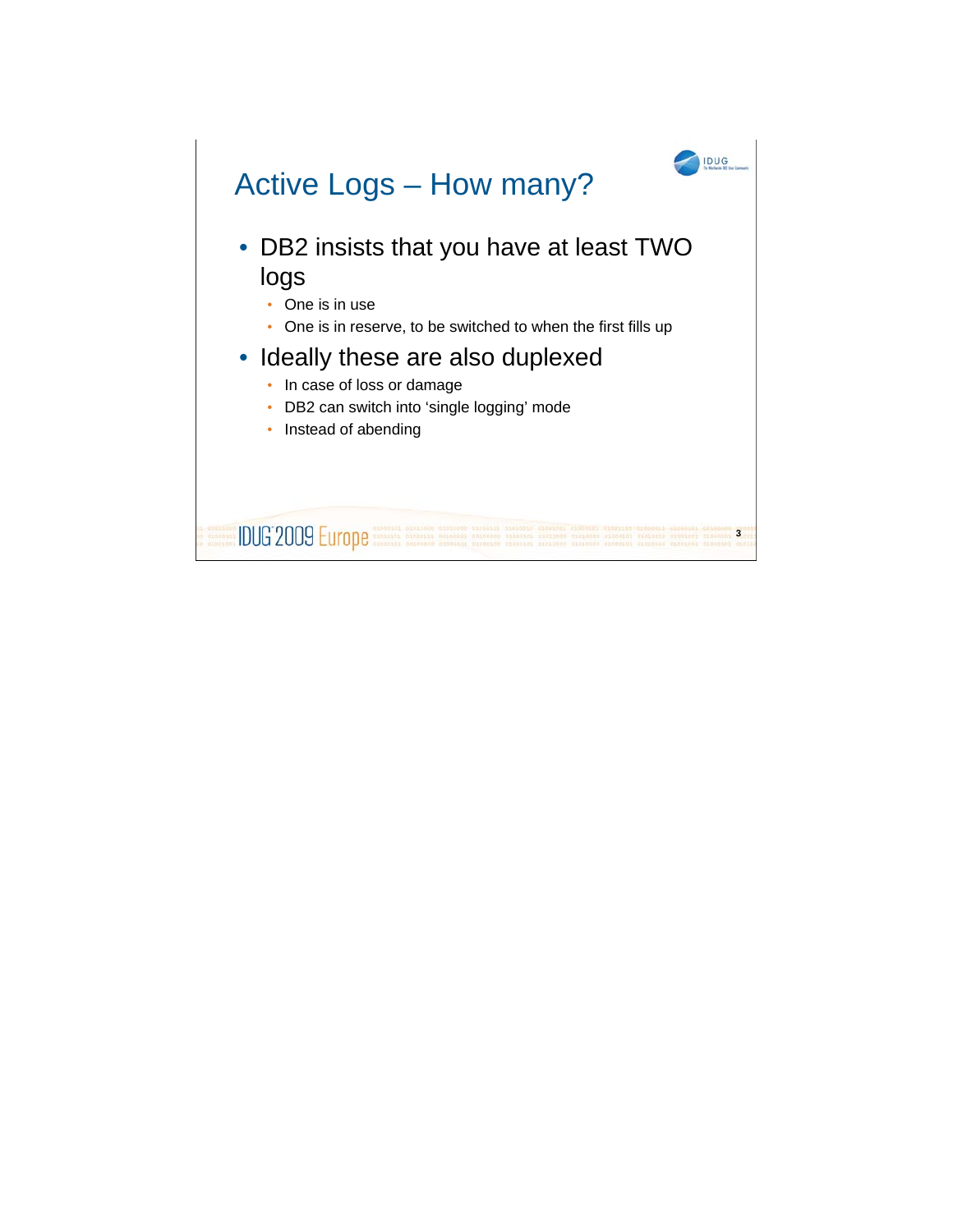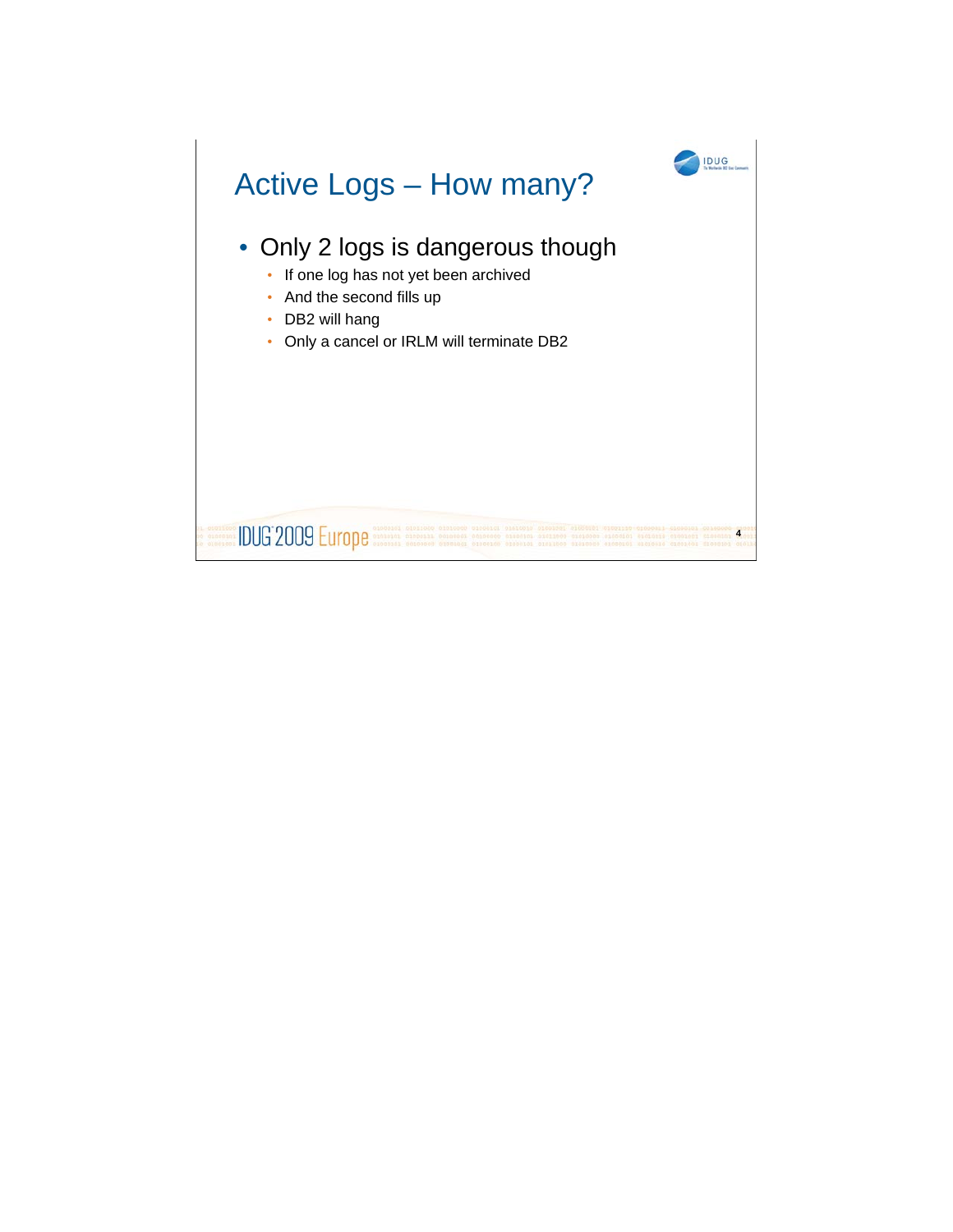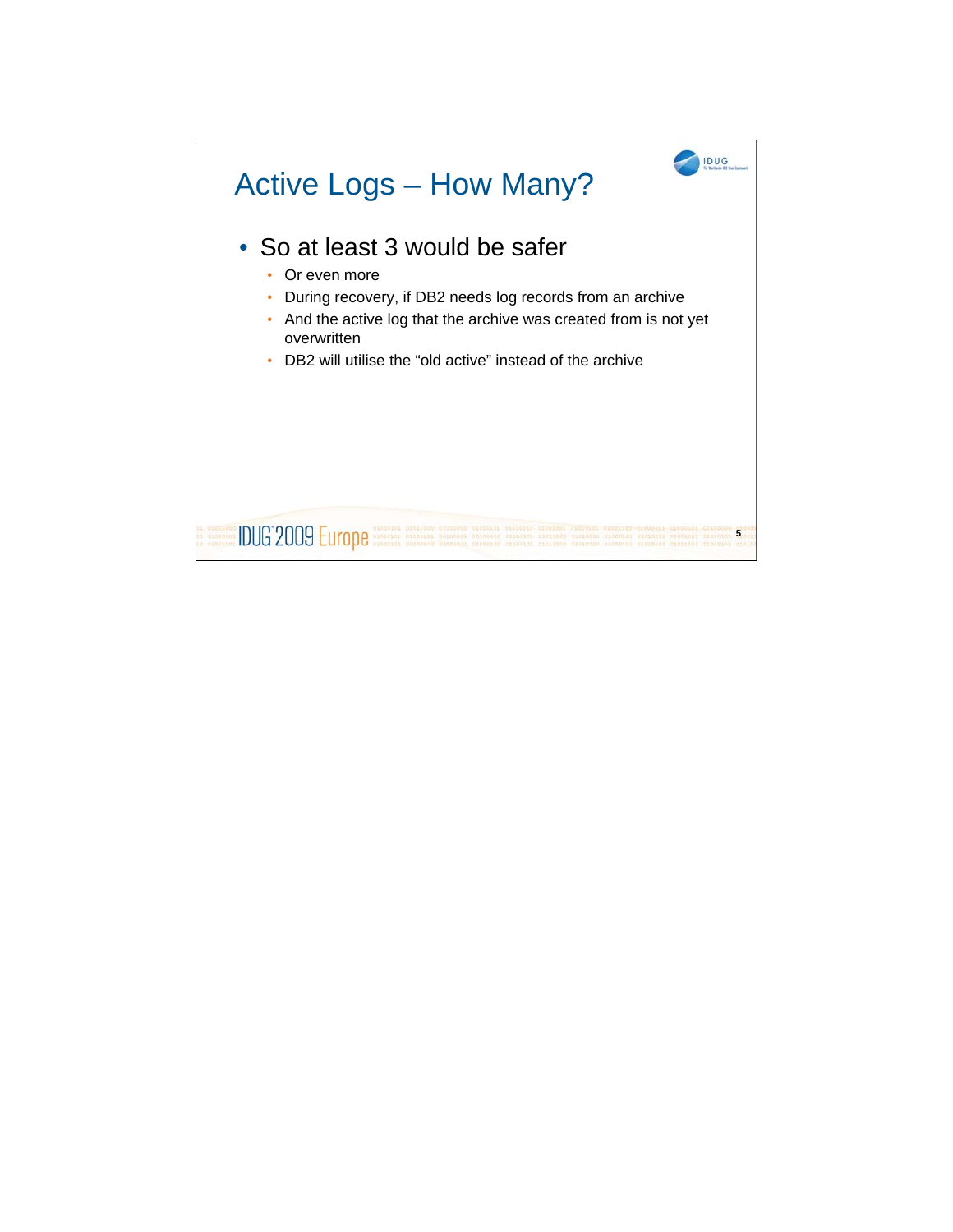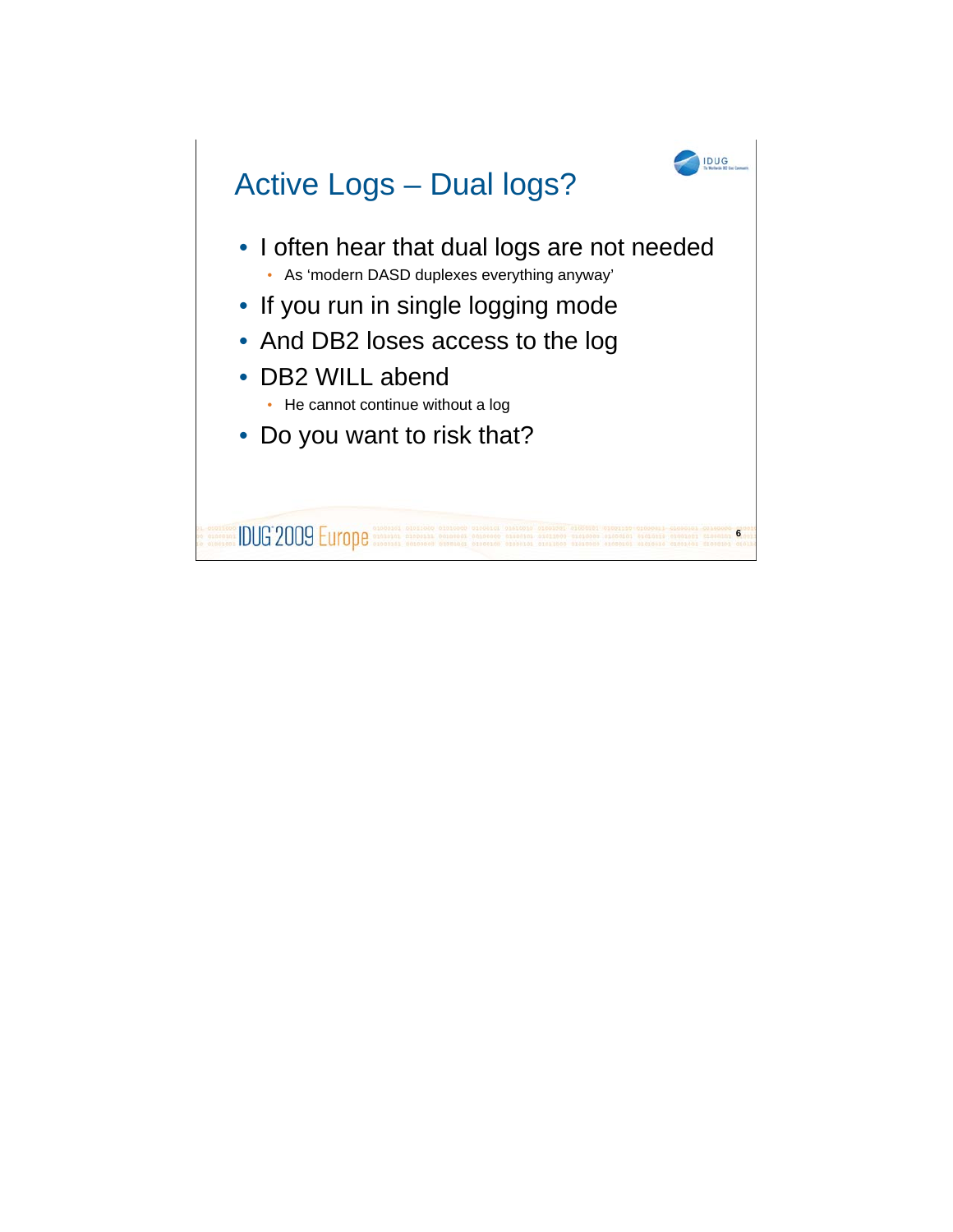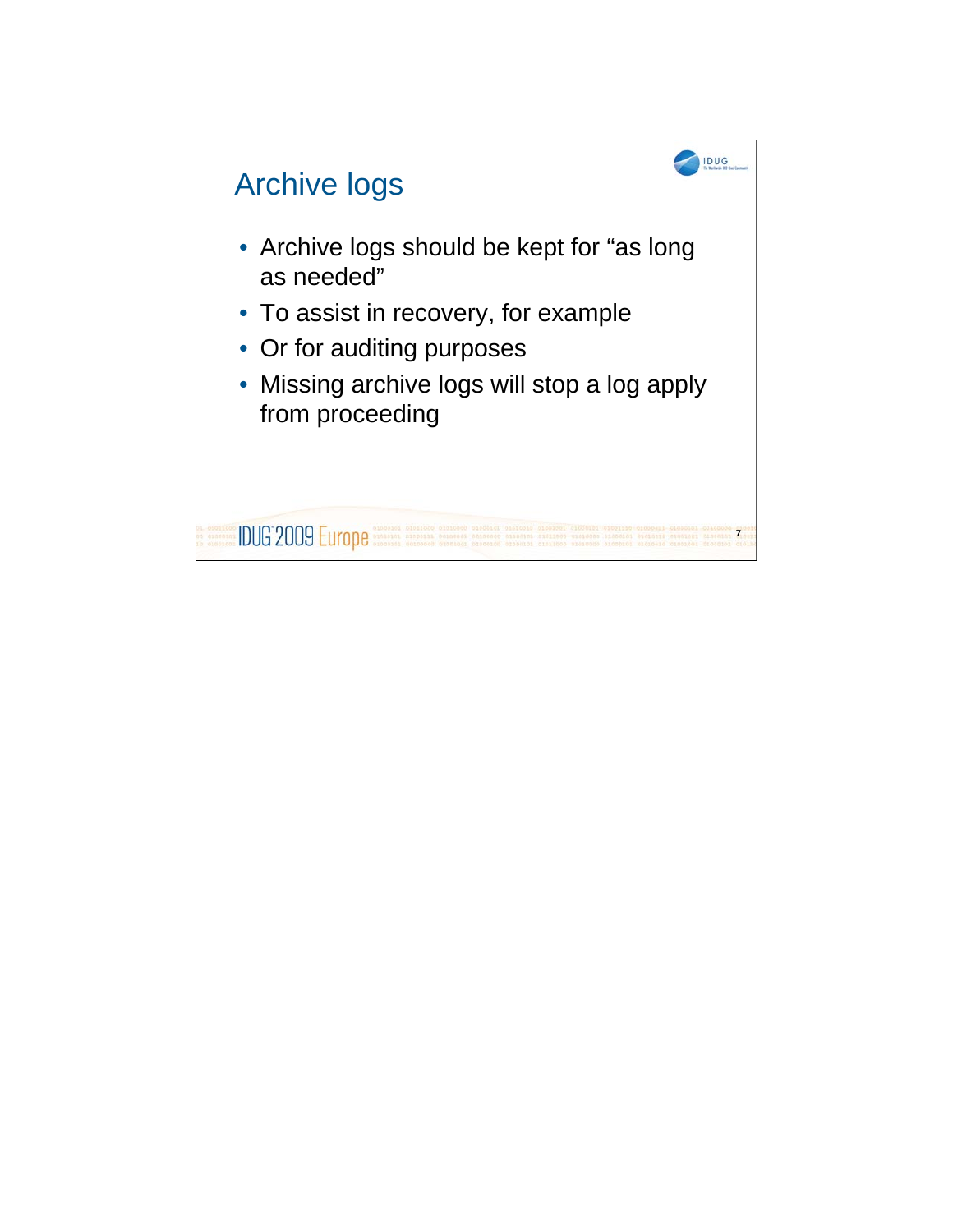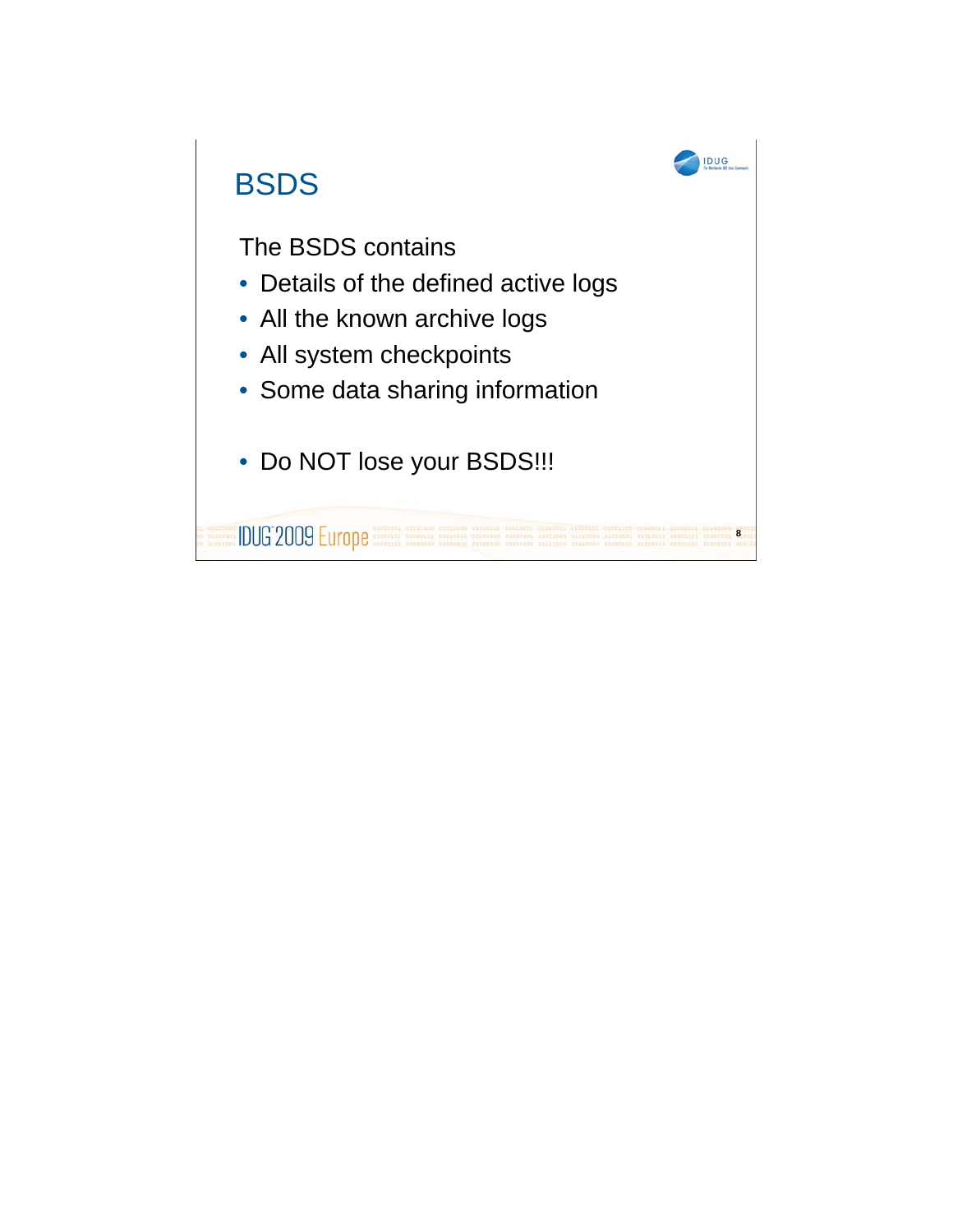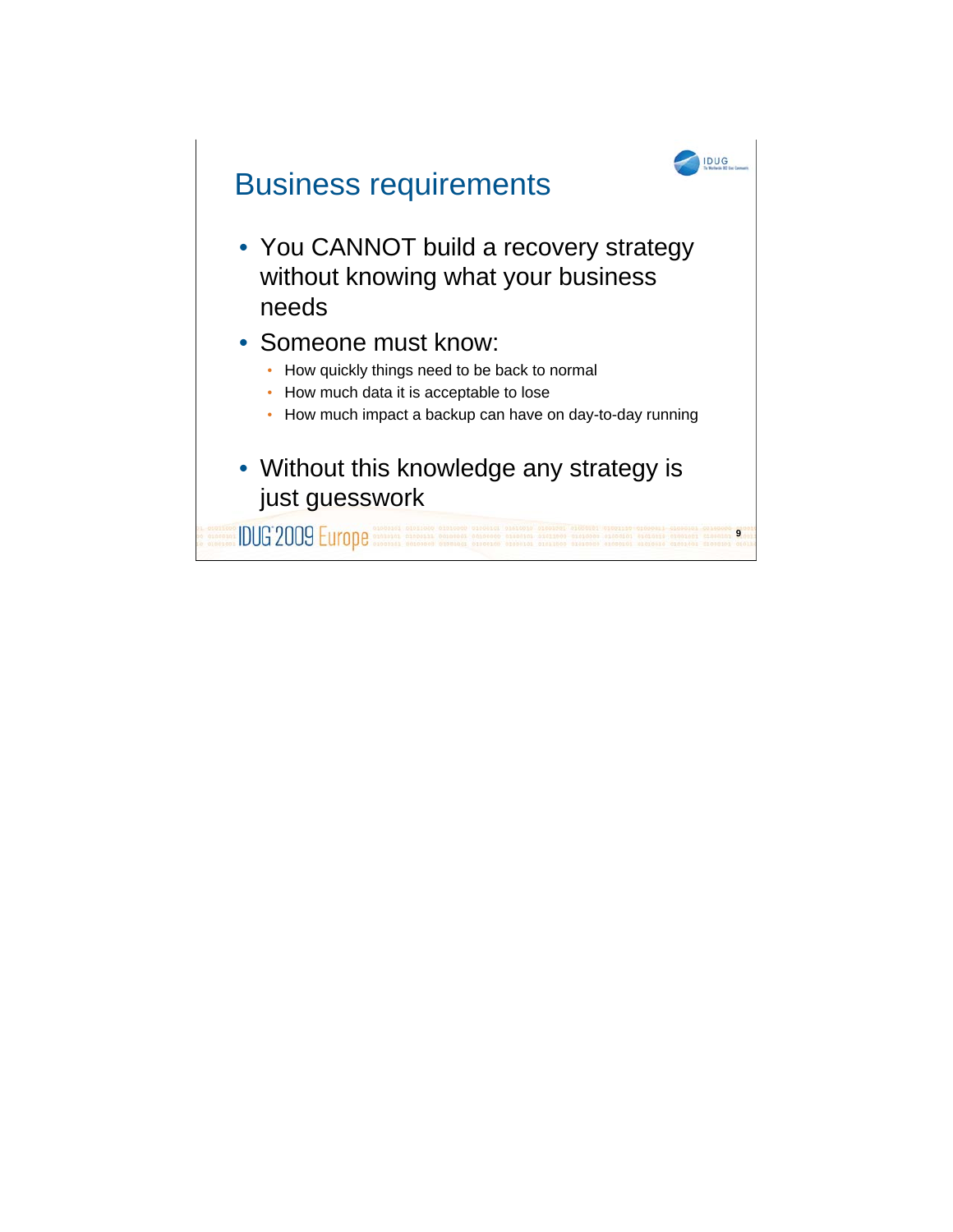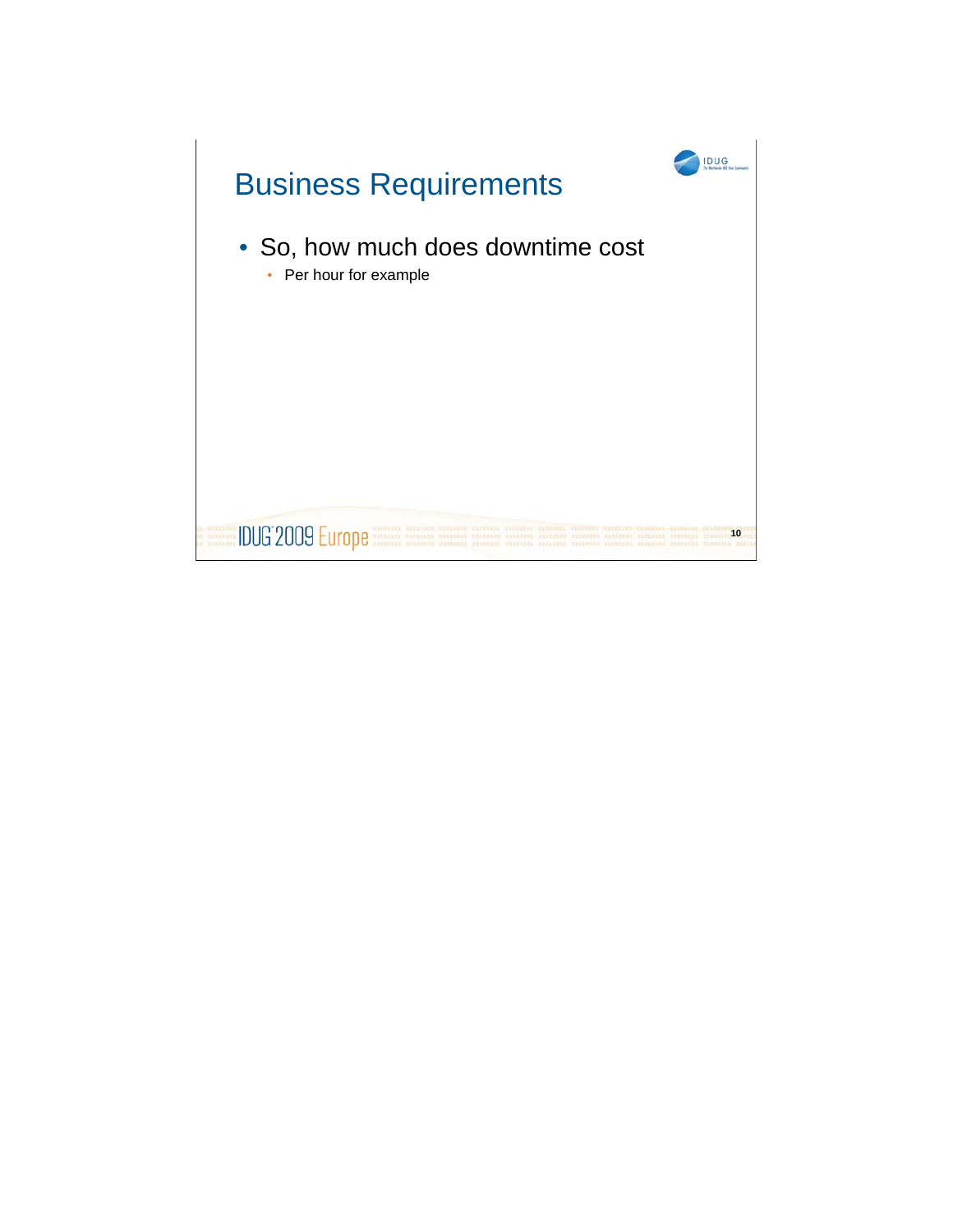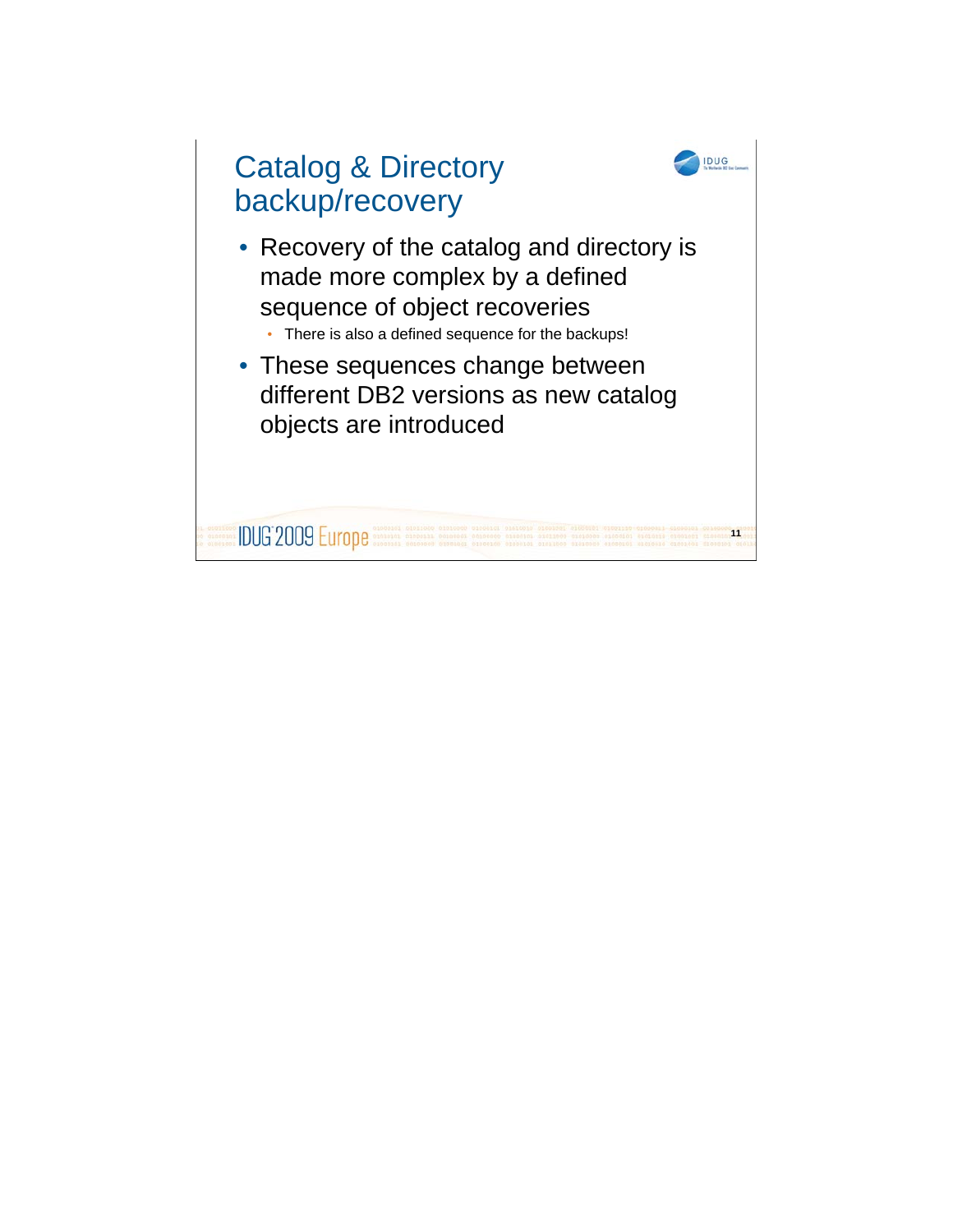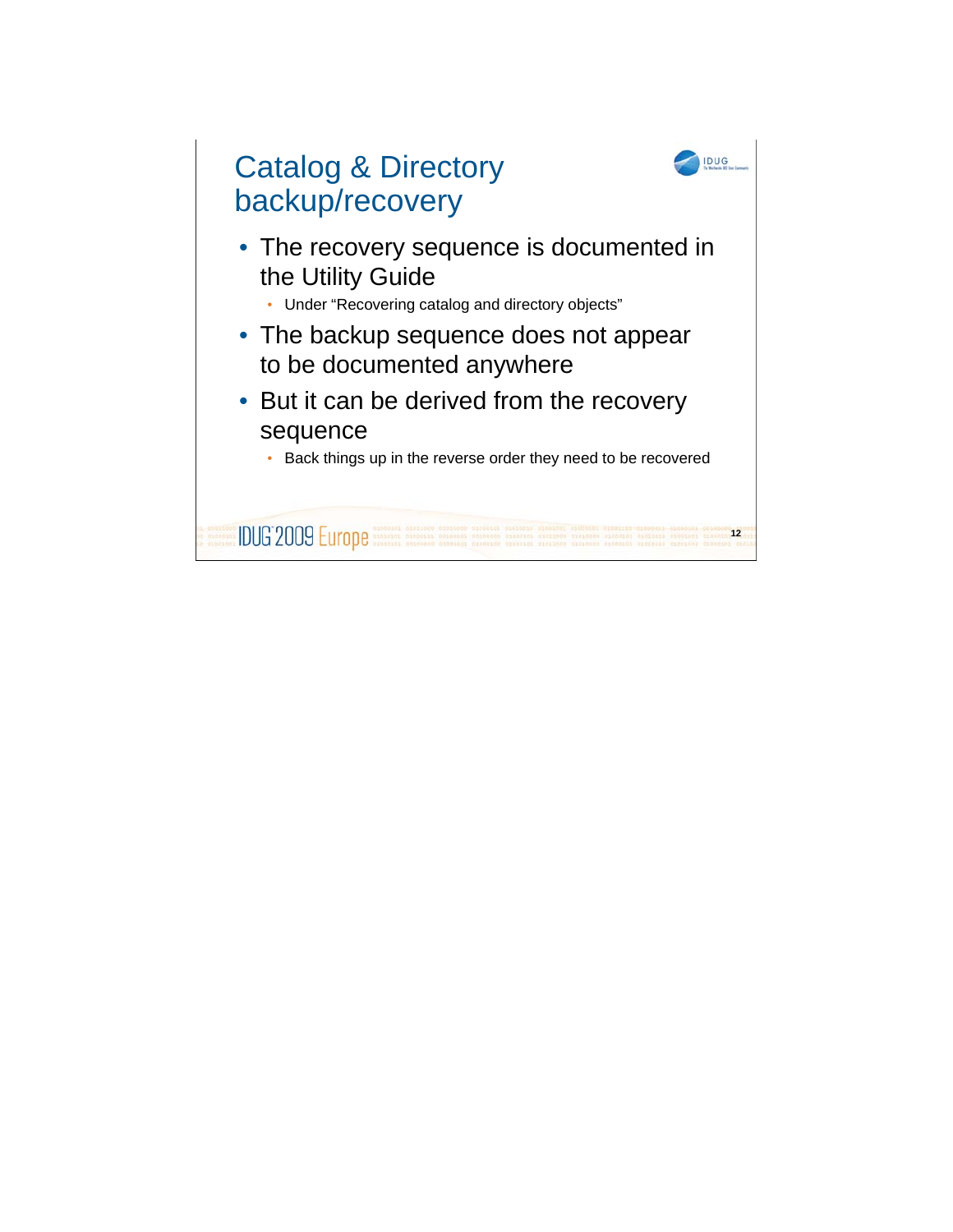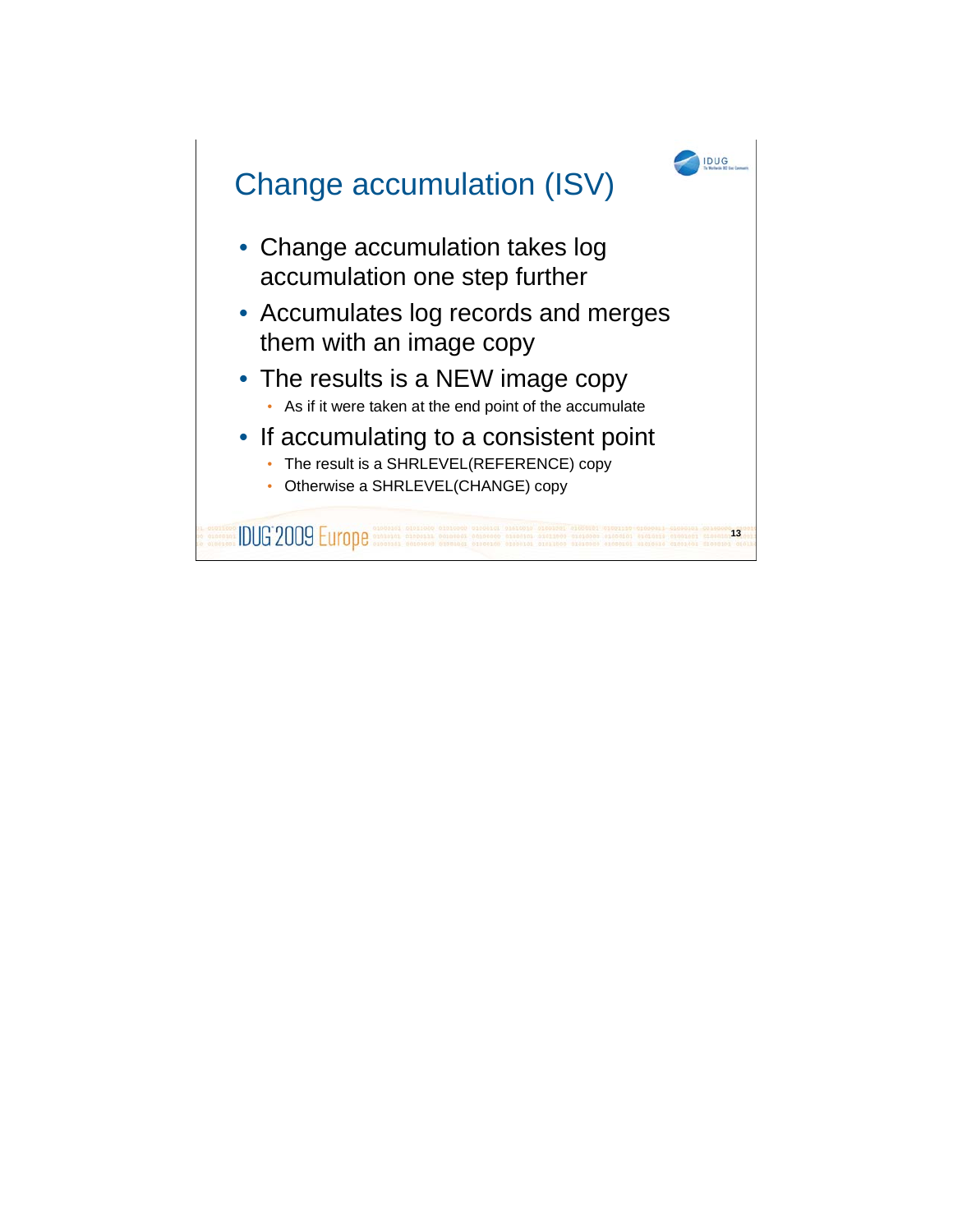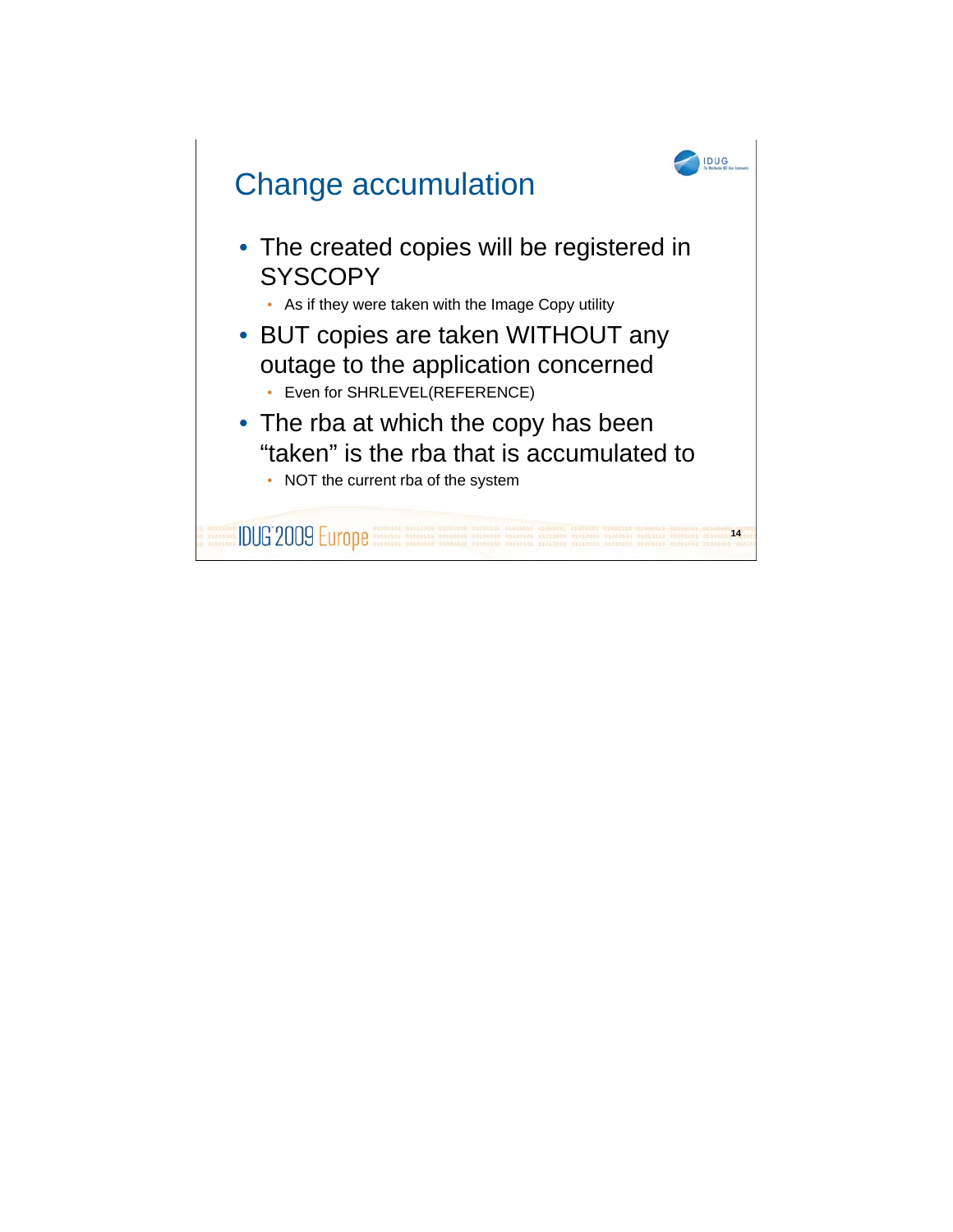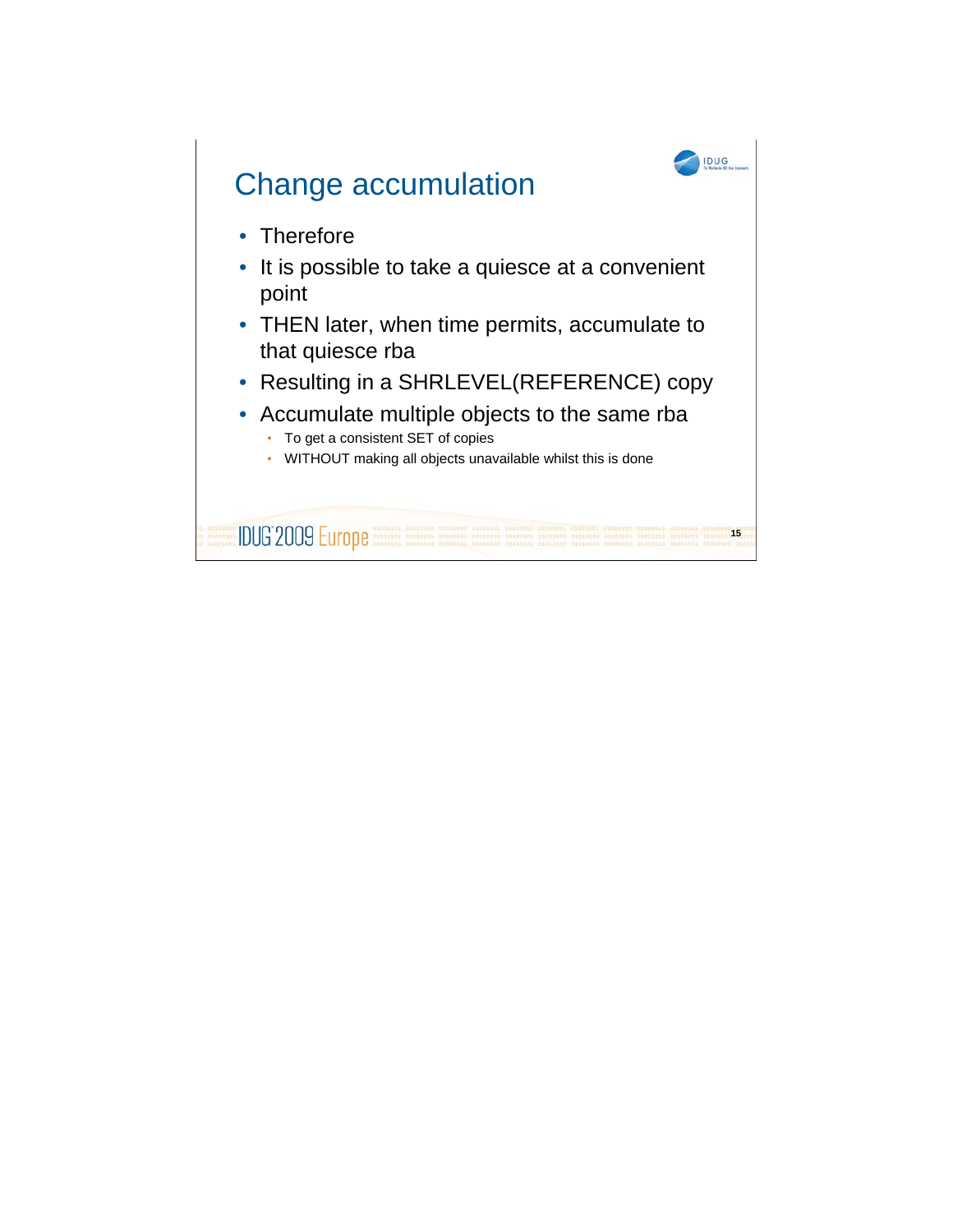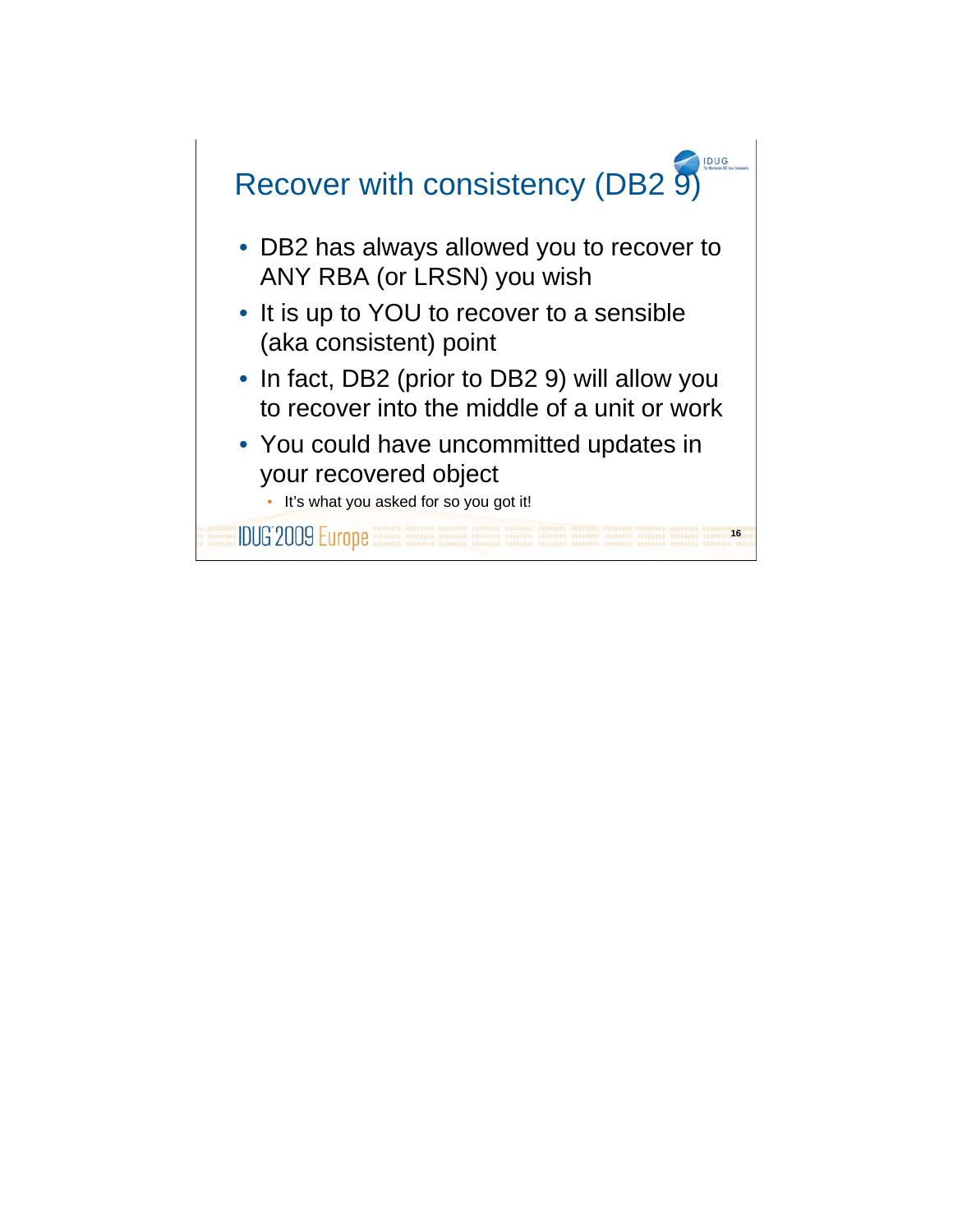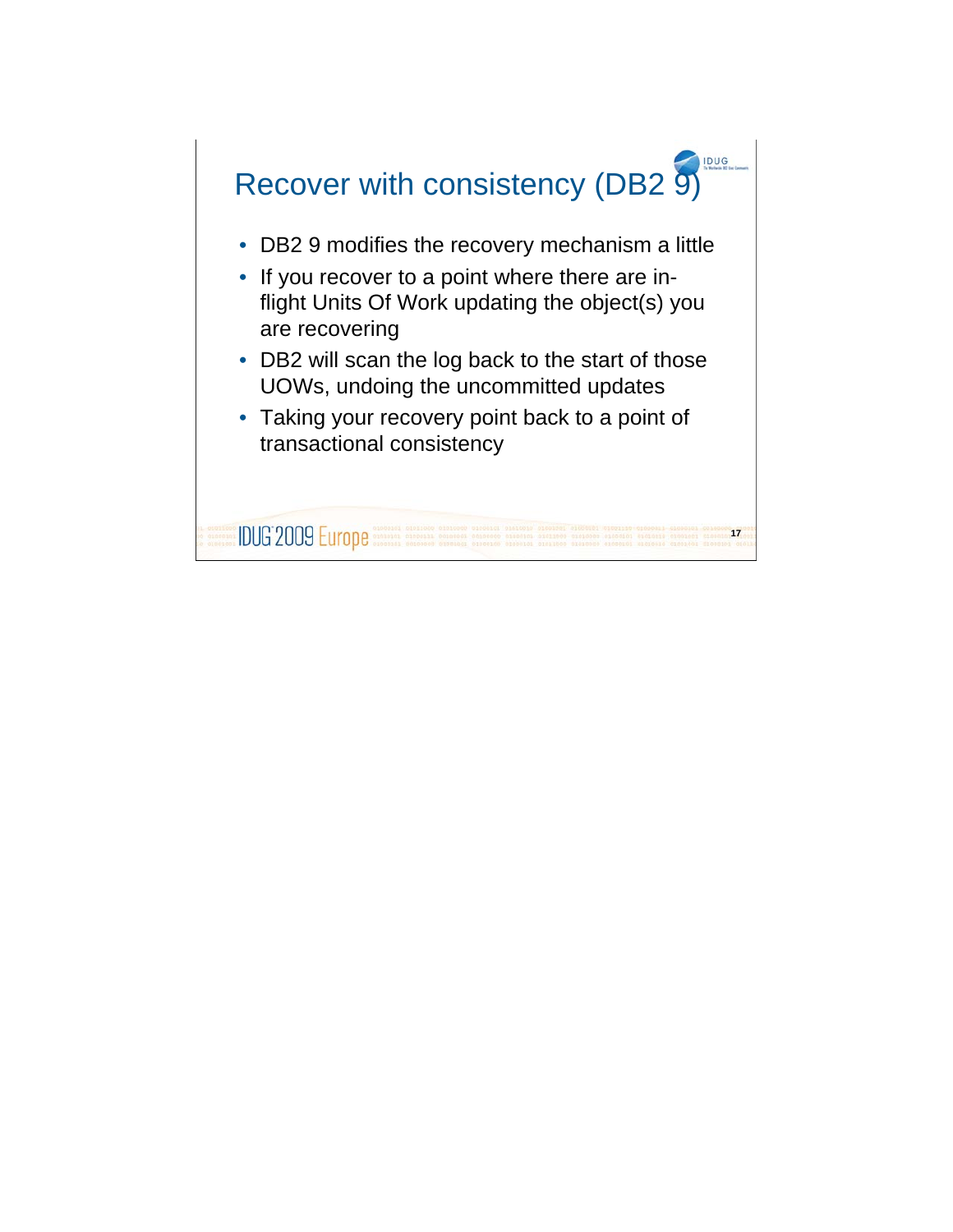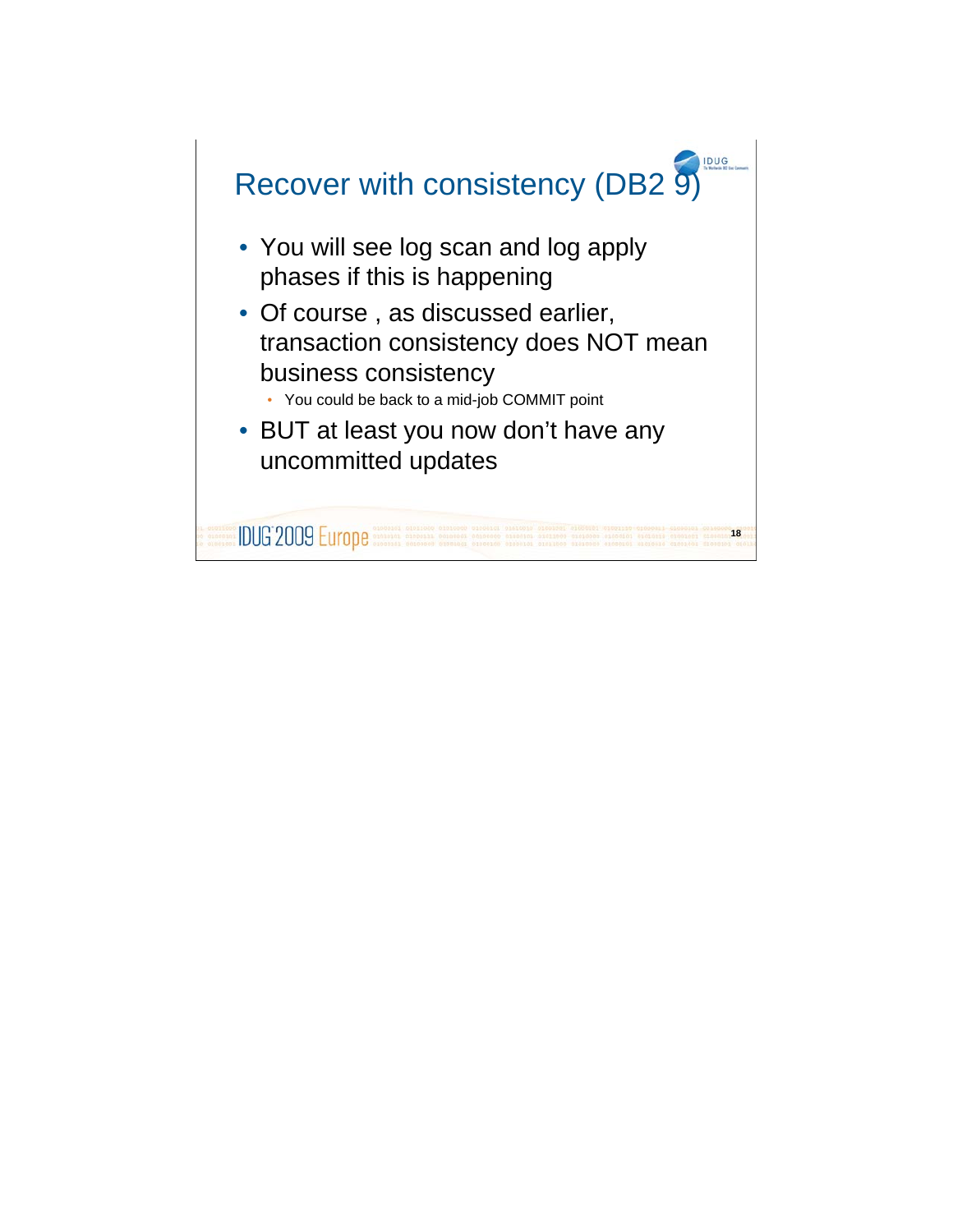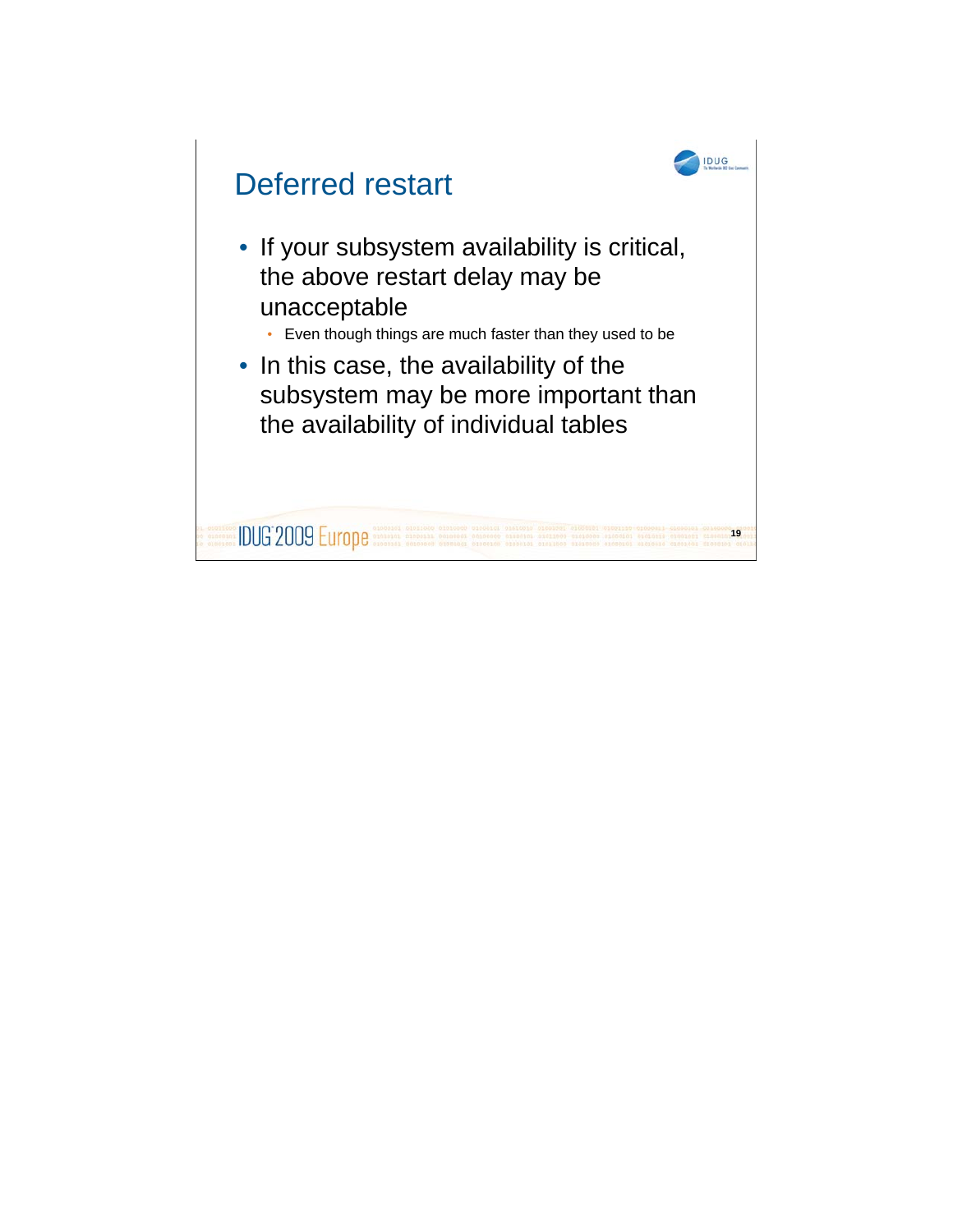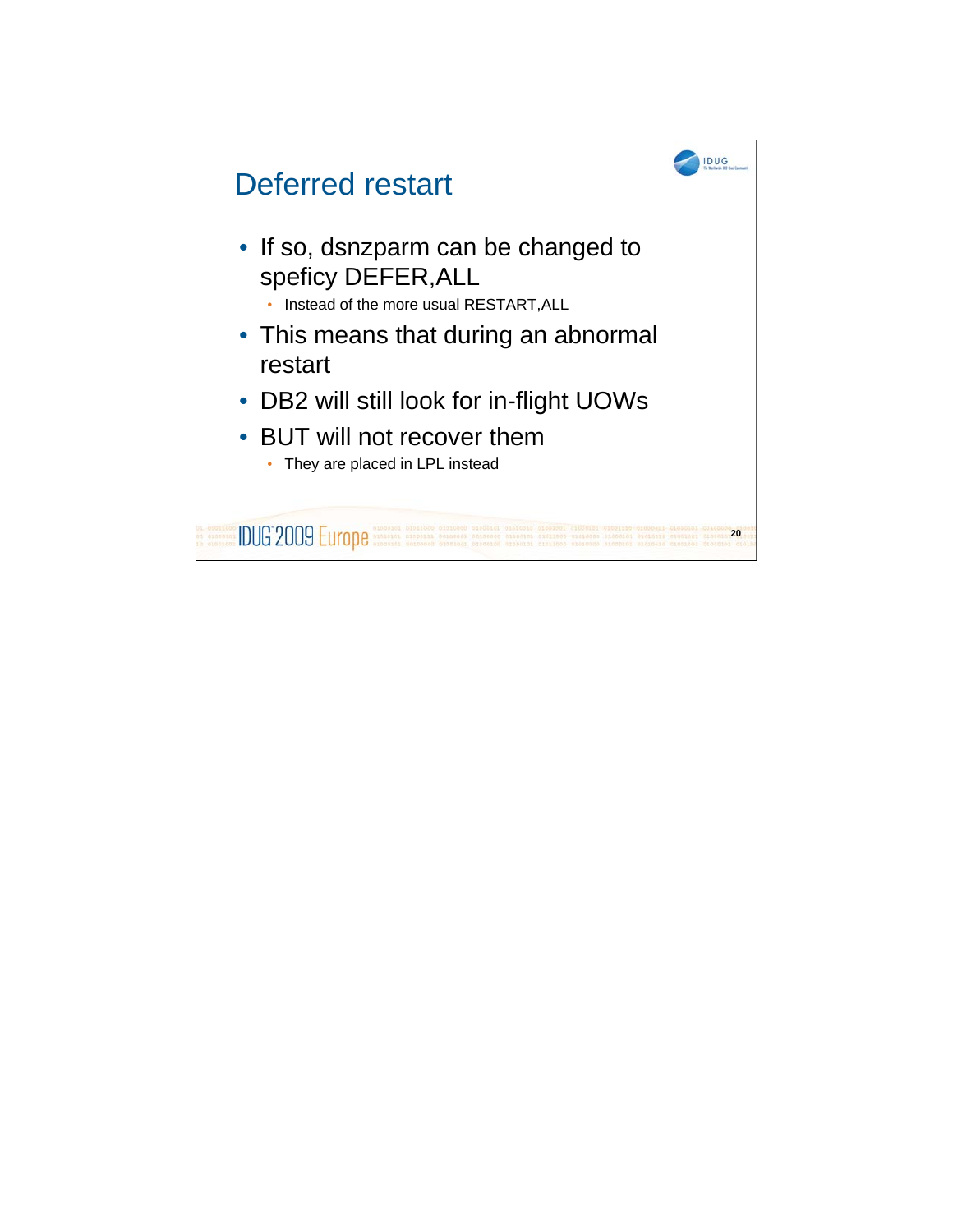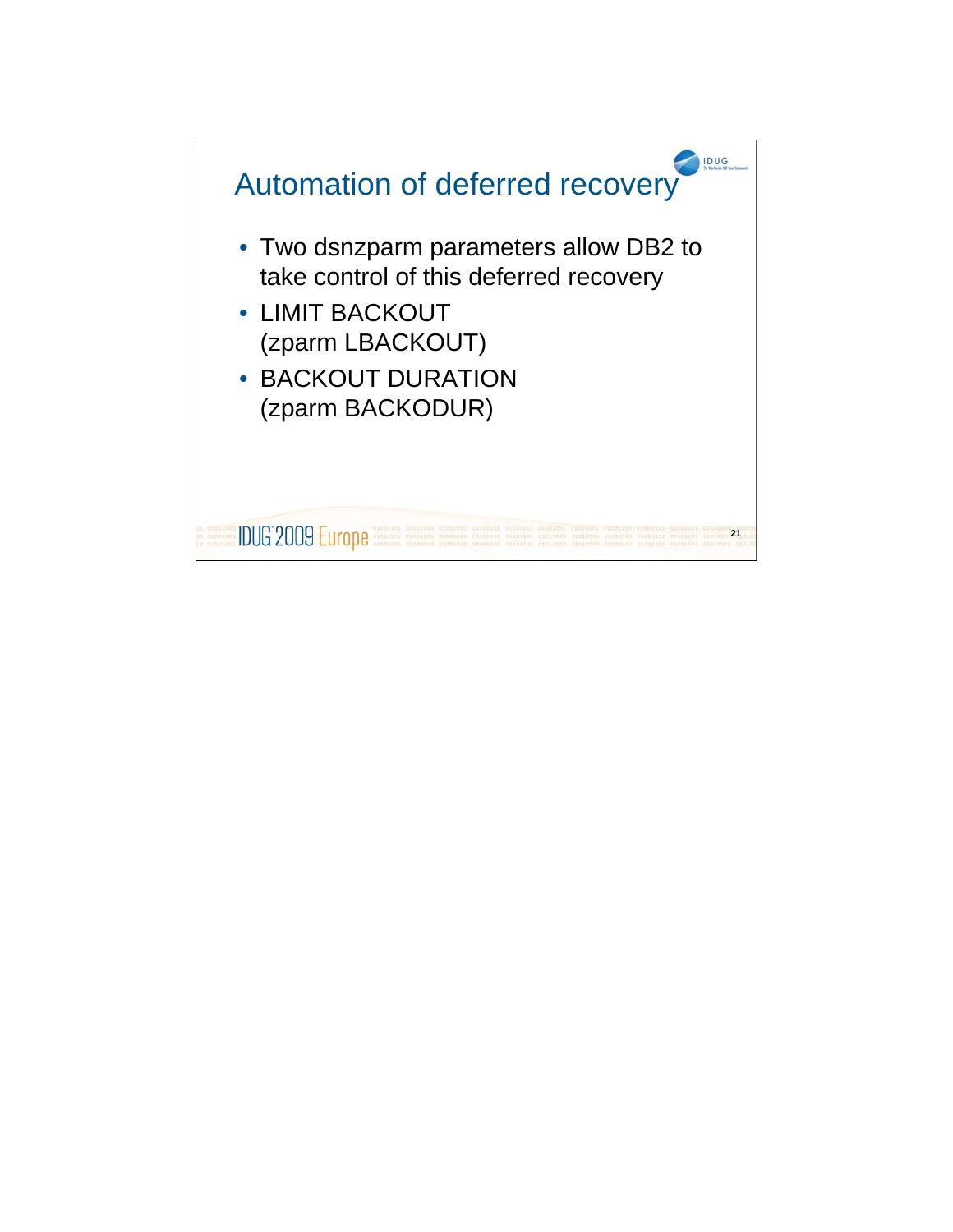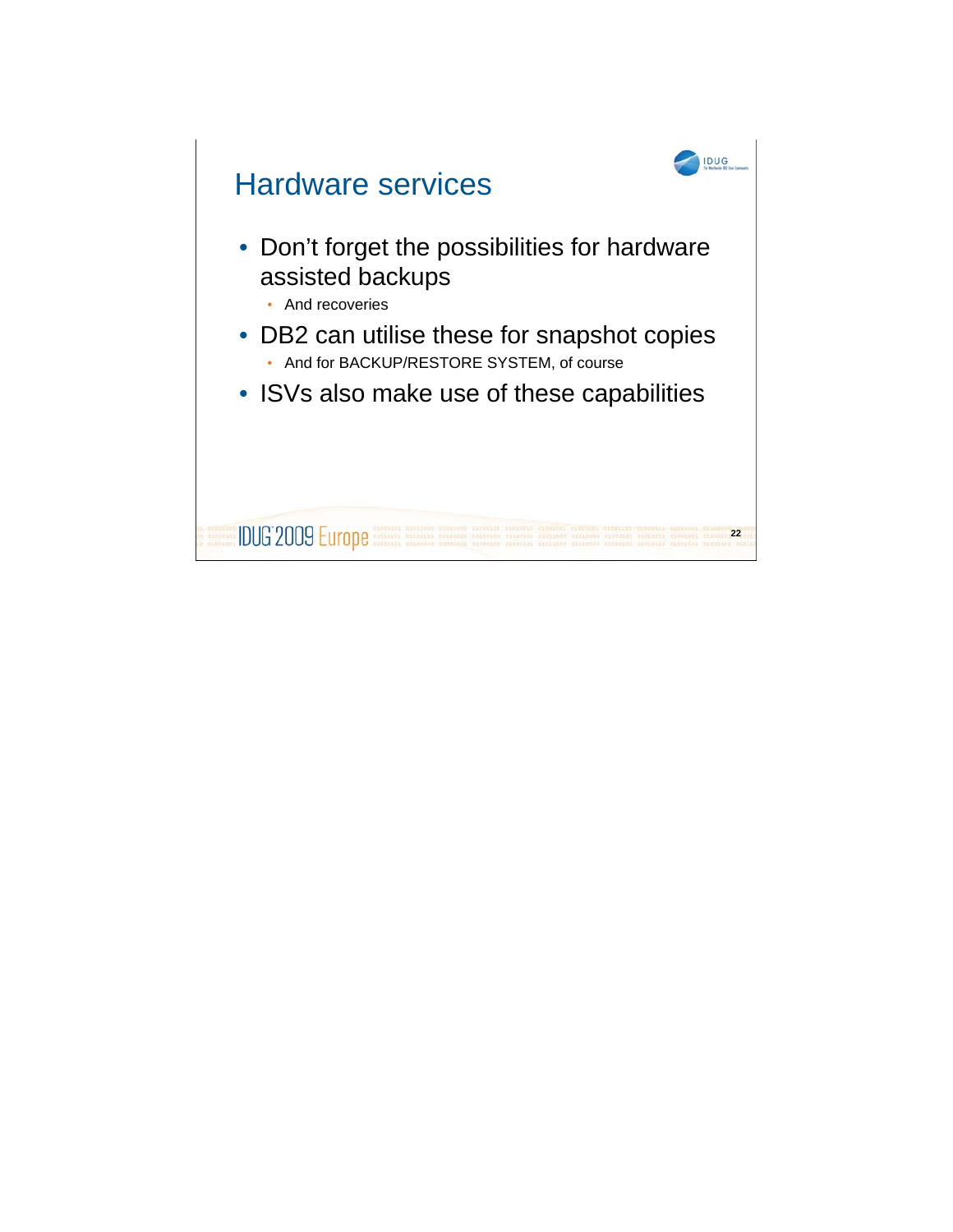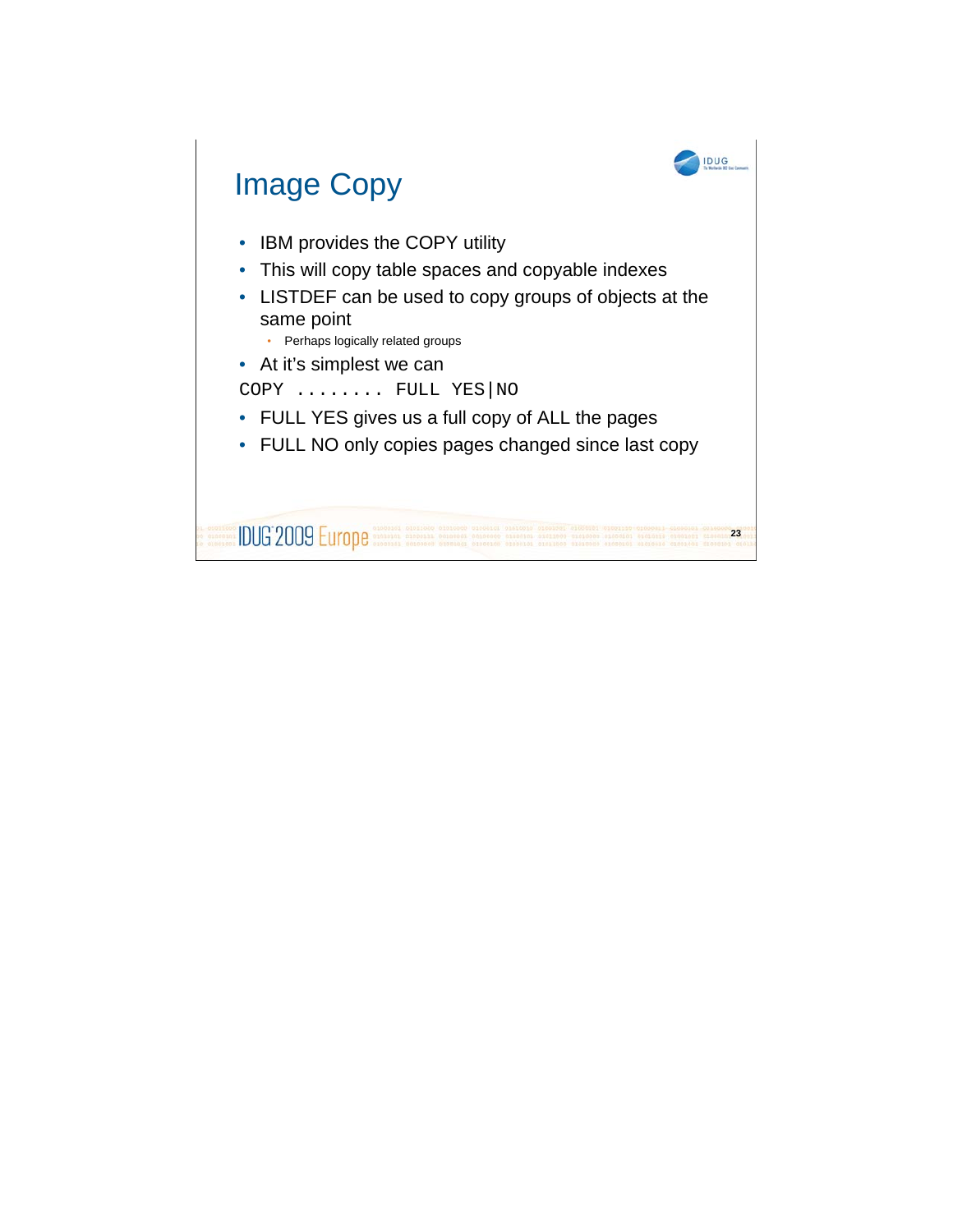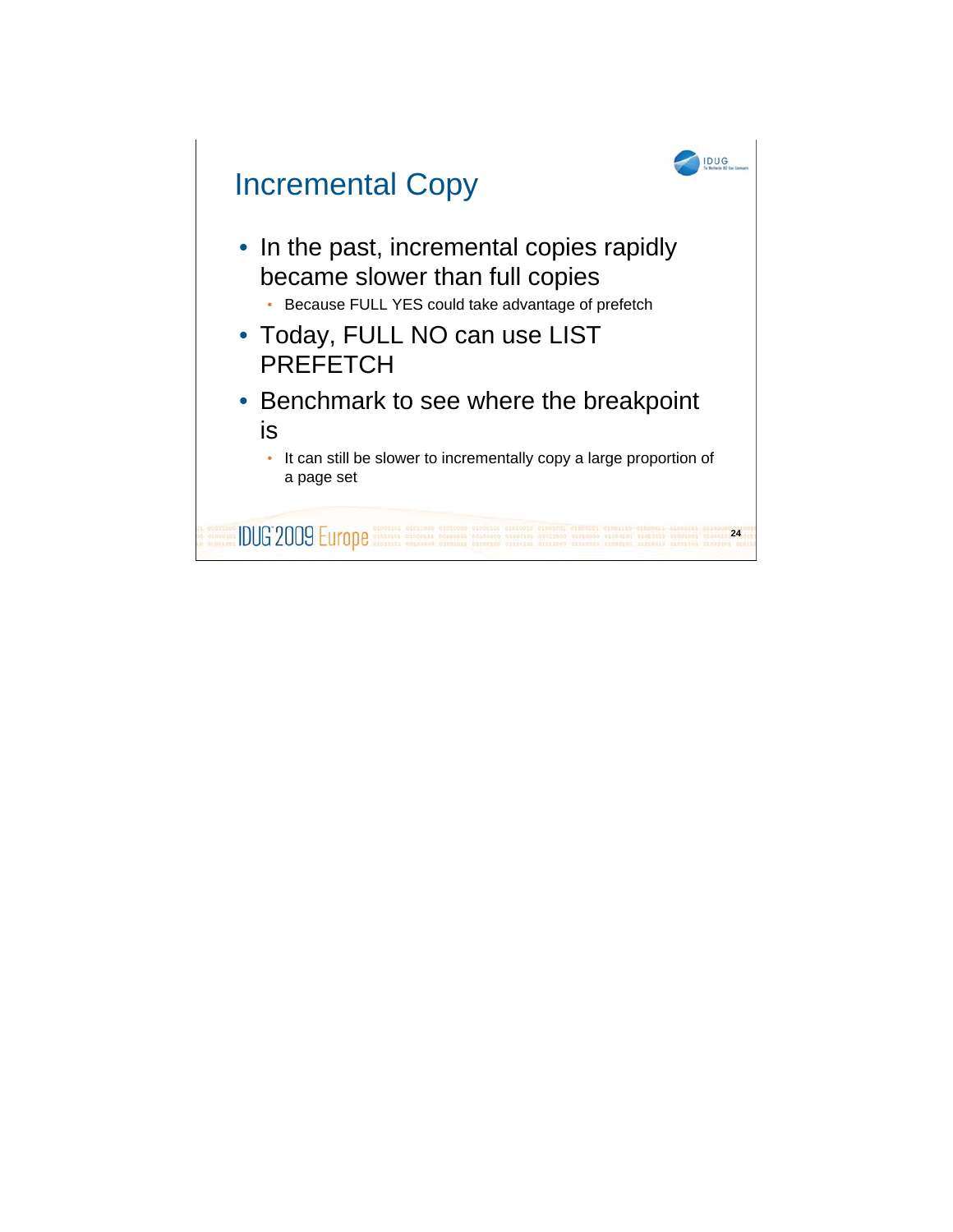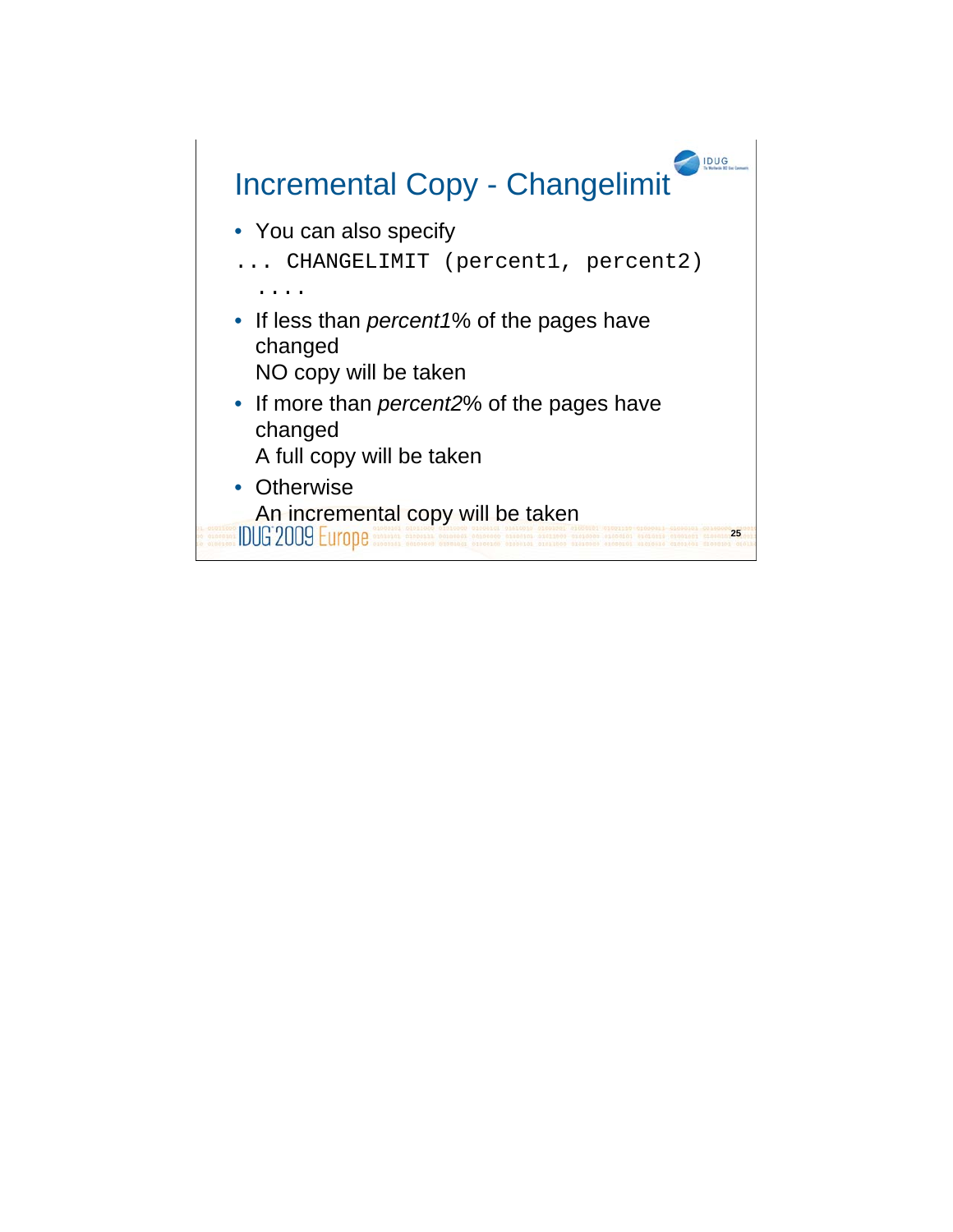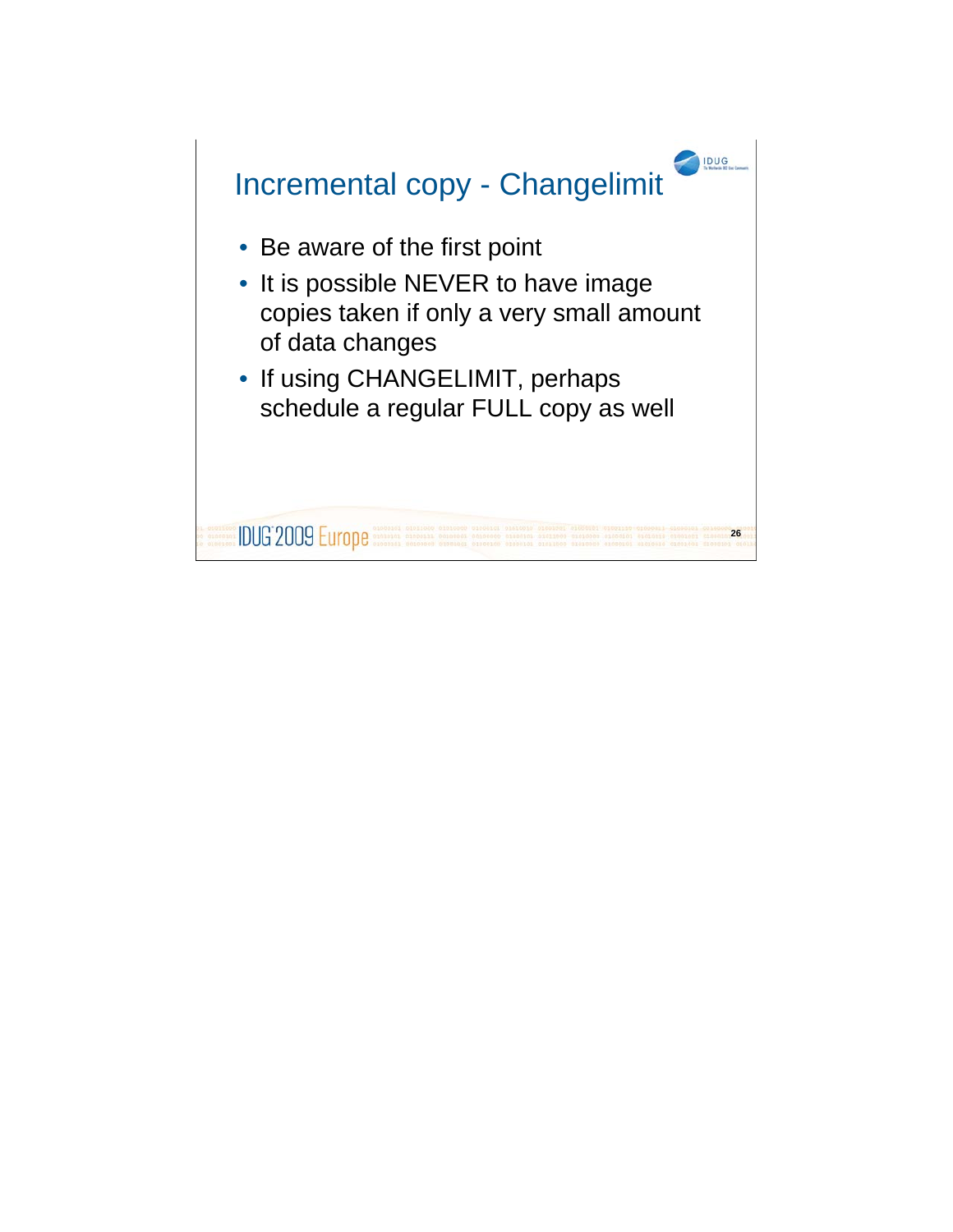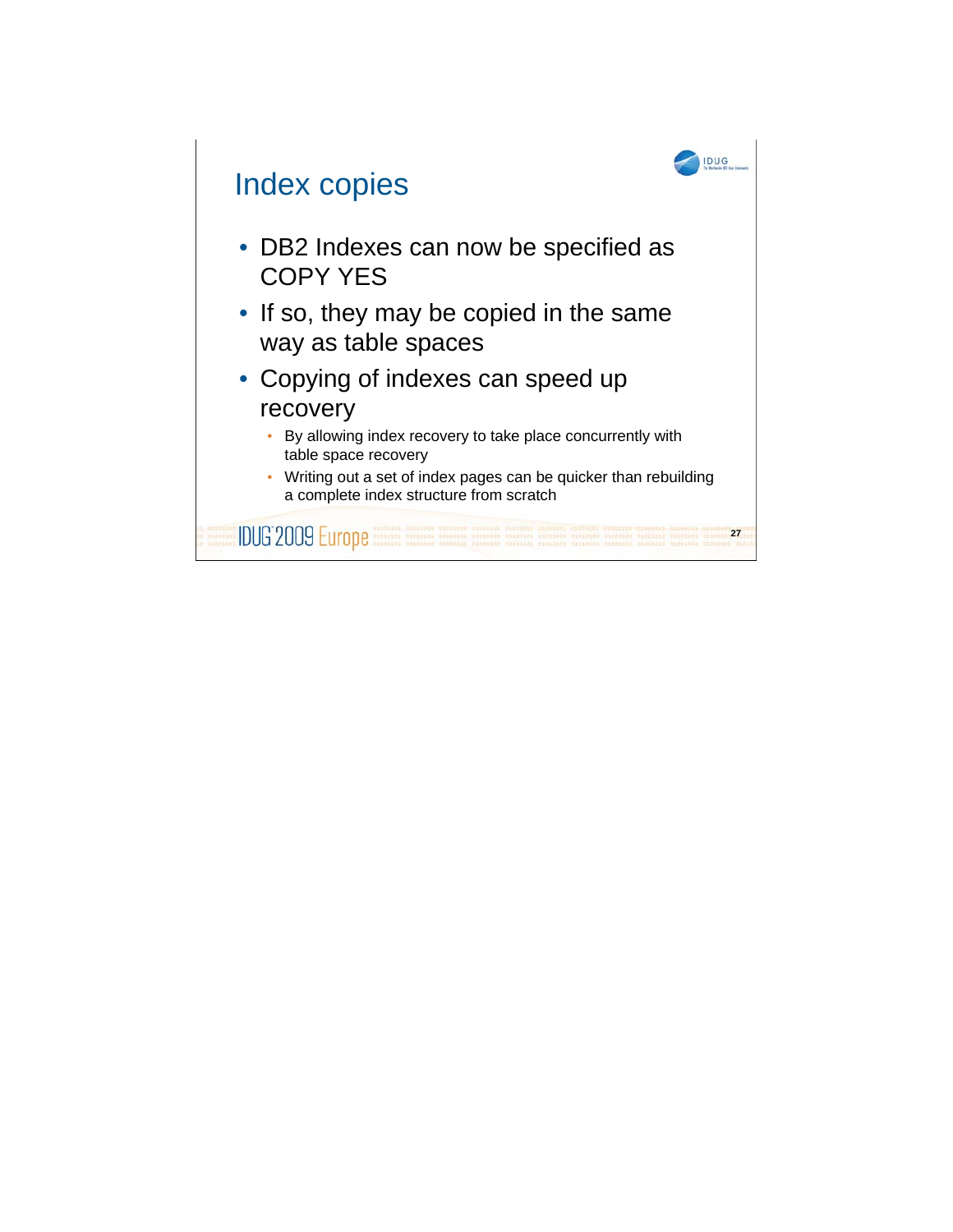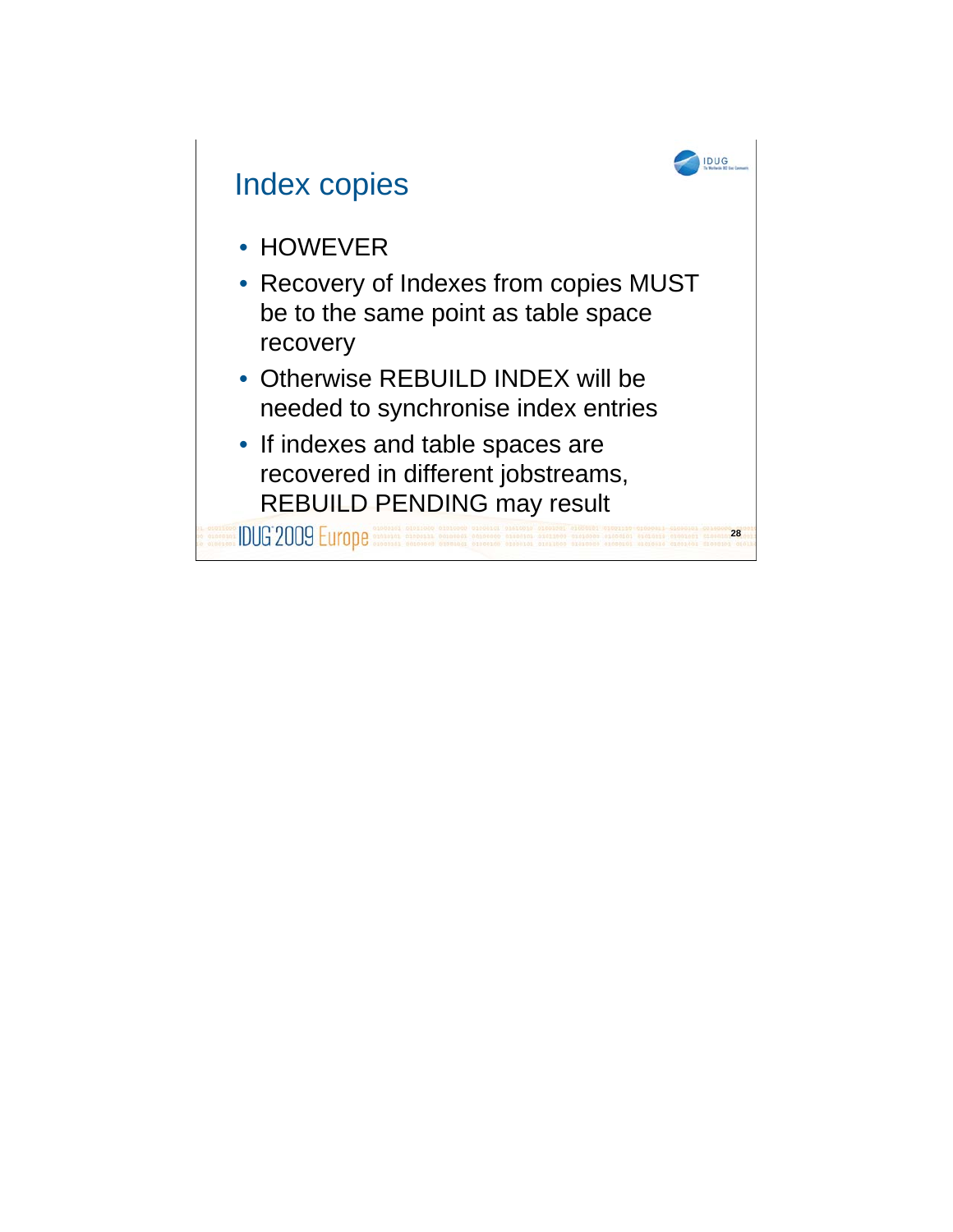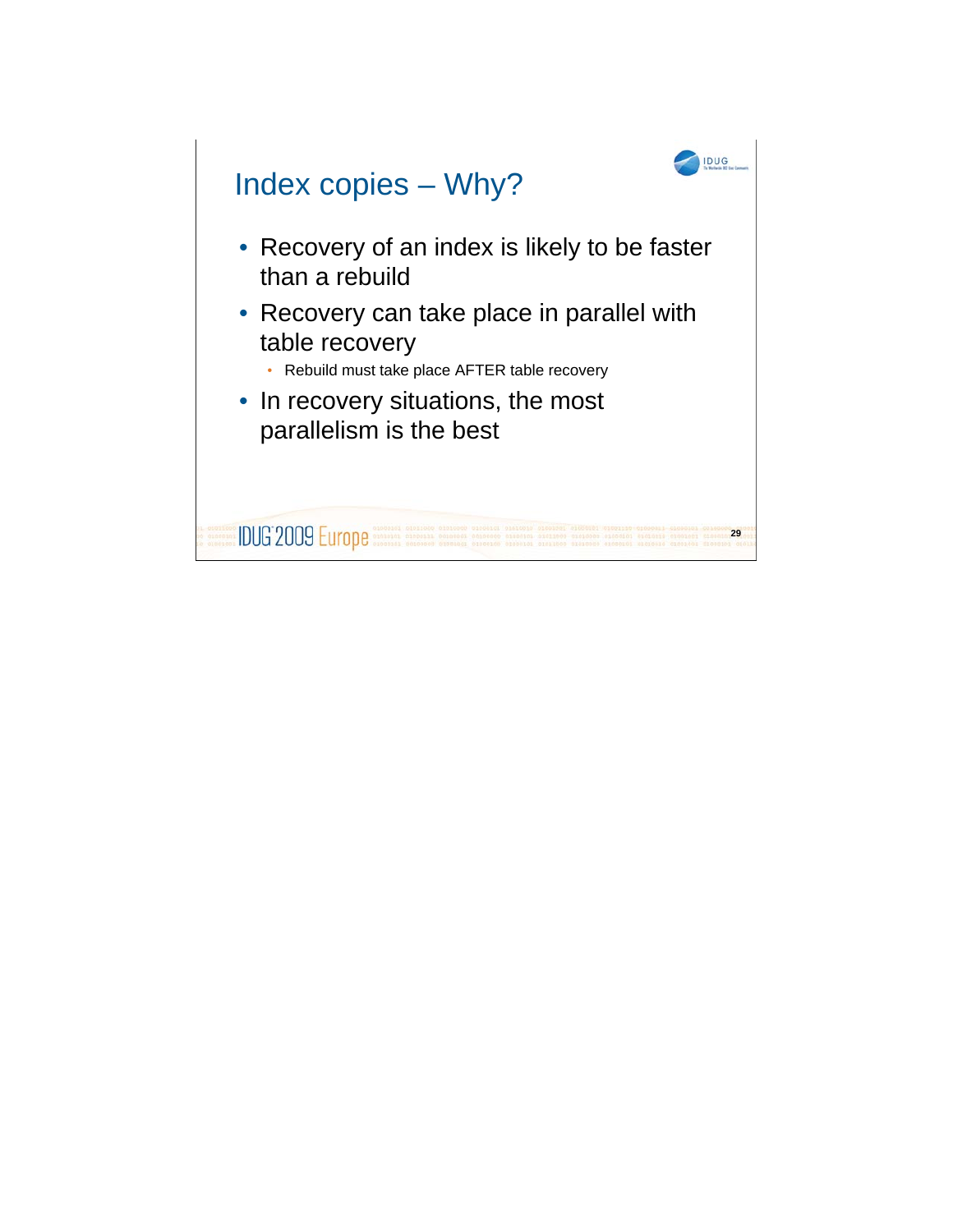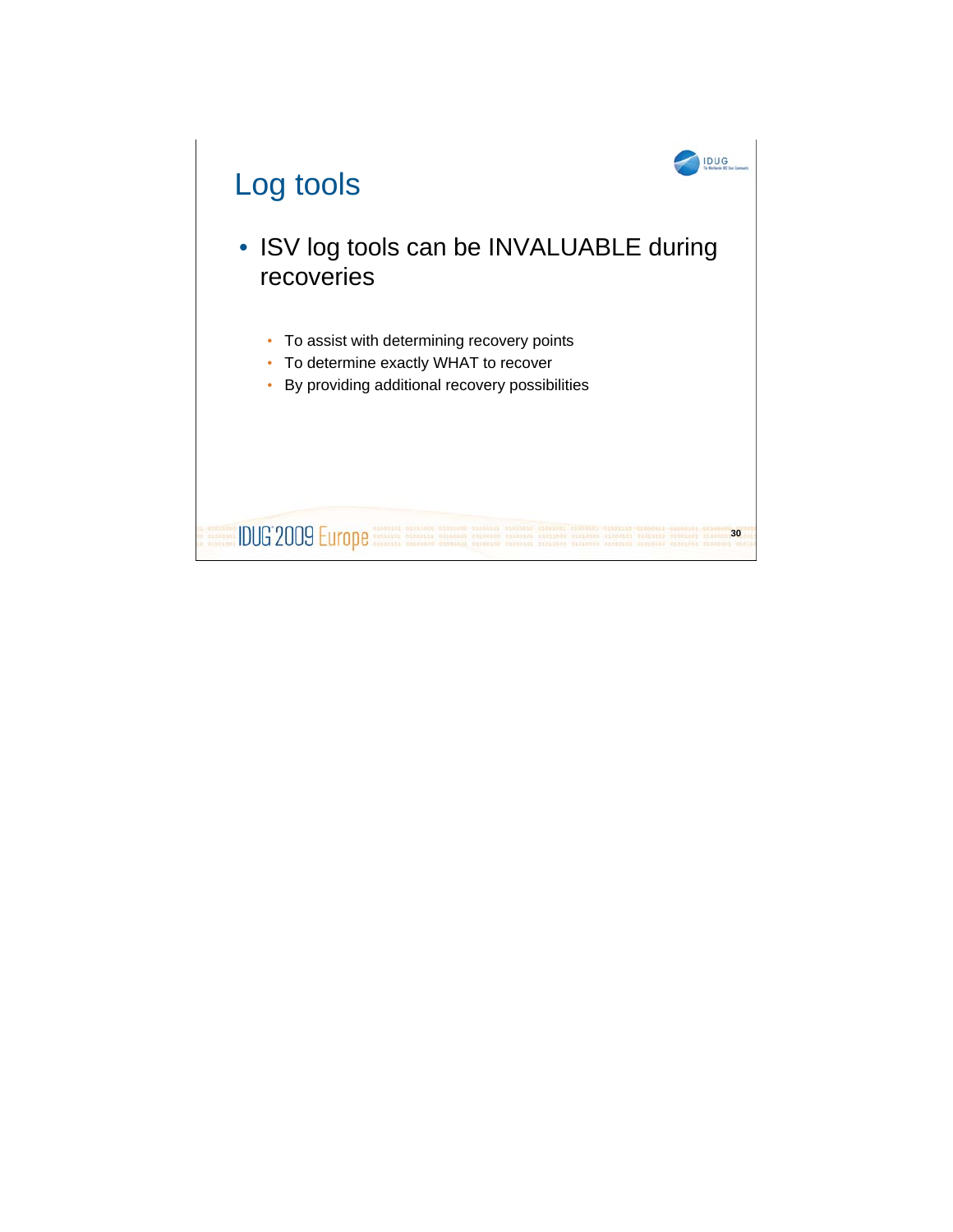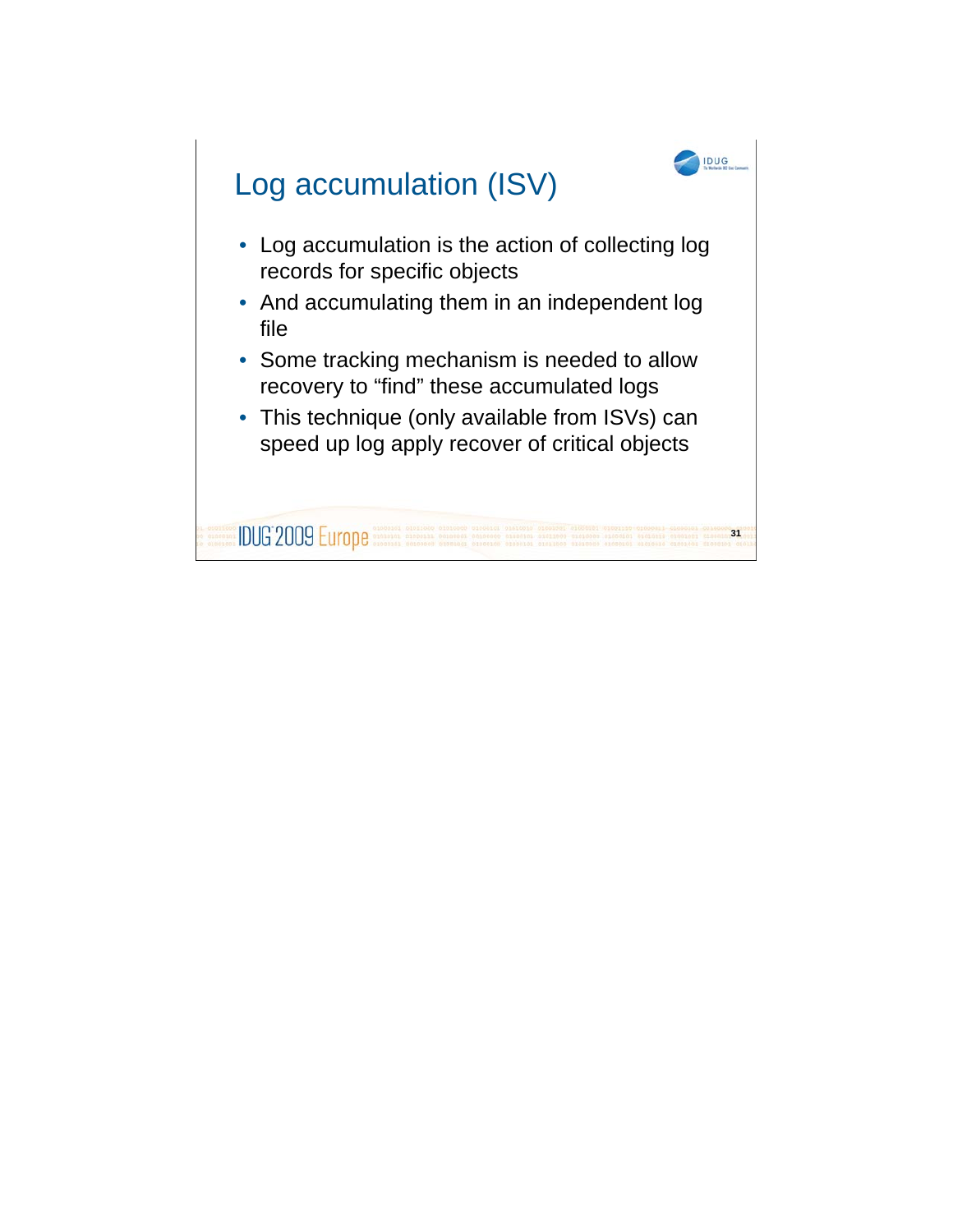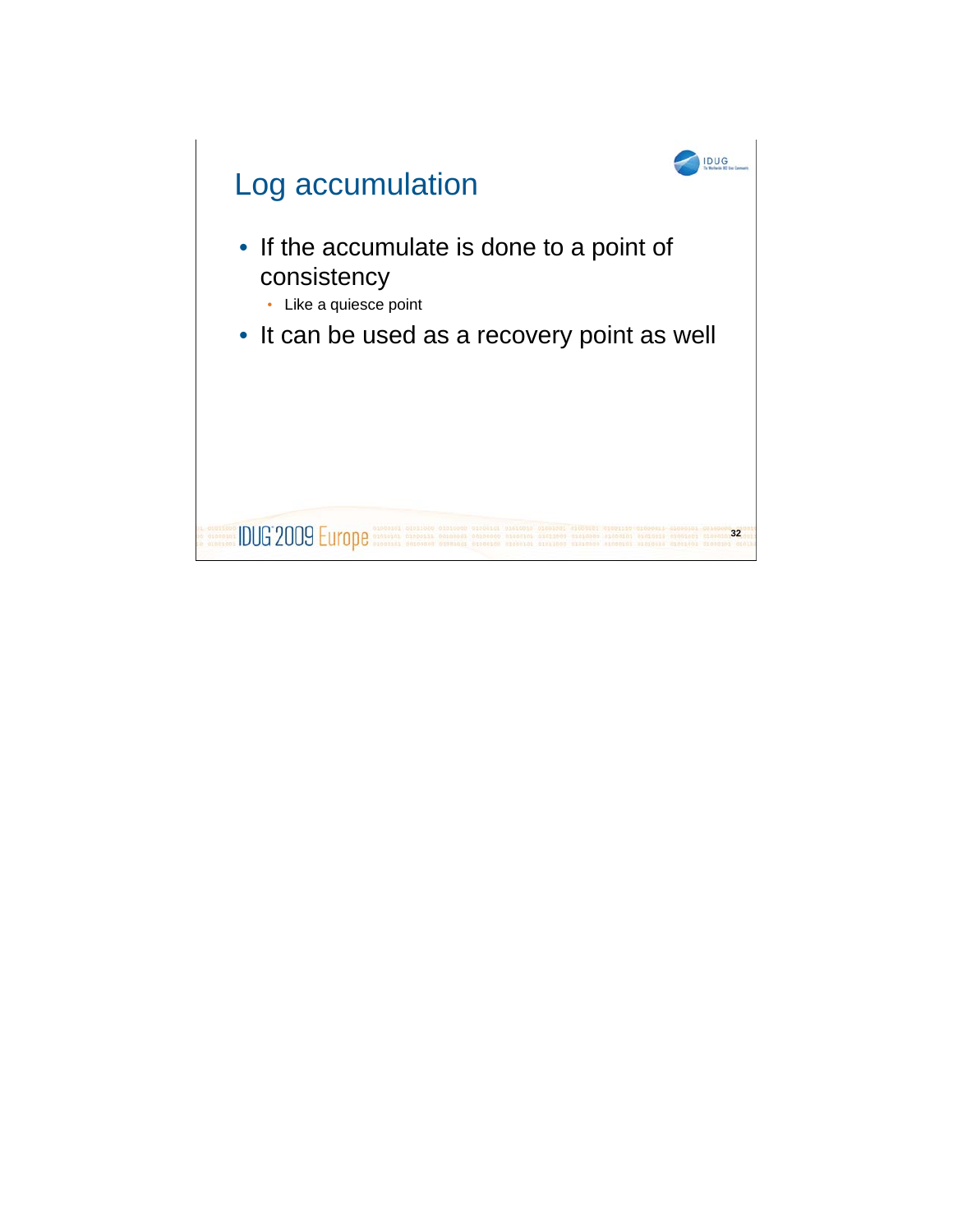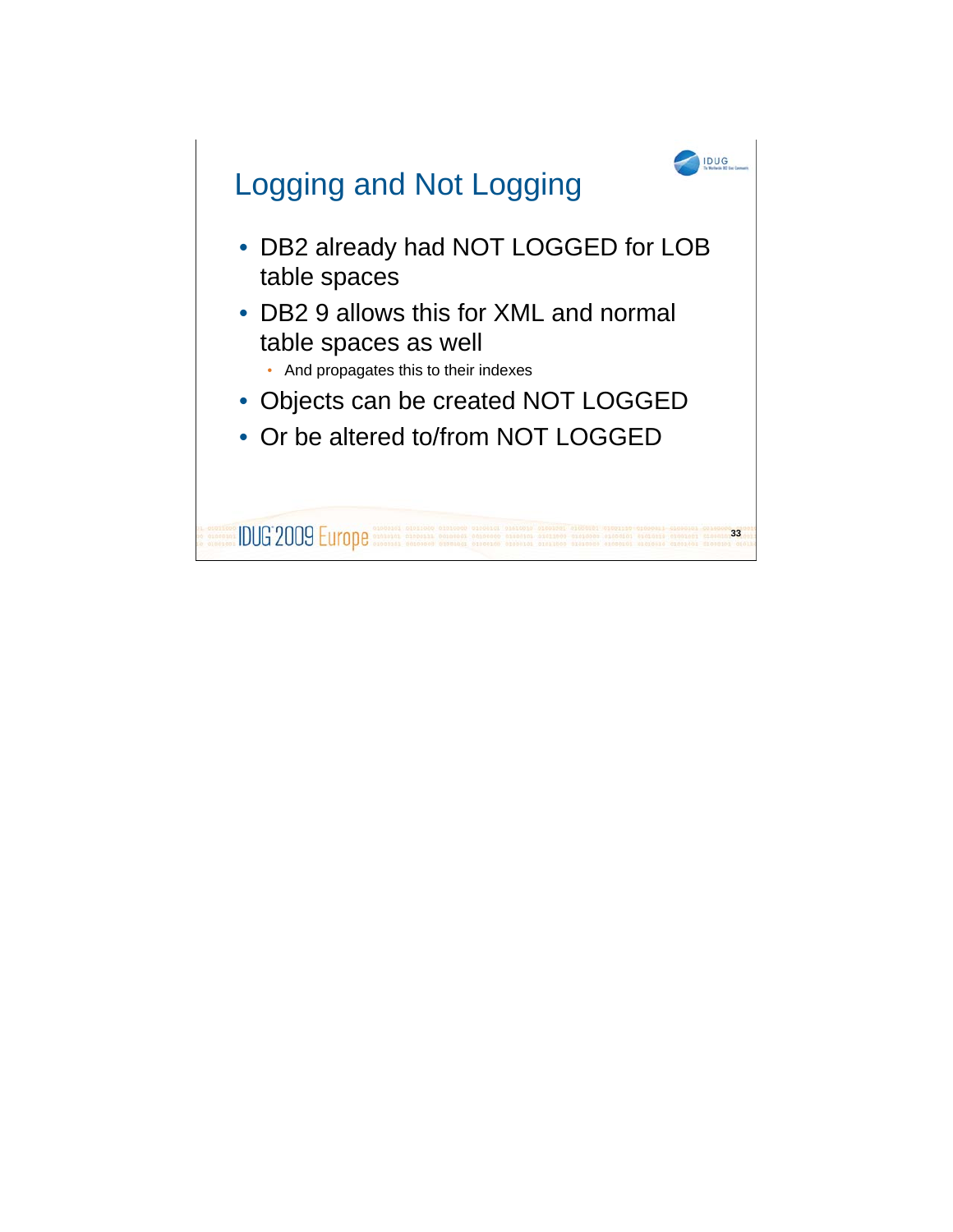

Note though that turning off logging should not be regarded as a way of getting increased performance – in most cases is won't

Te only times that IBM suggest that NOT LOGGED might be beneficial are:

- When it is advantageous to reduce the volume of log data and when any lost data can easily be recreated (such as refreshing summary data or Materialized Query Tables)

- When mass insert/update/delete operations from many transactions are failing to scale due to the level of logging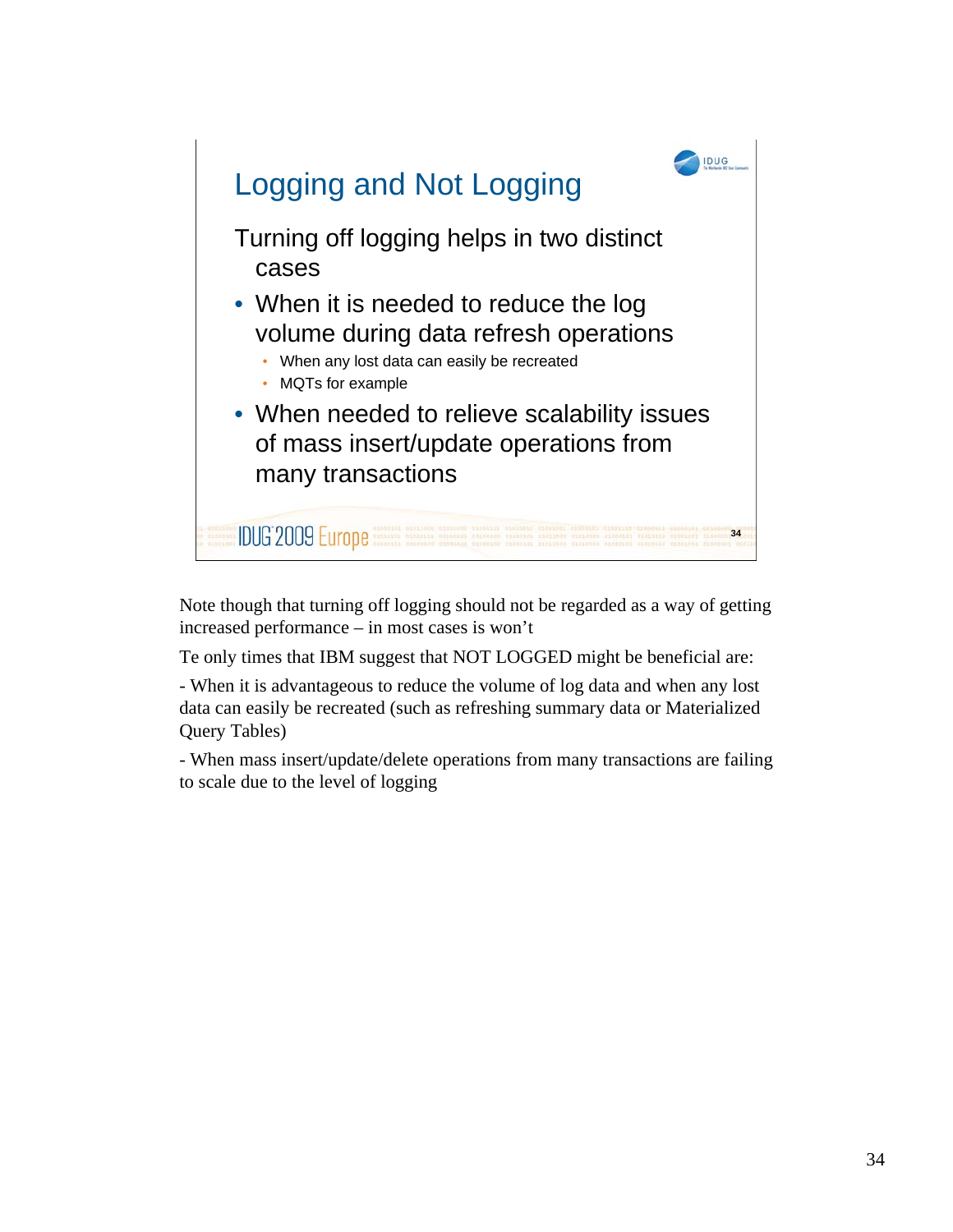

Read this note carefully before going near NOT LOGGED objects!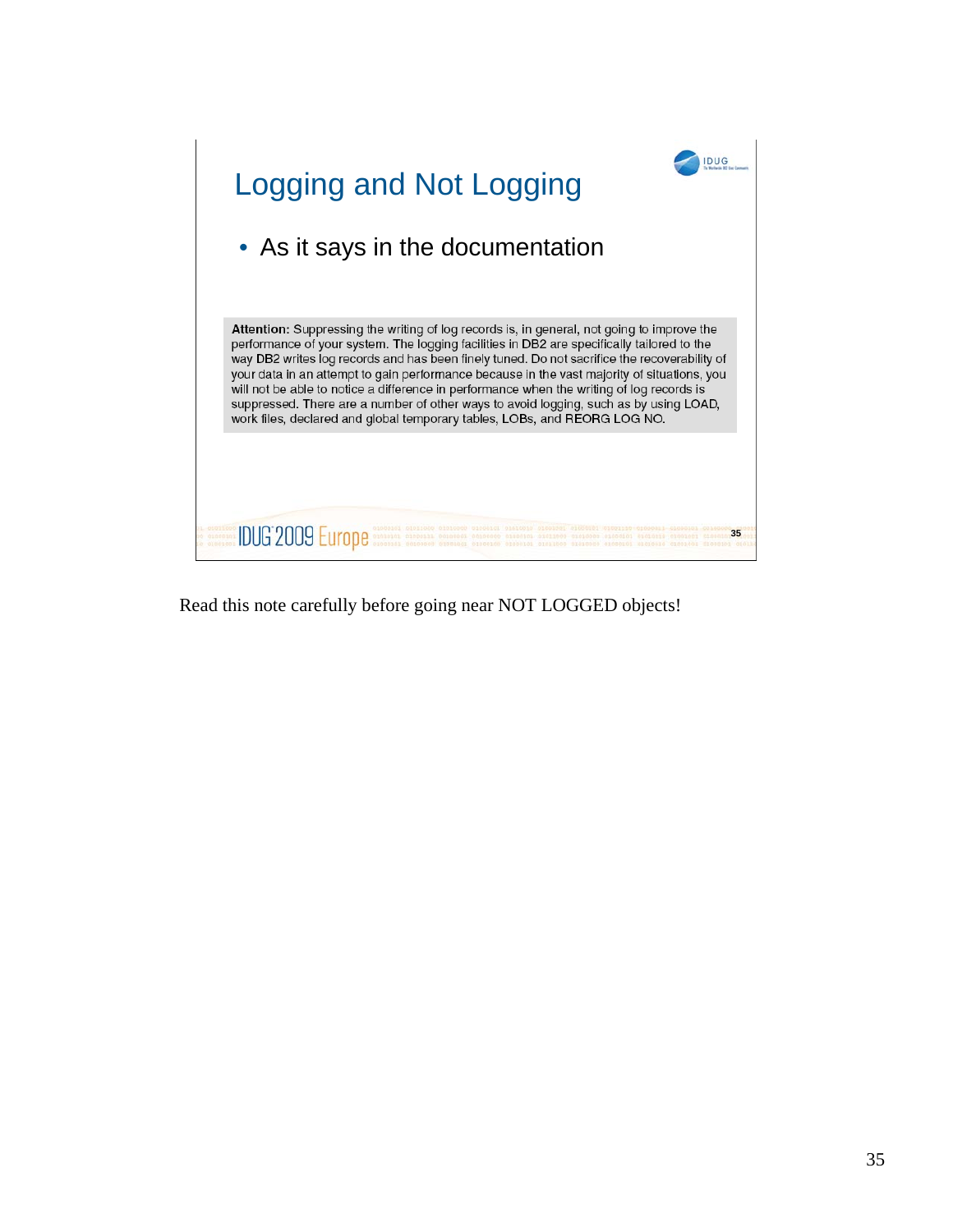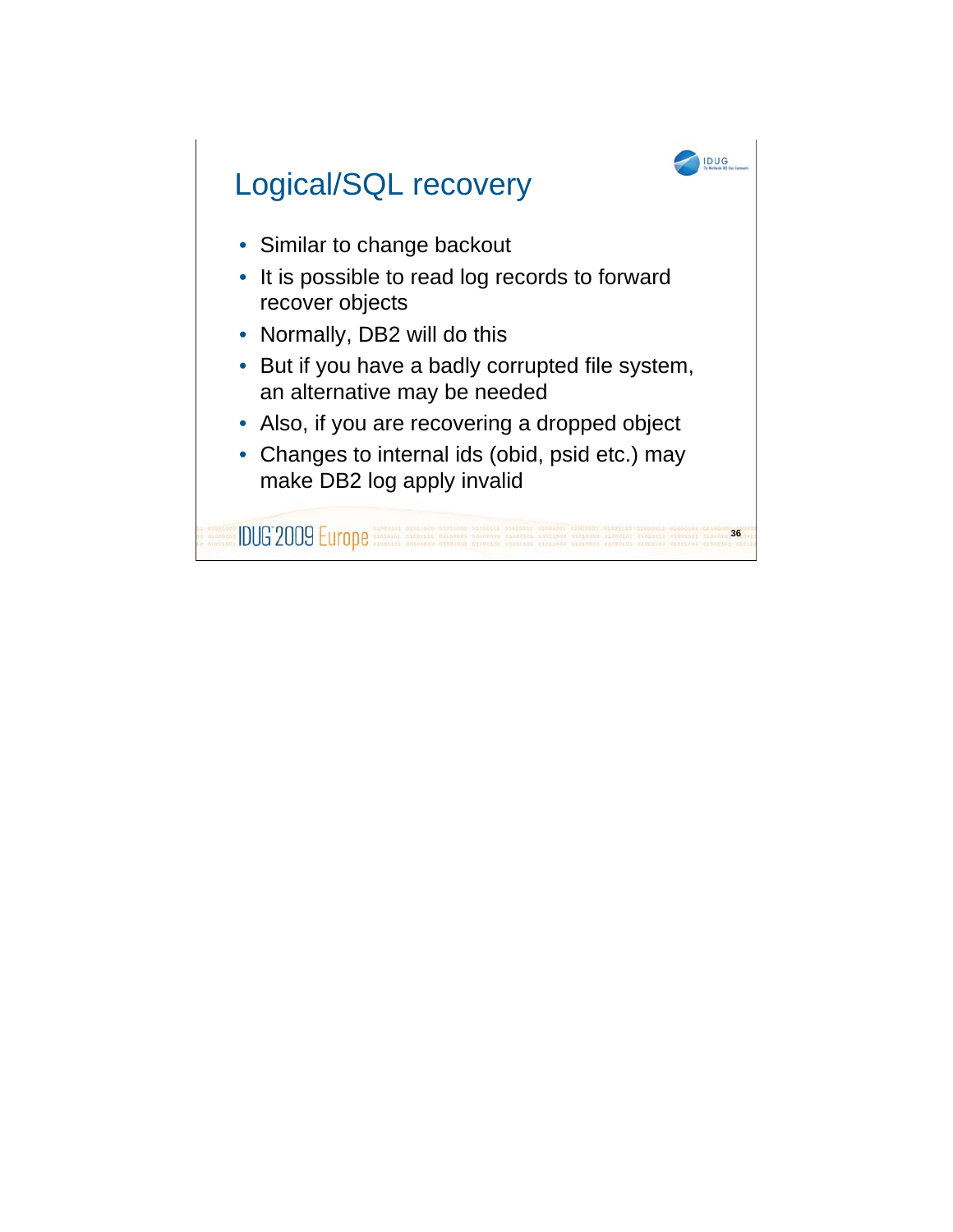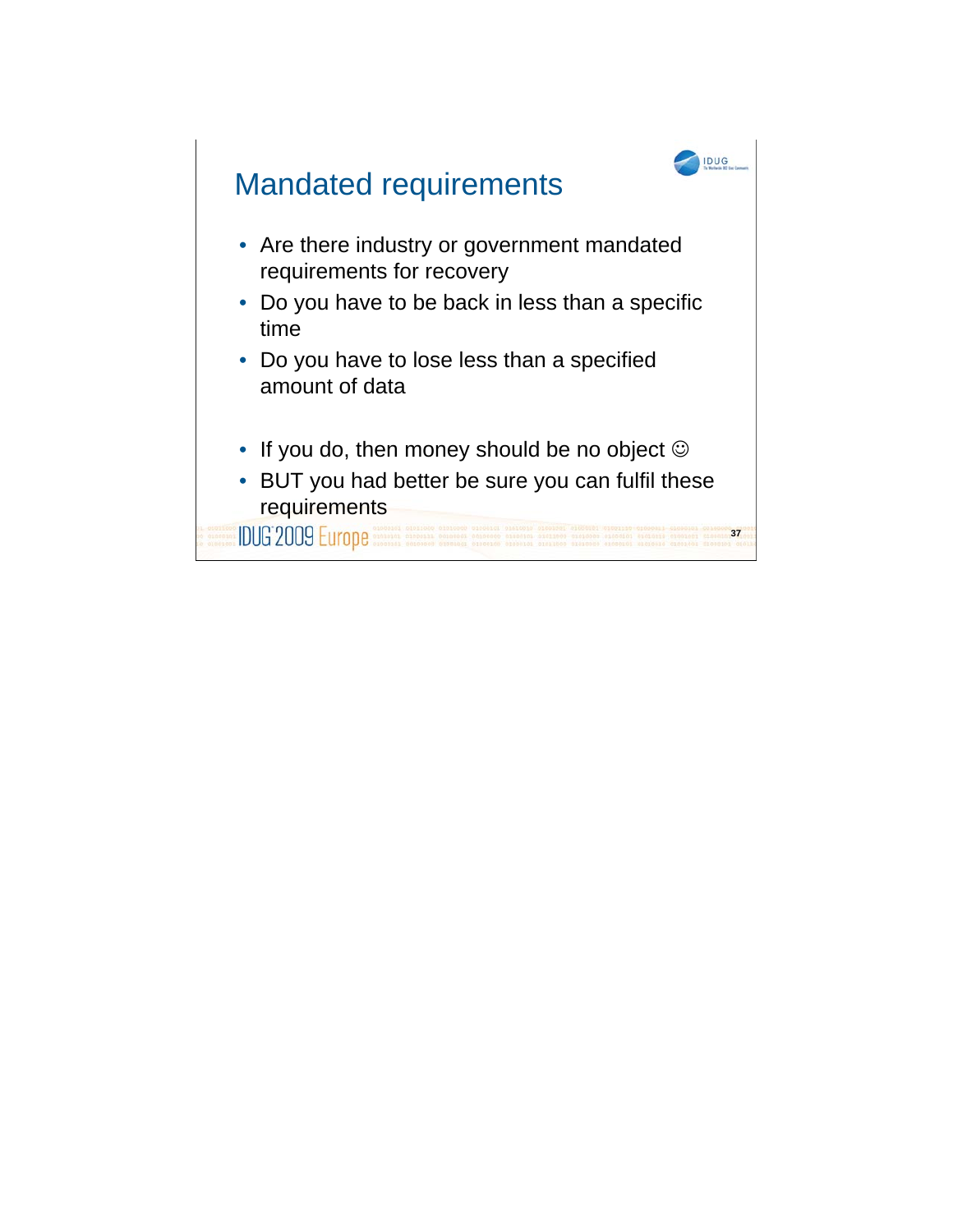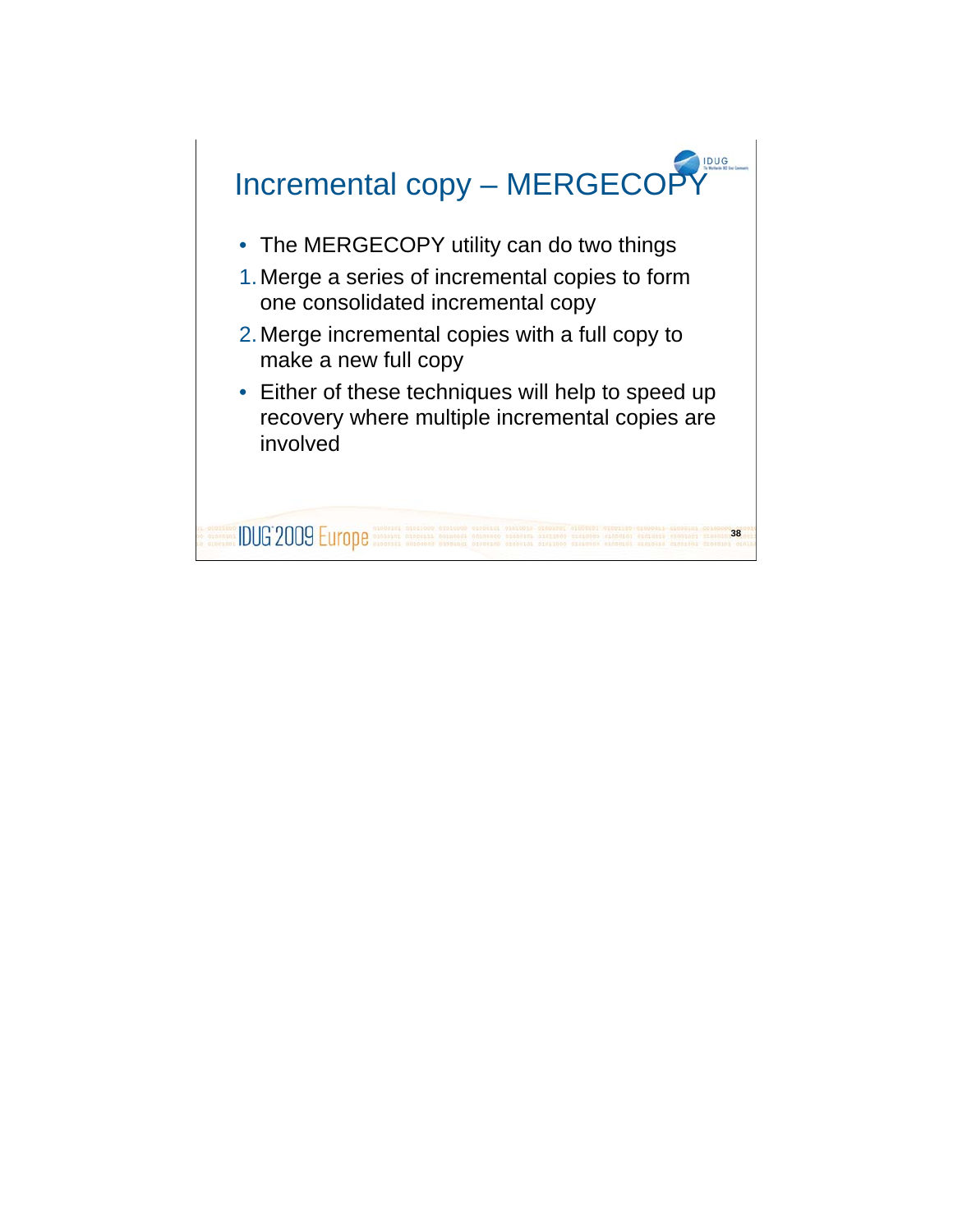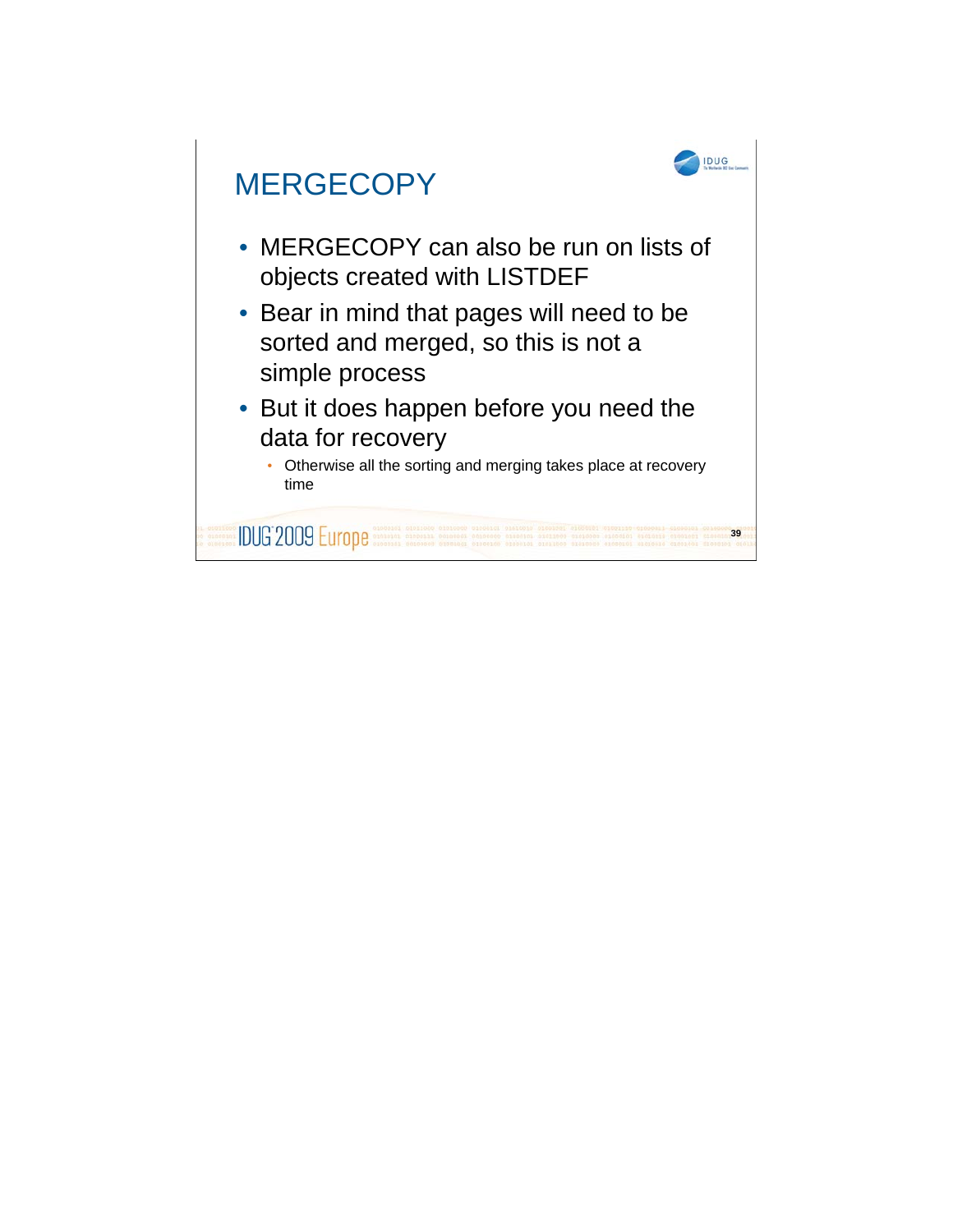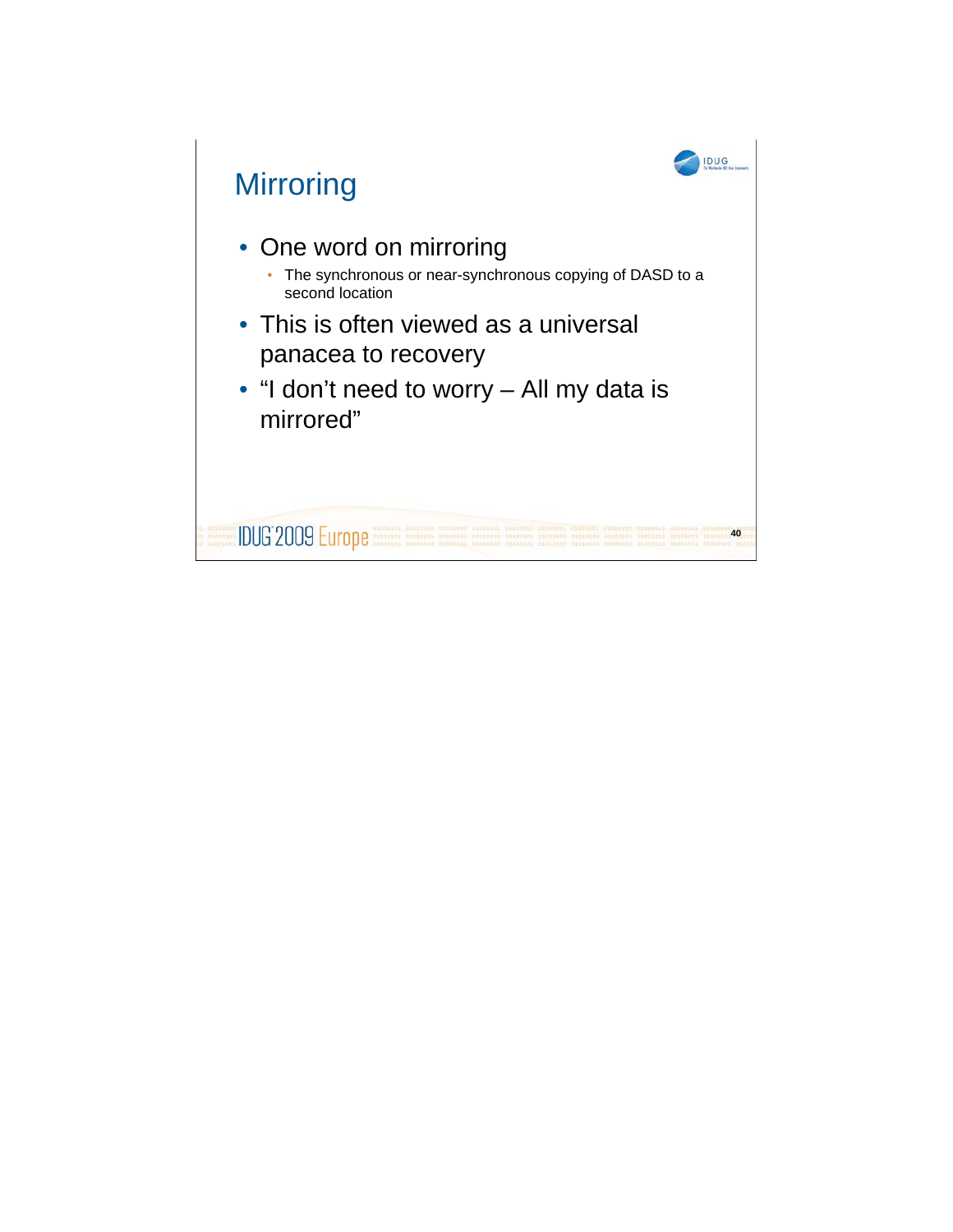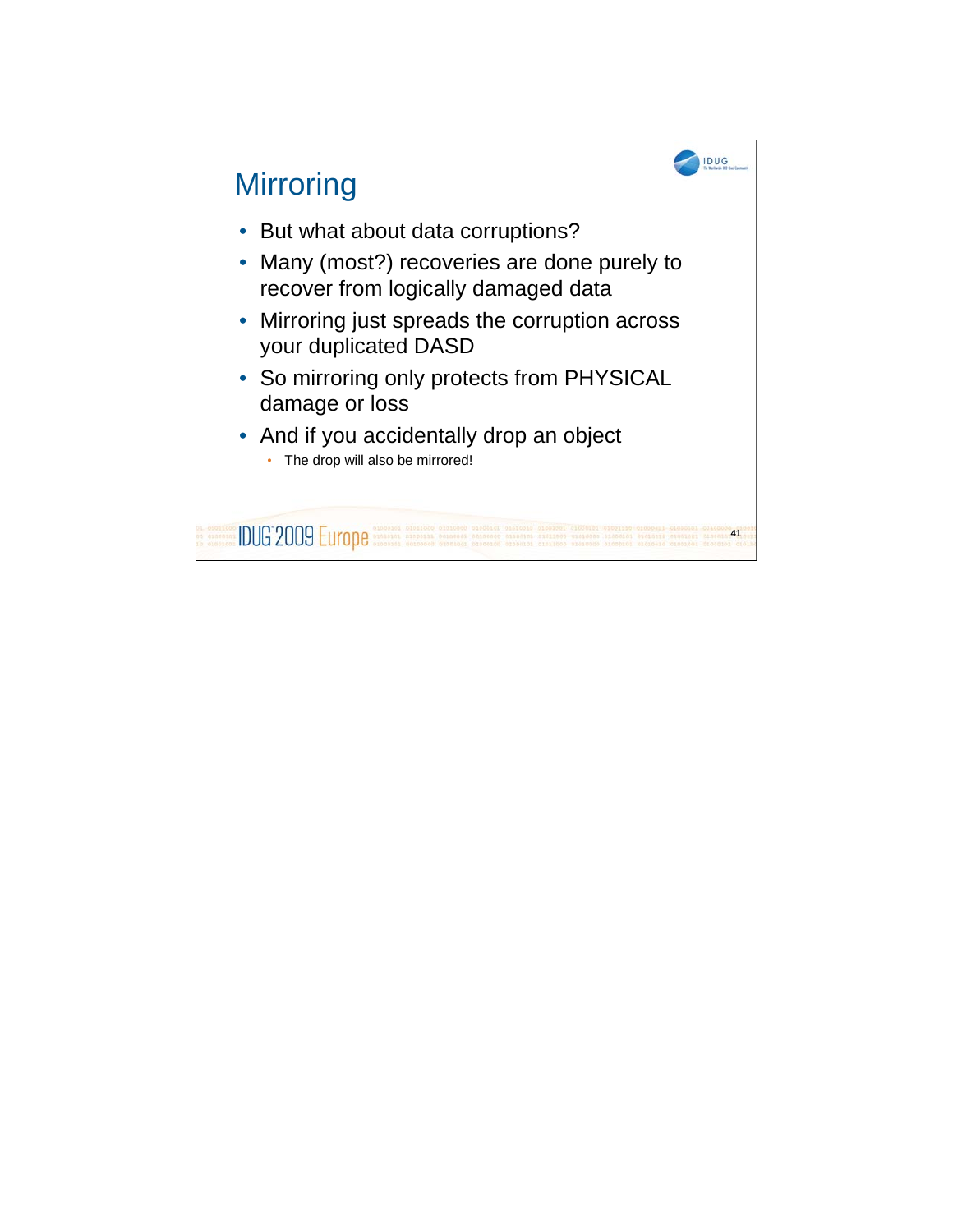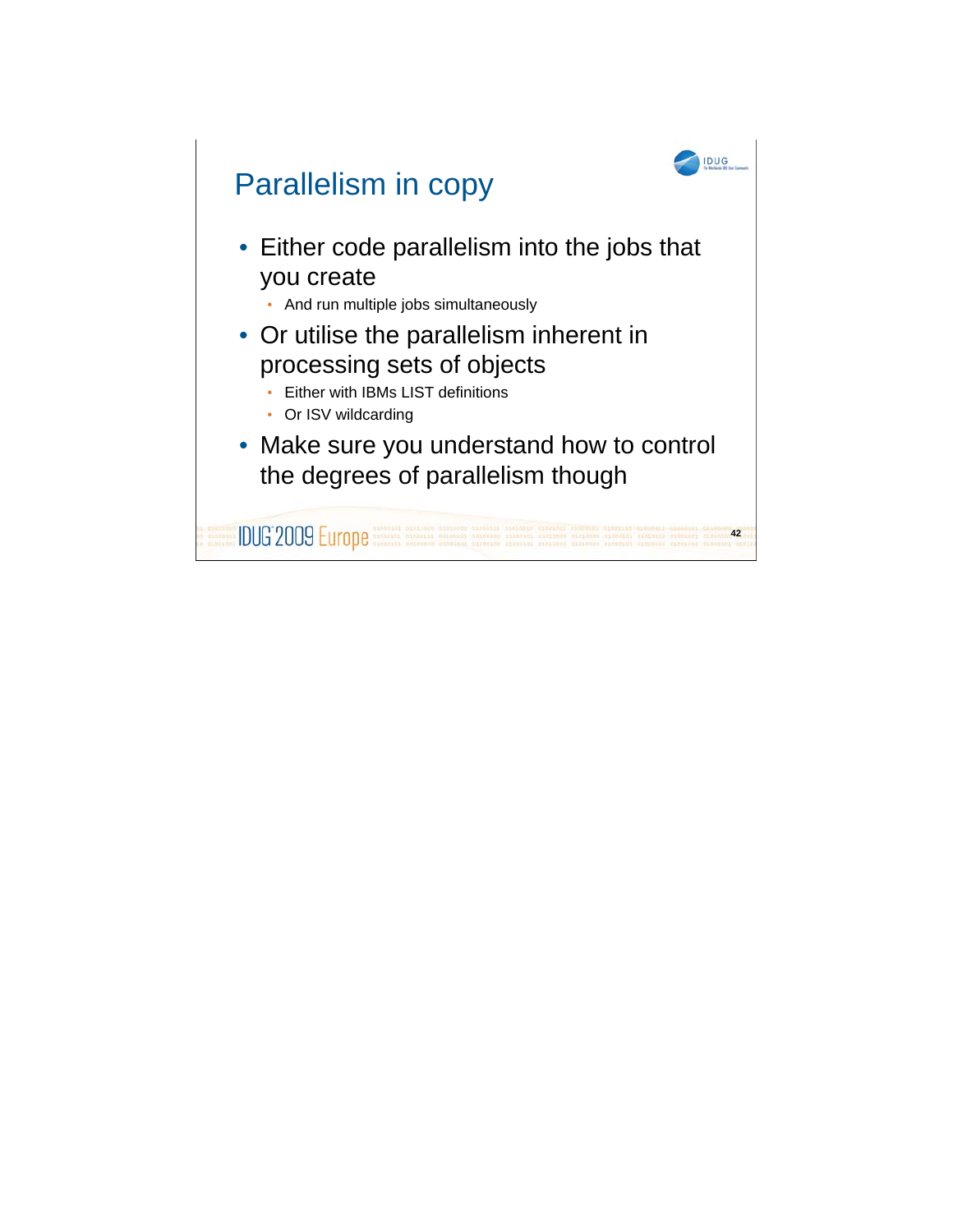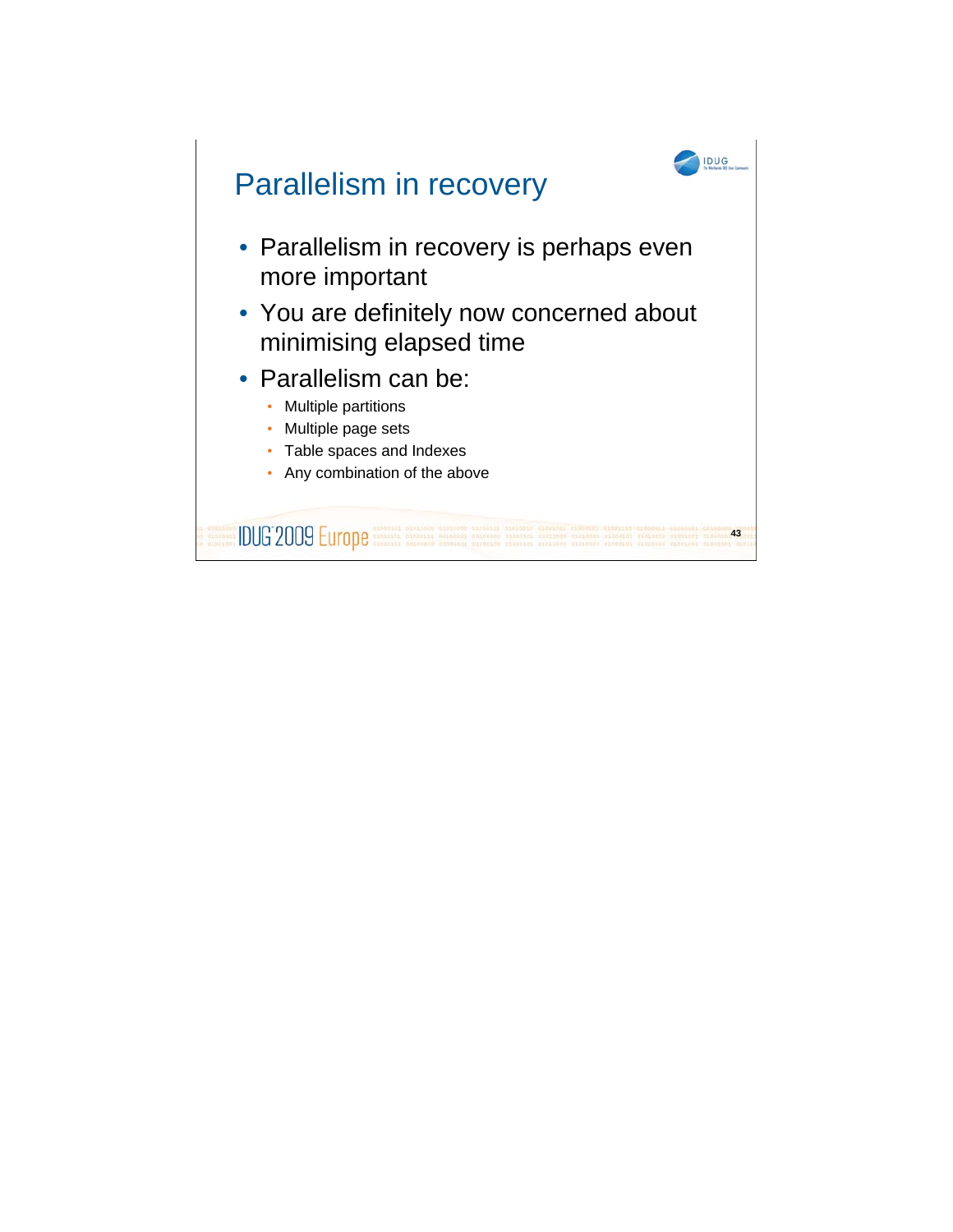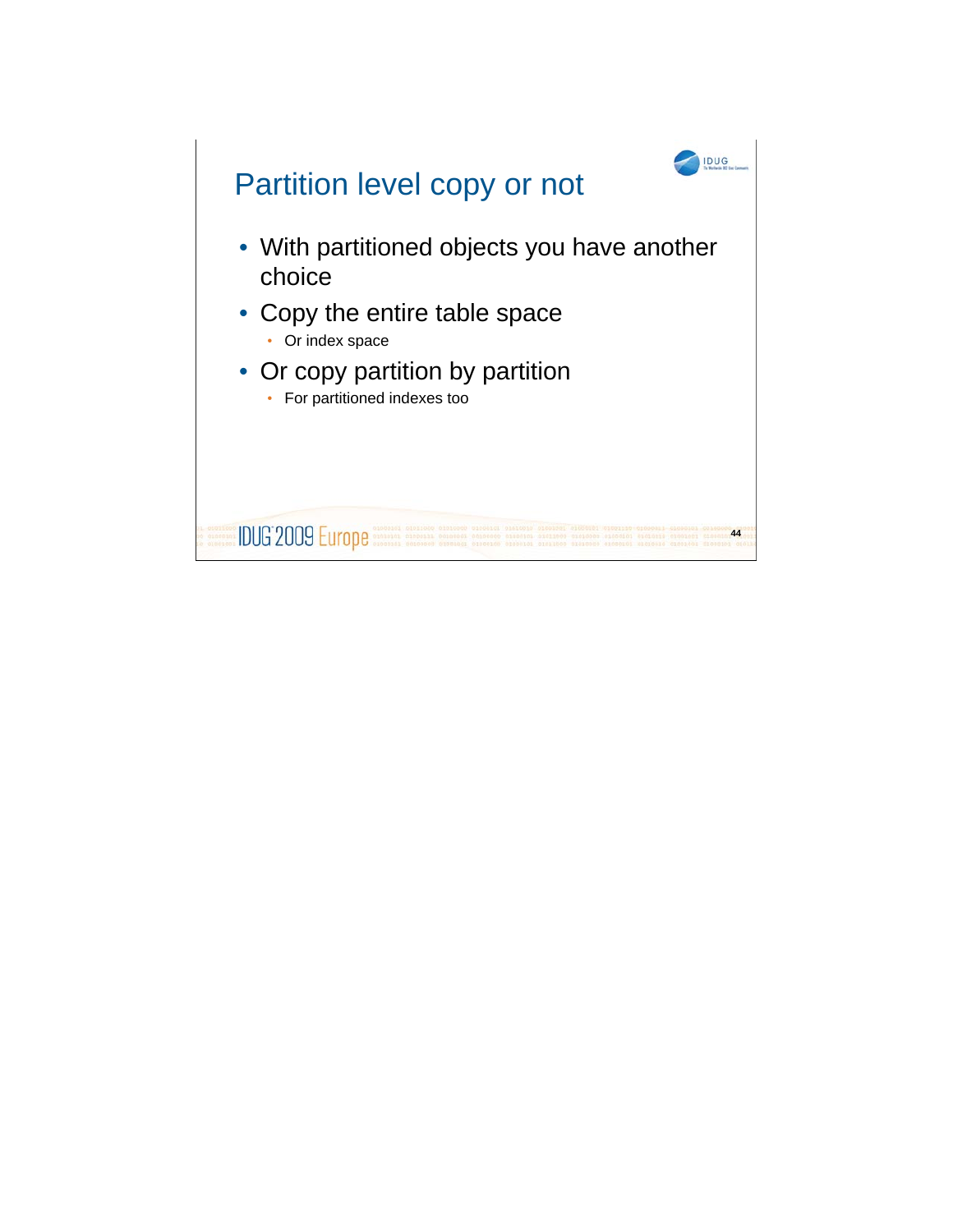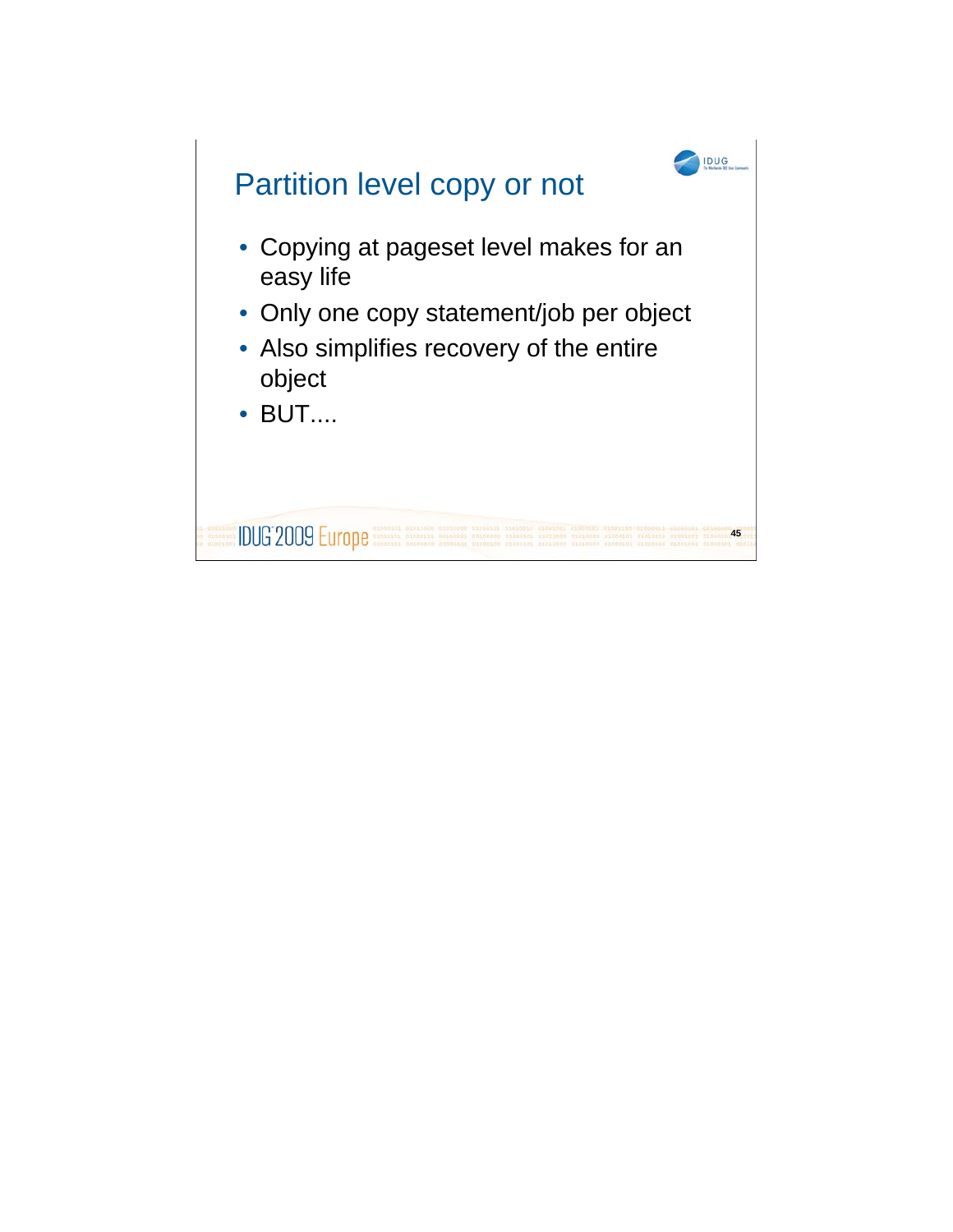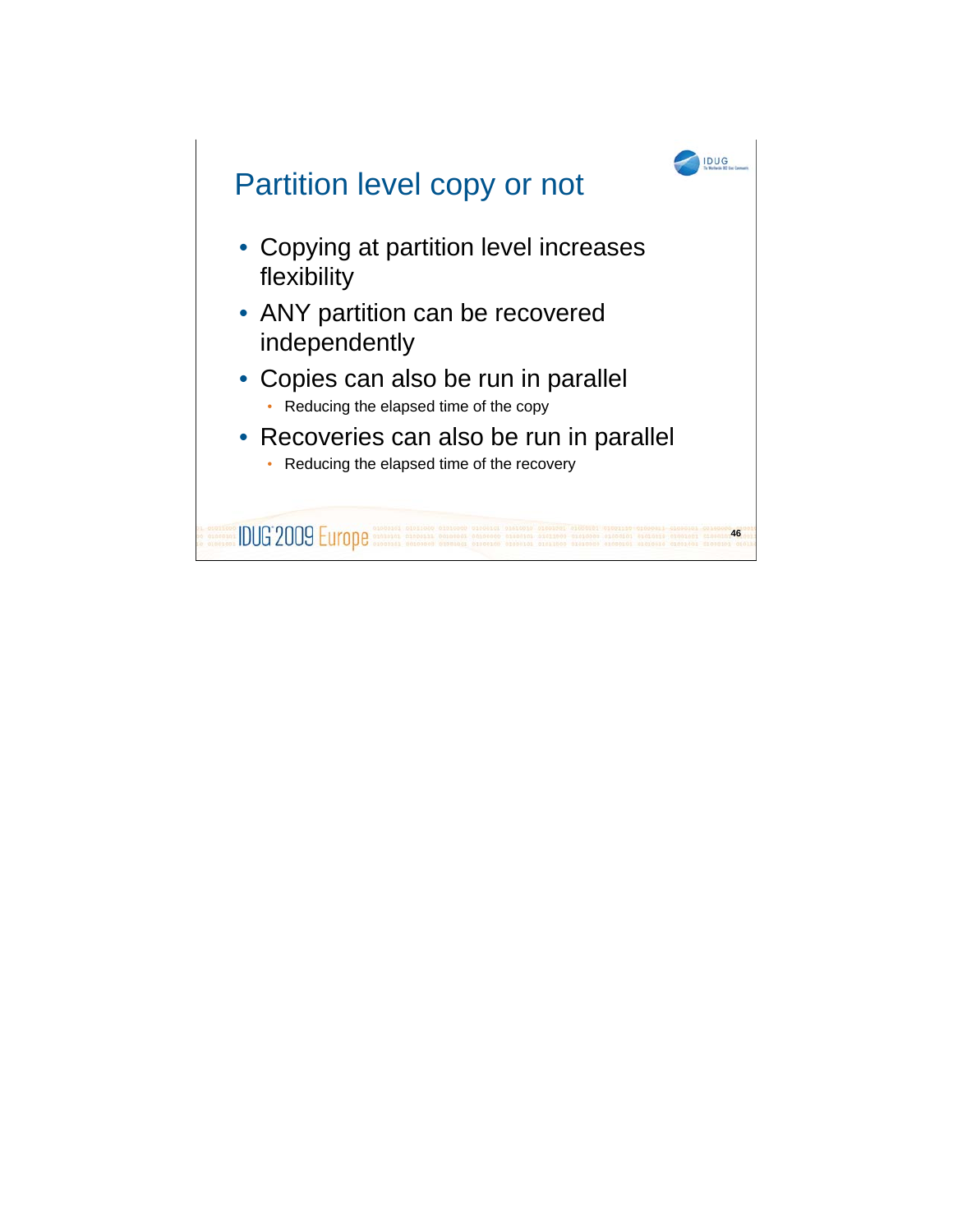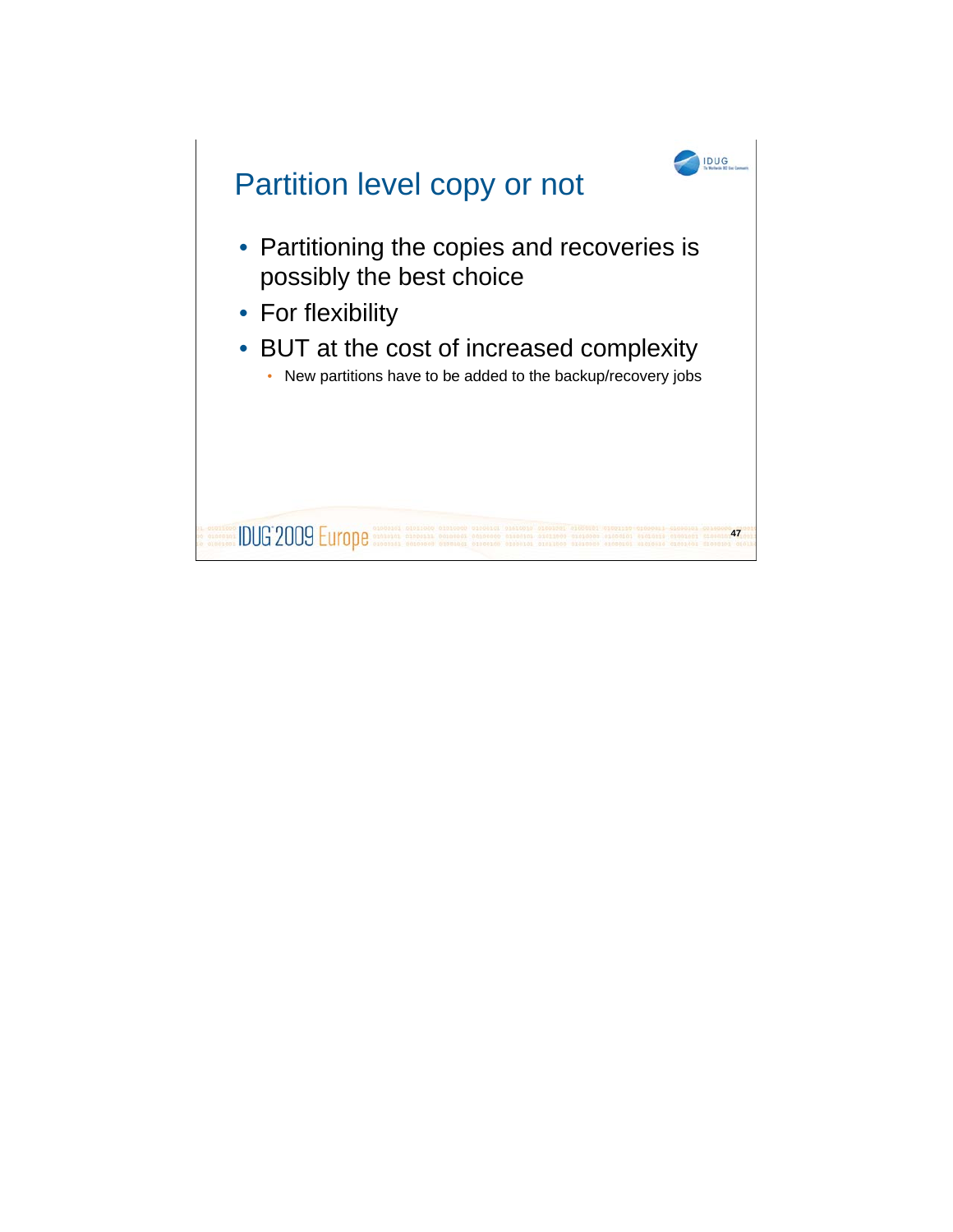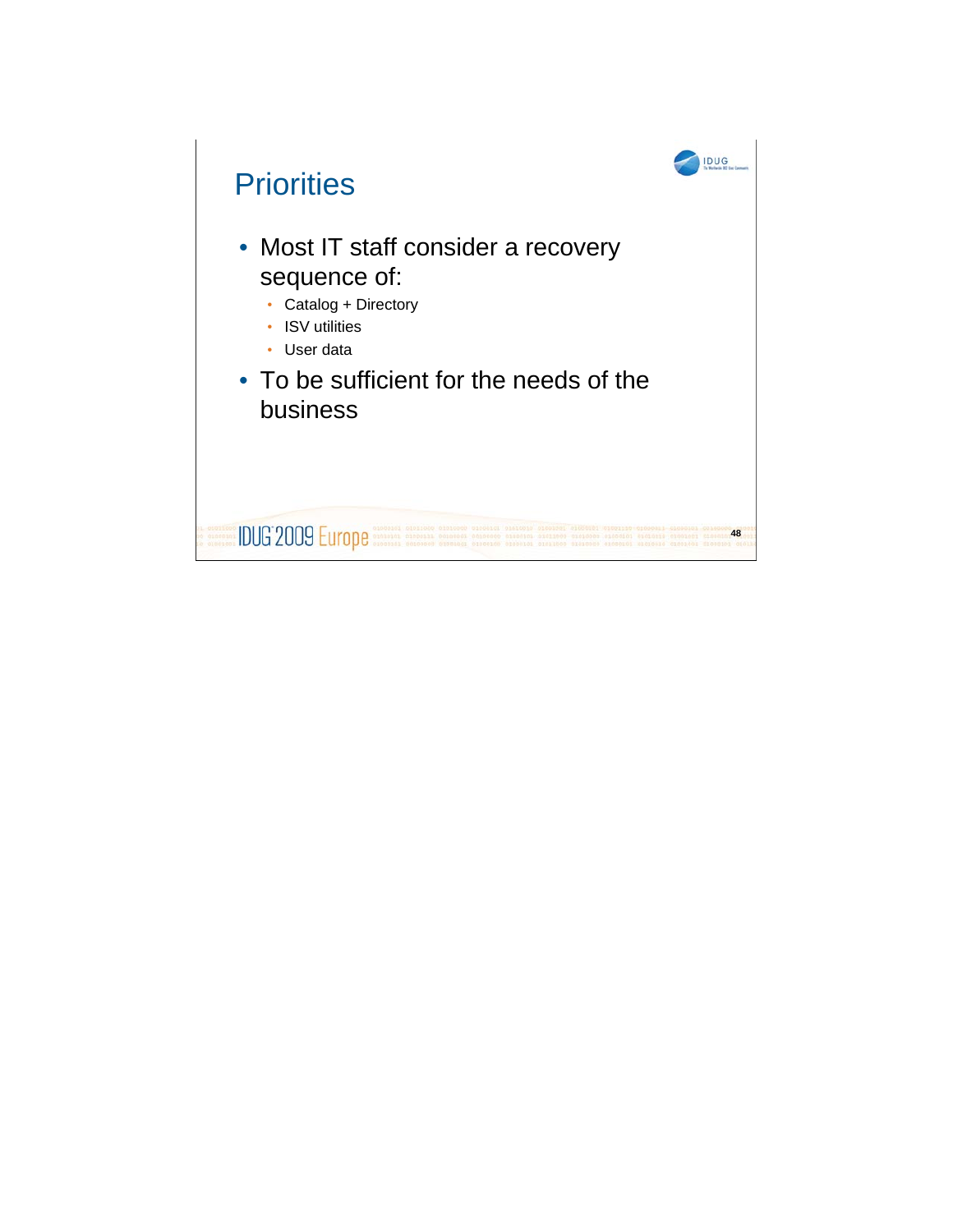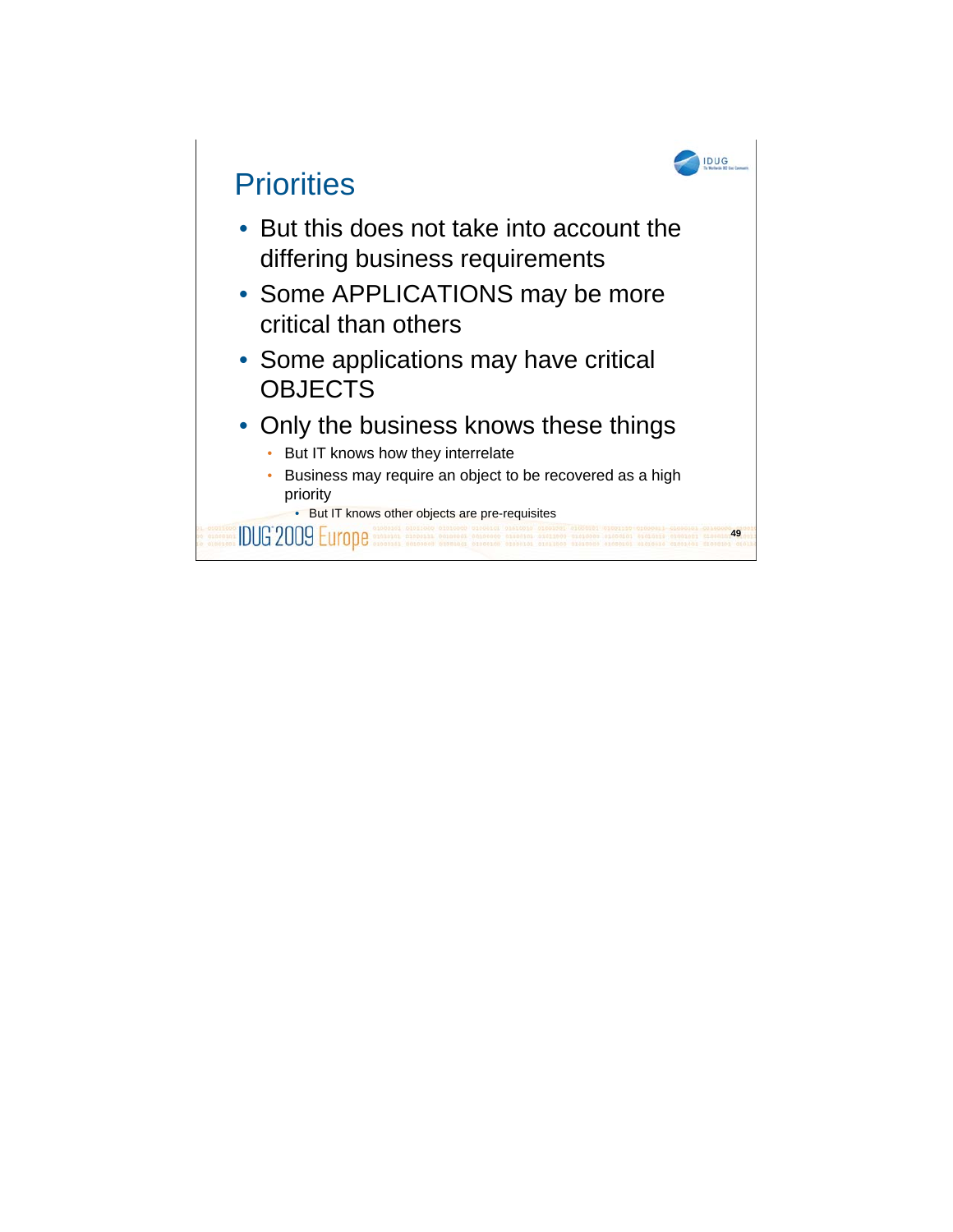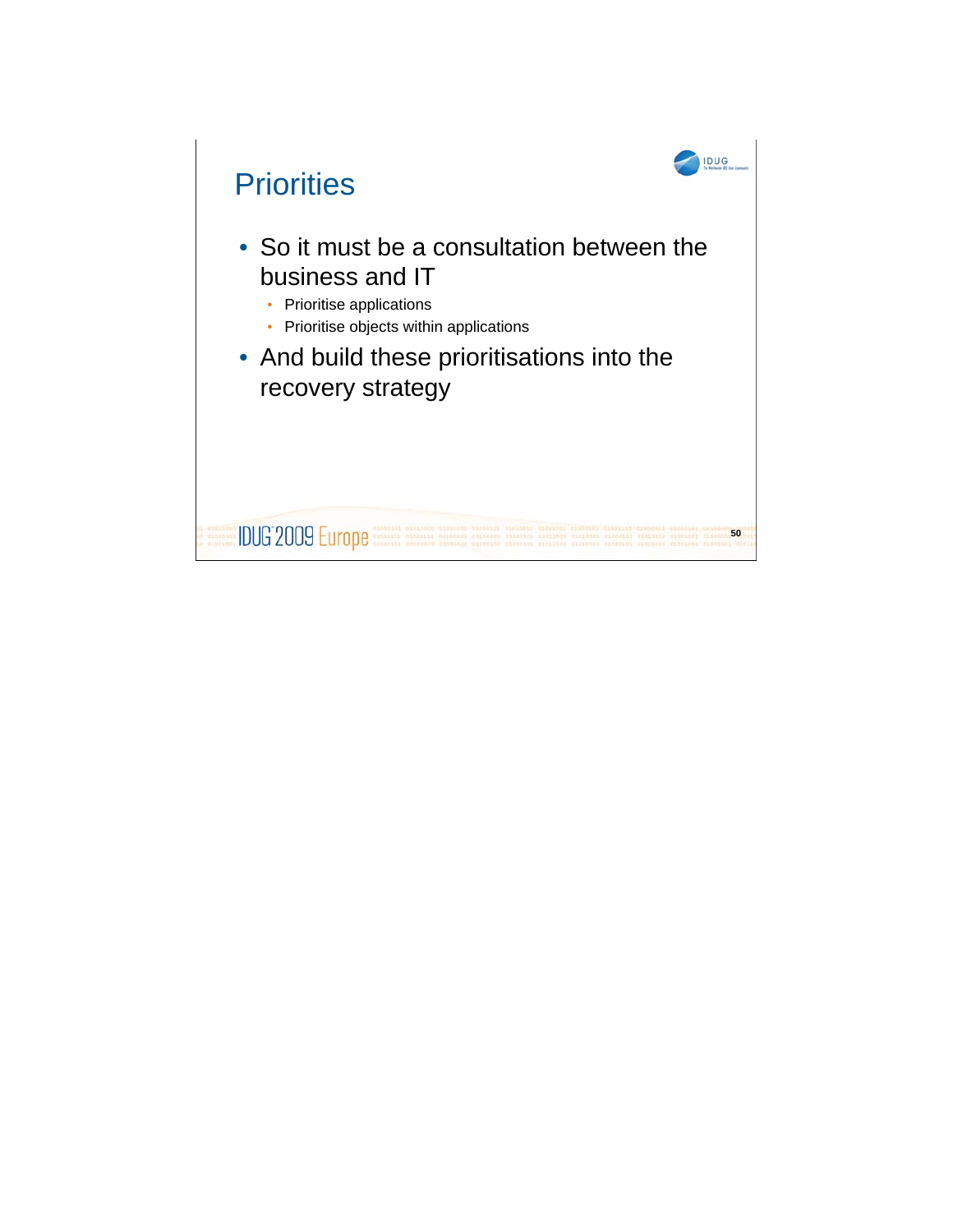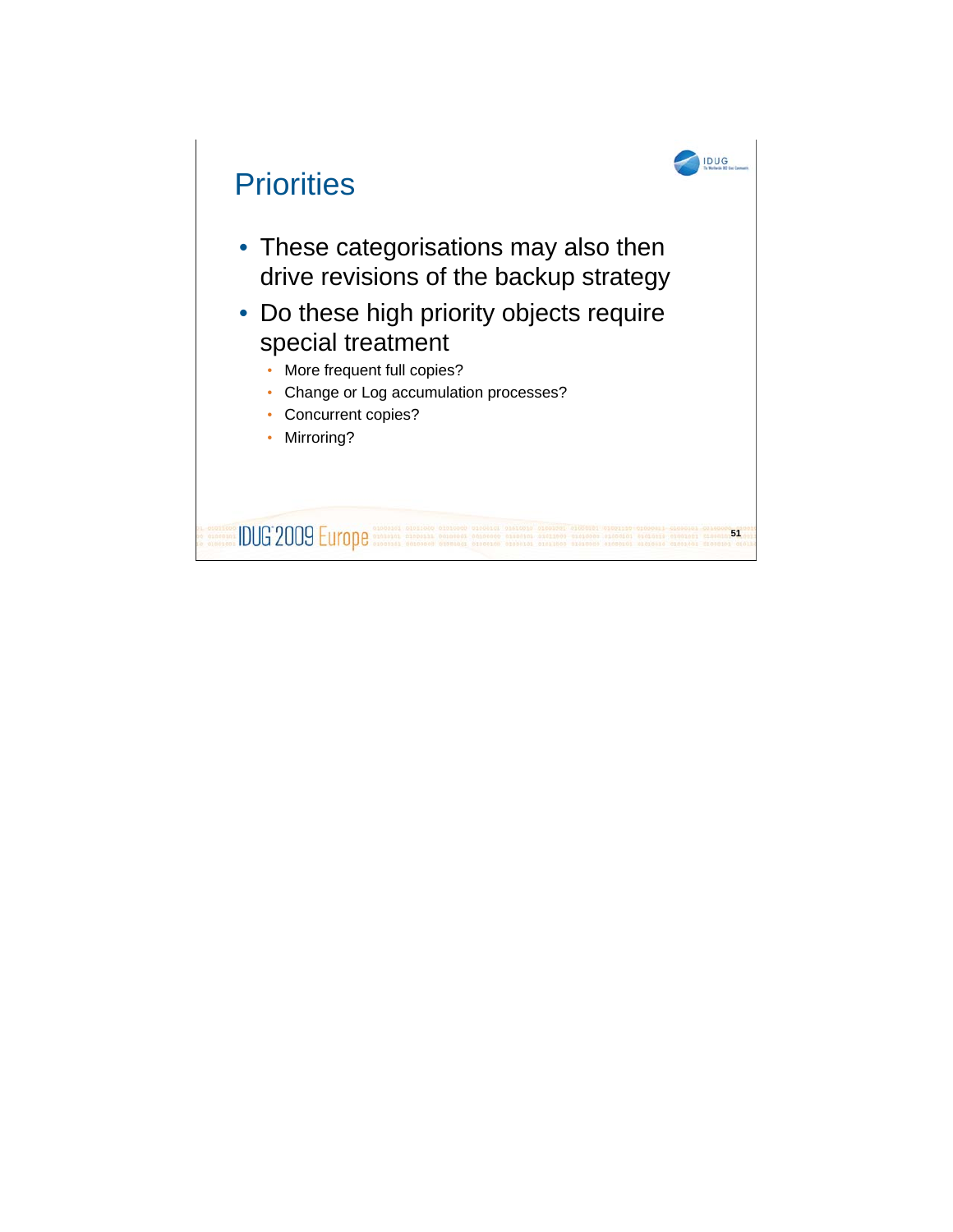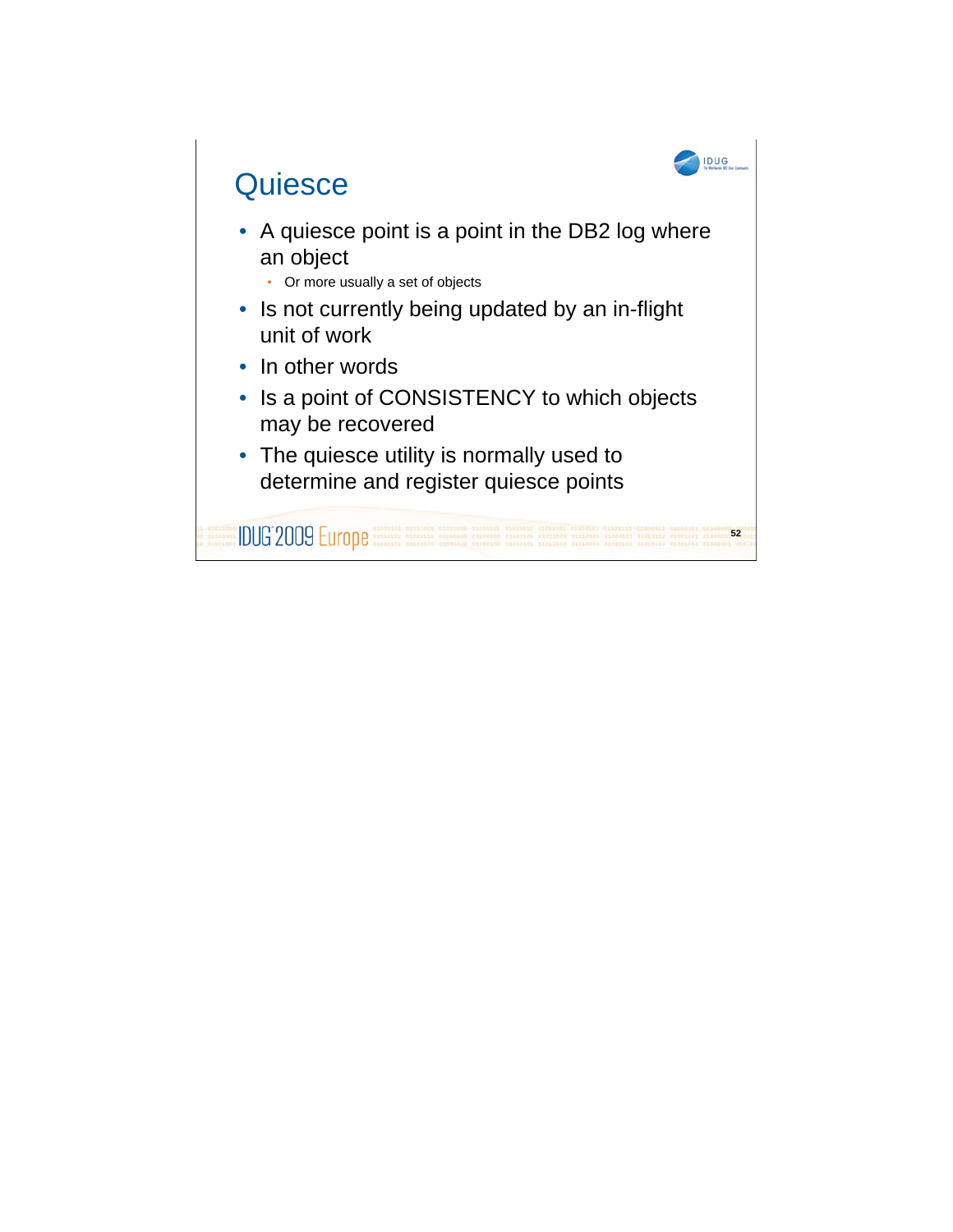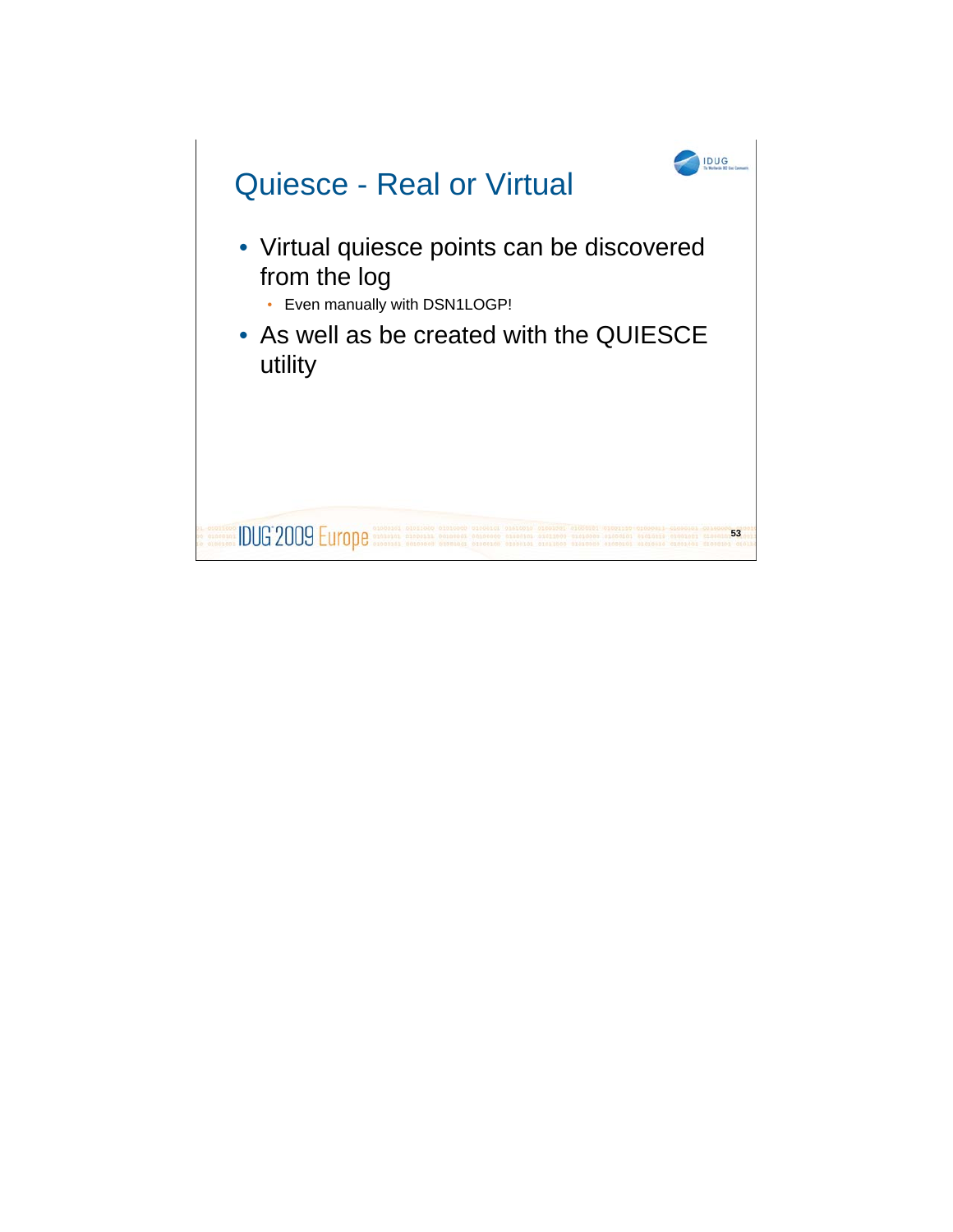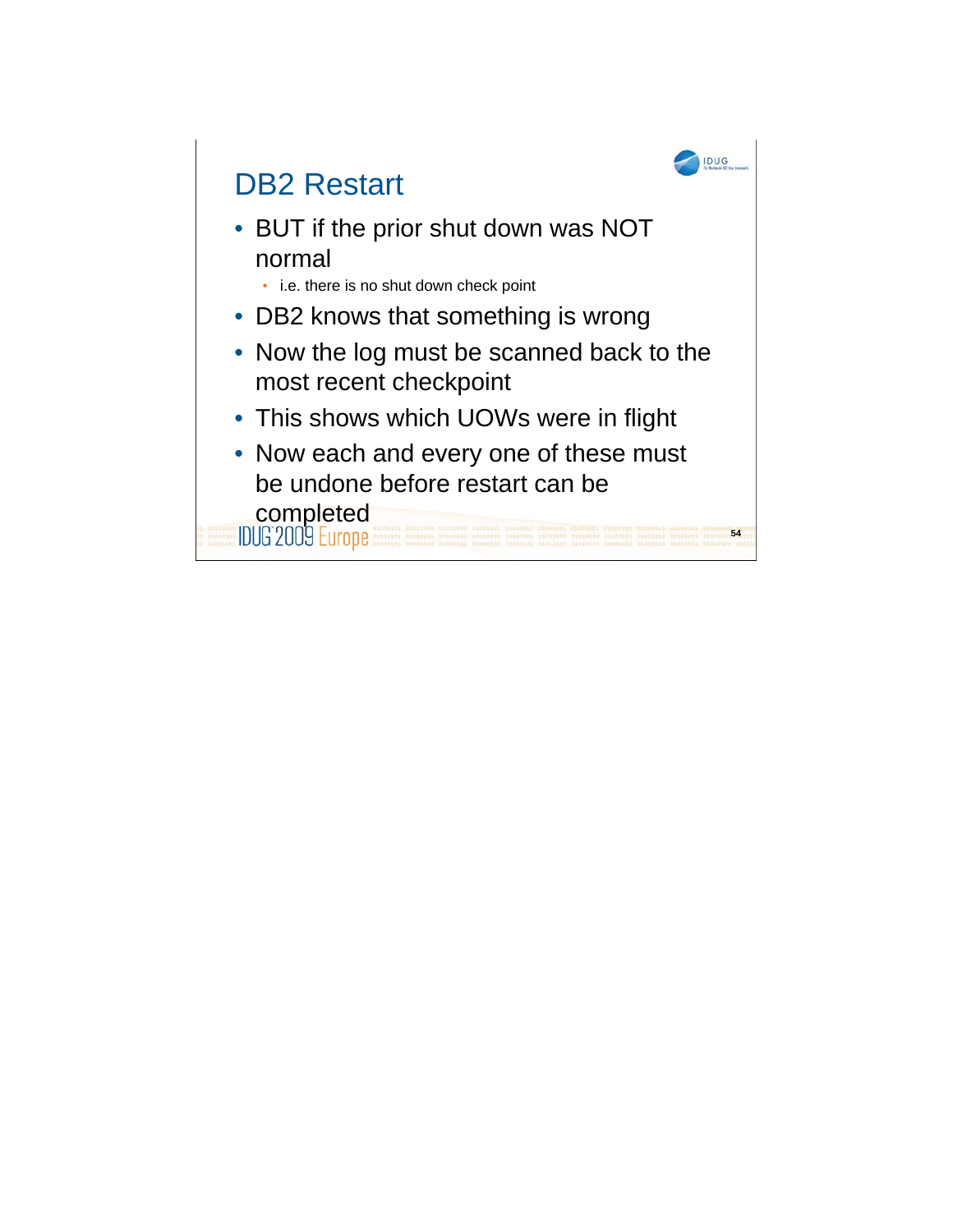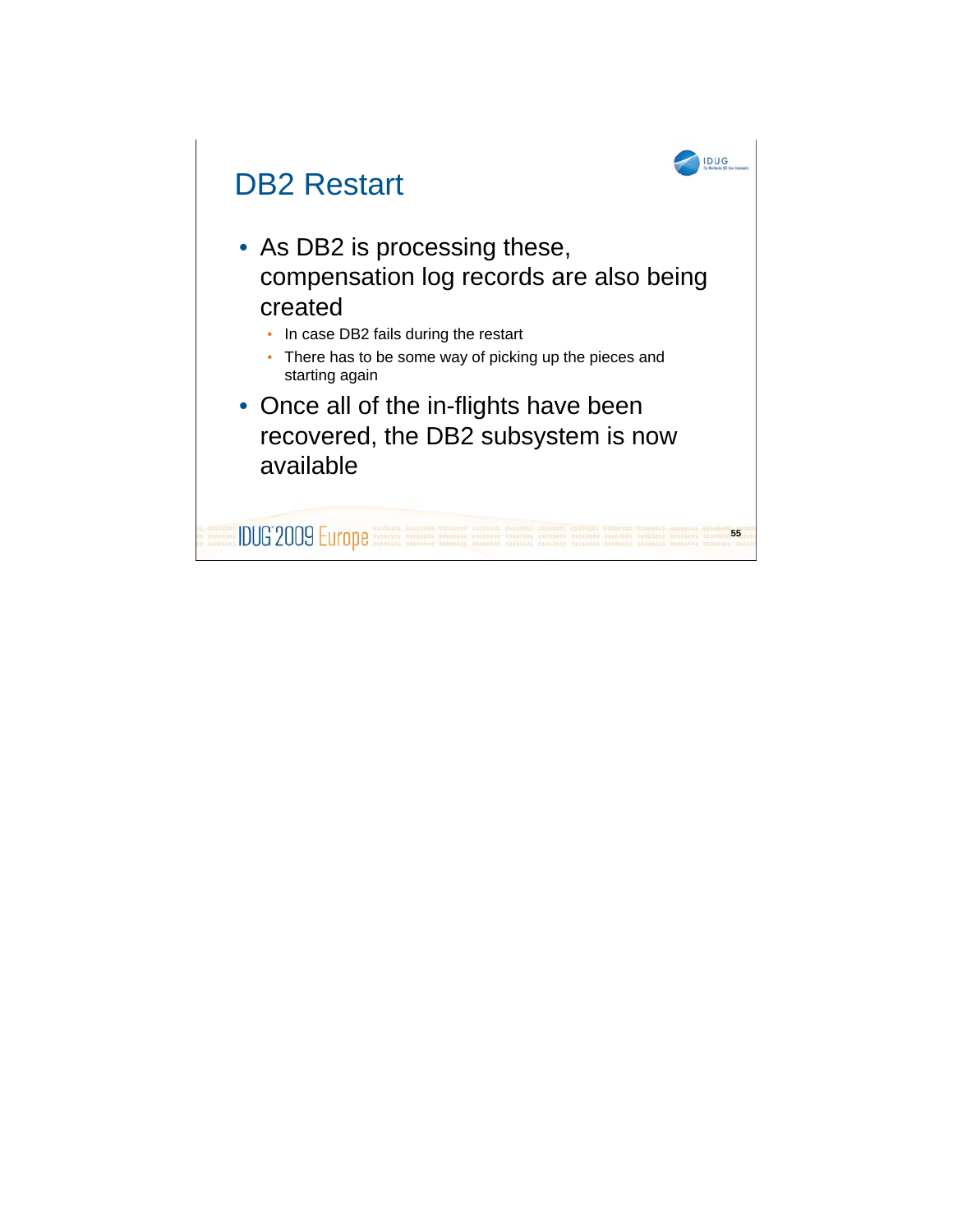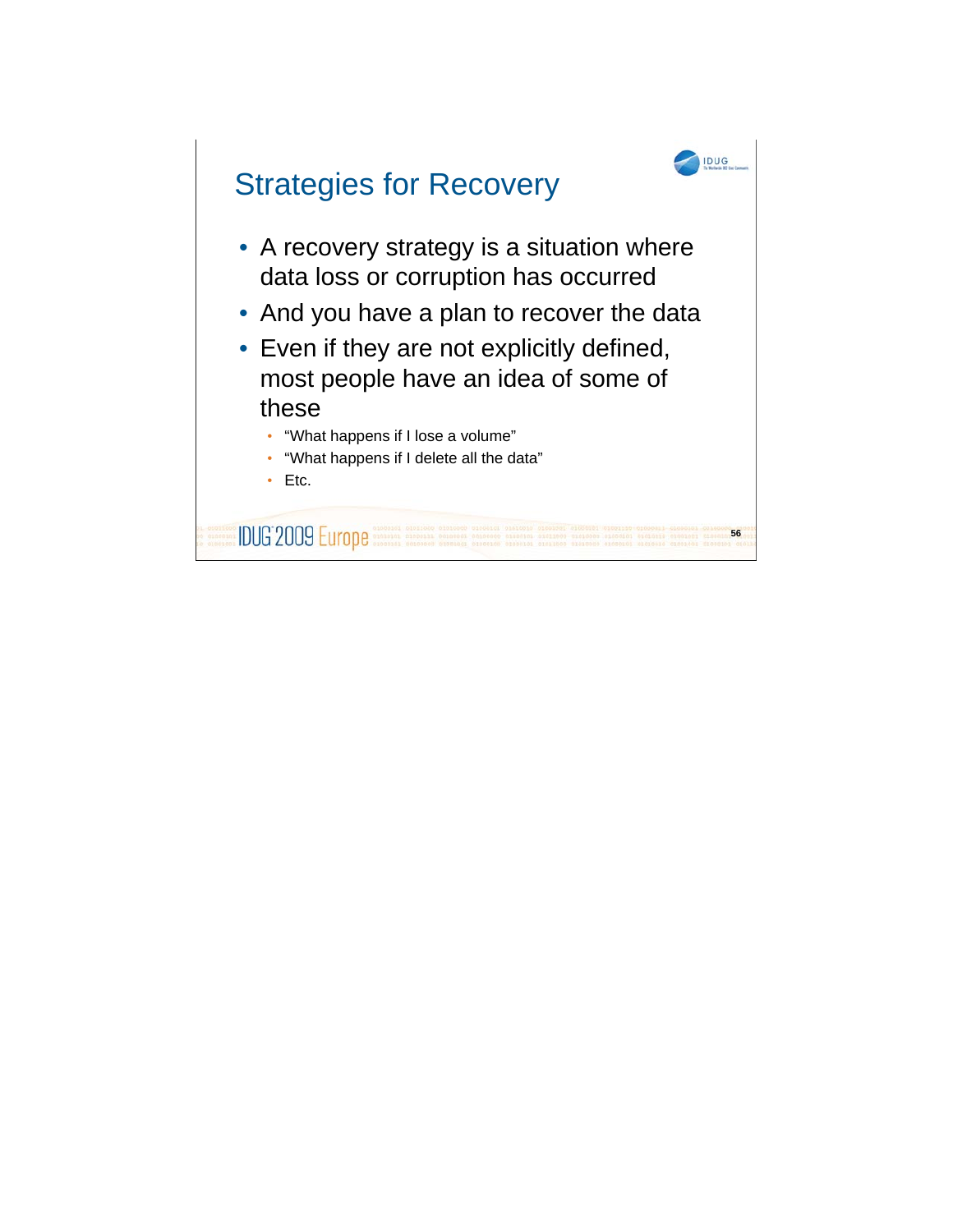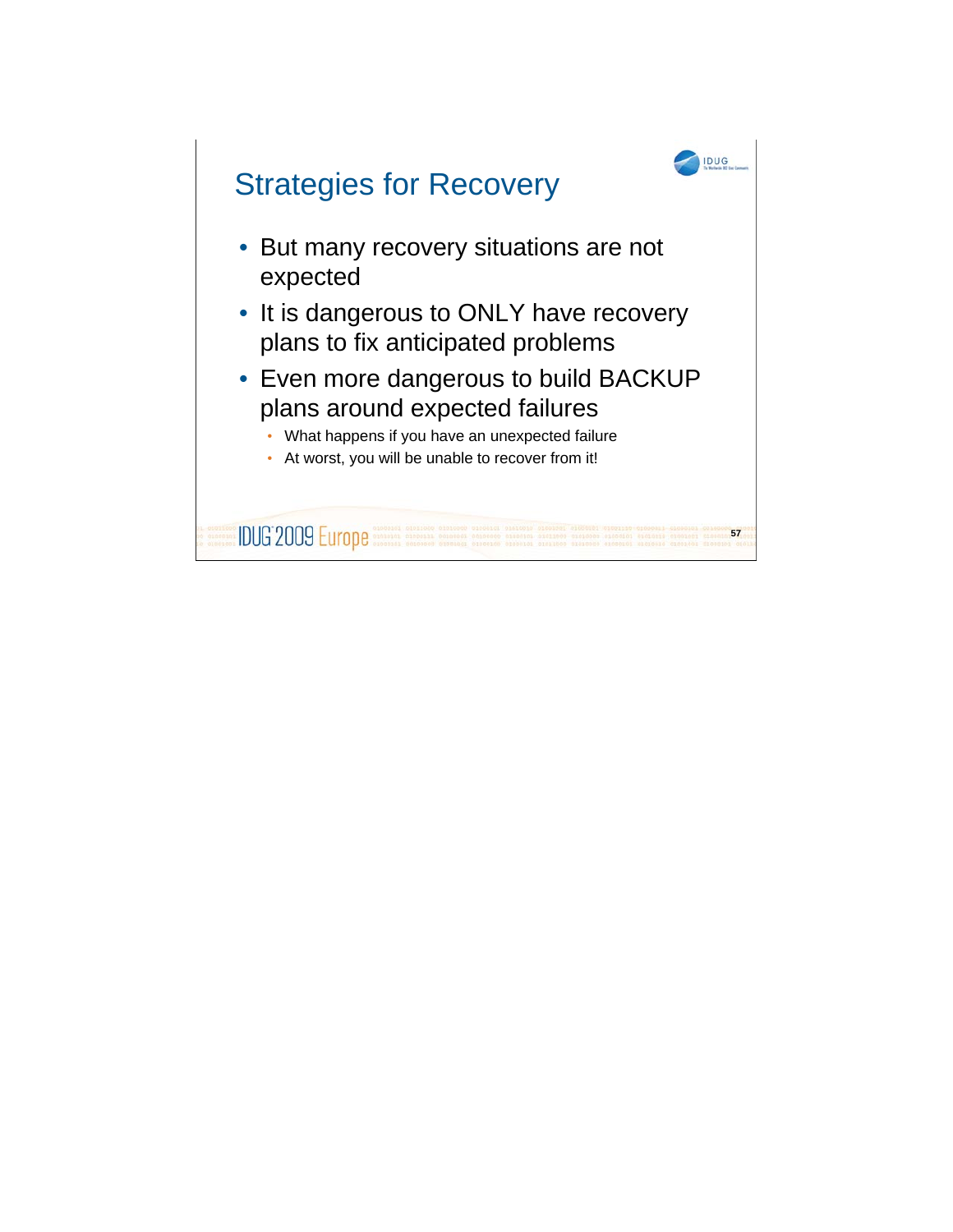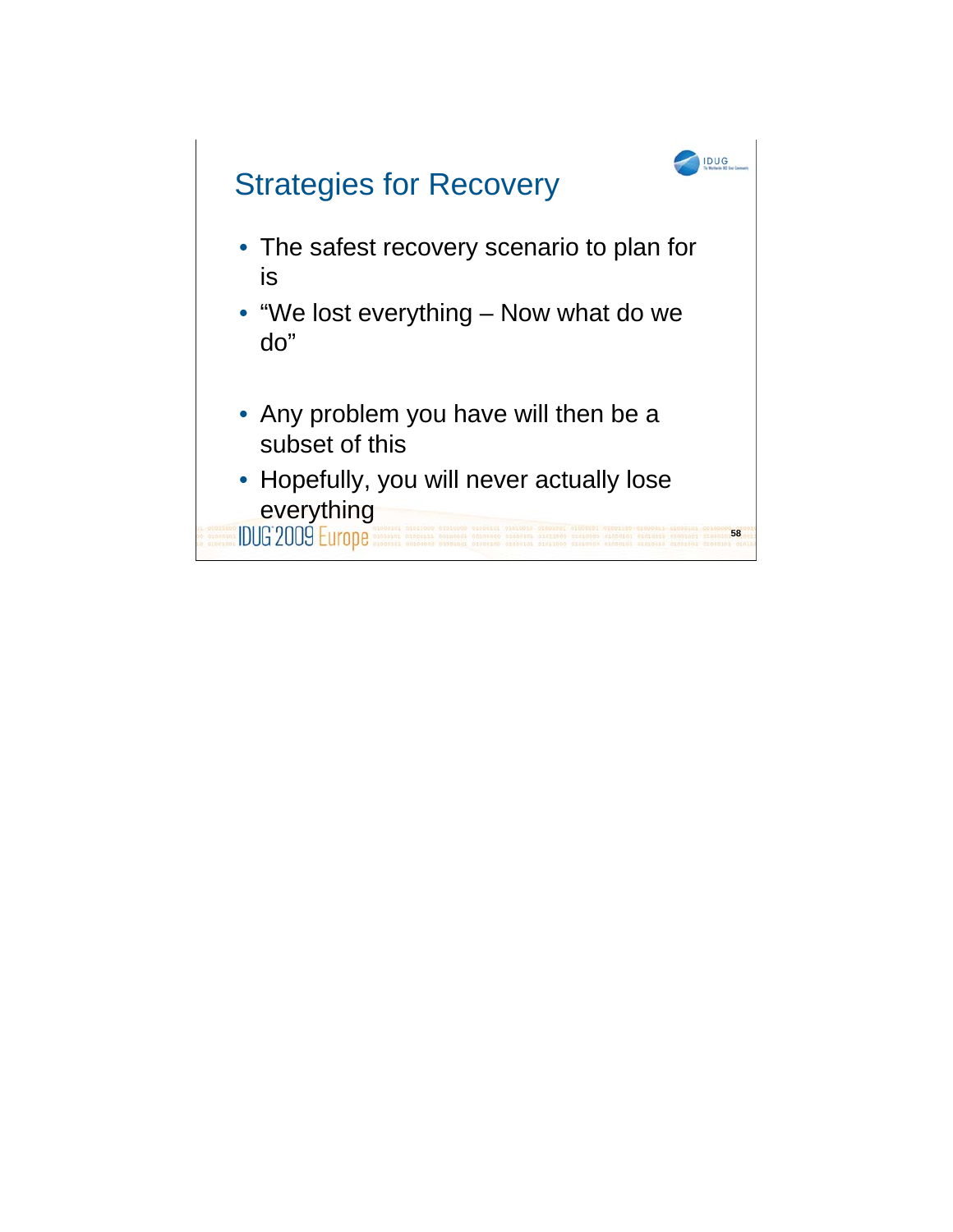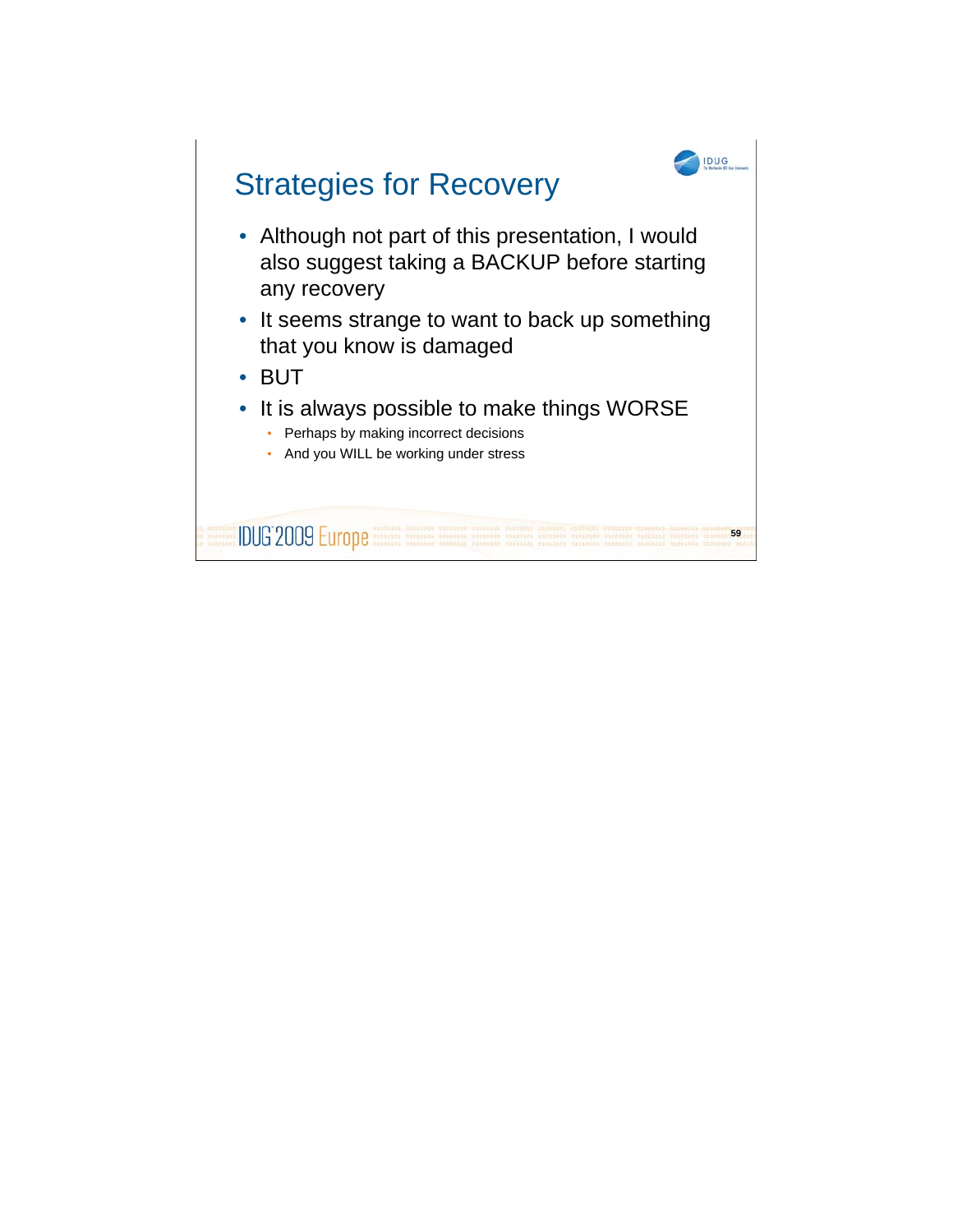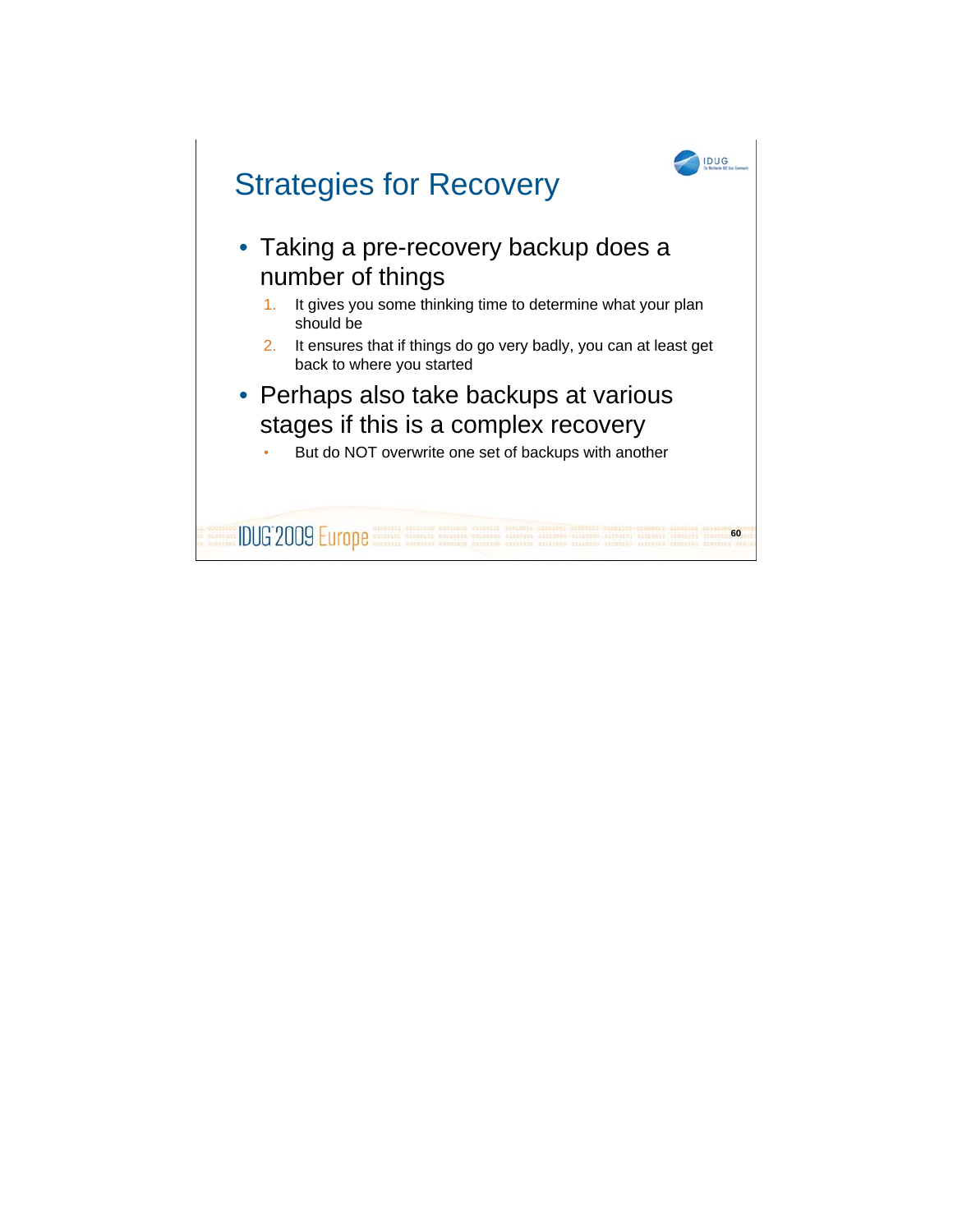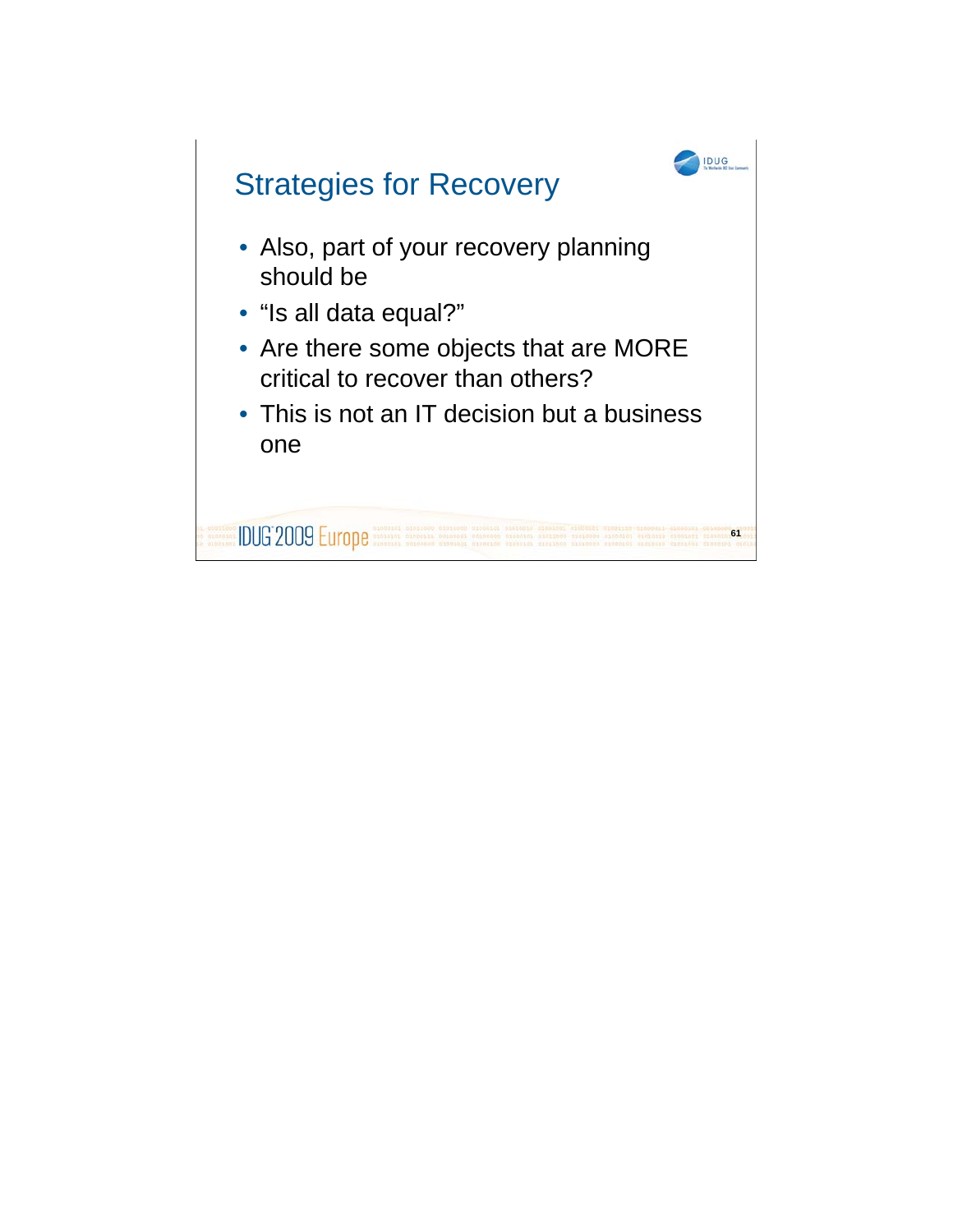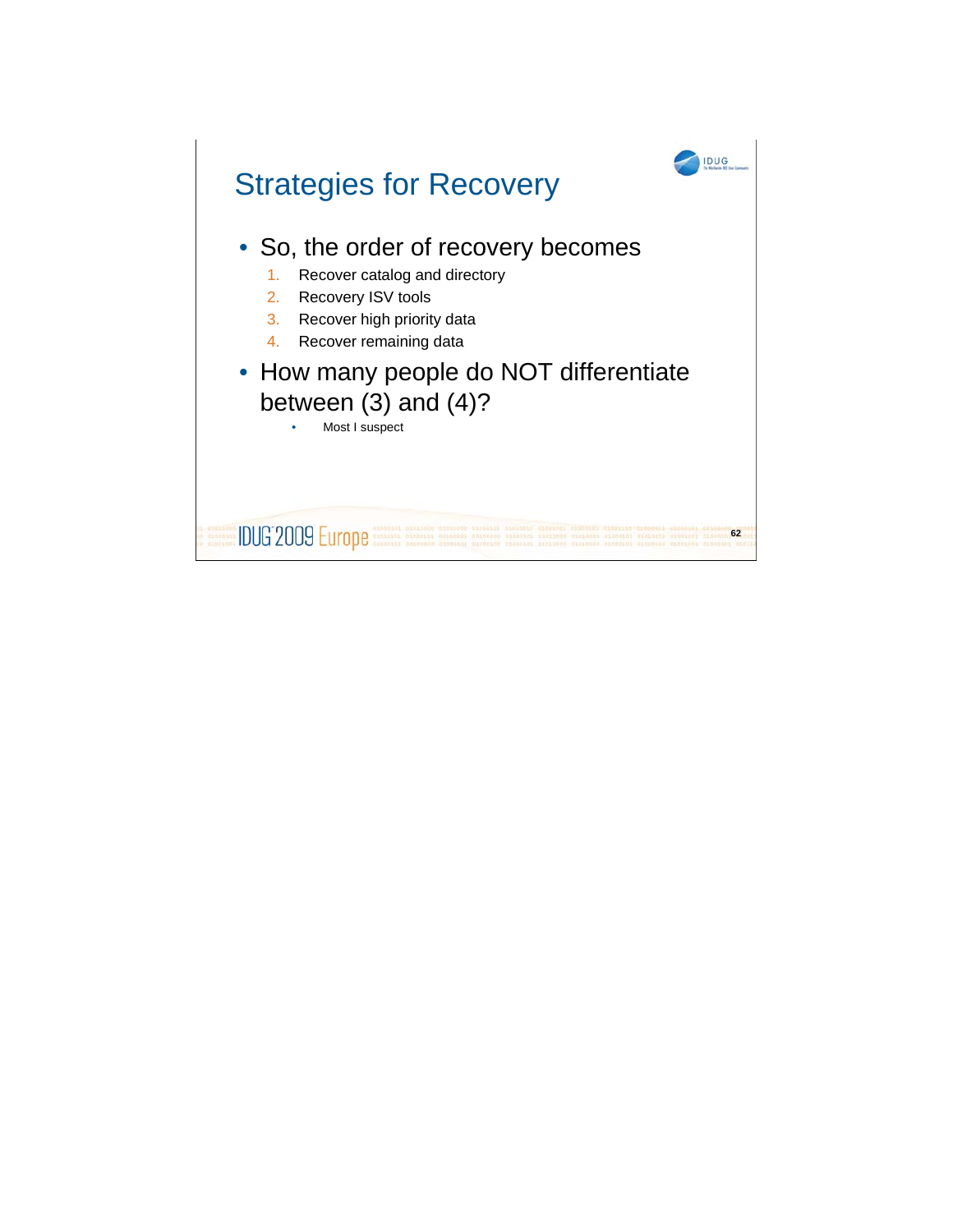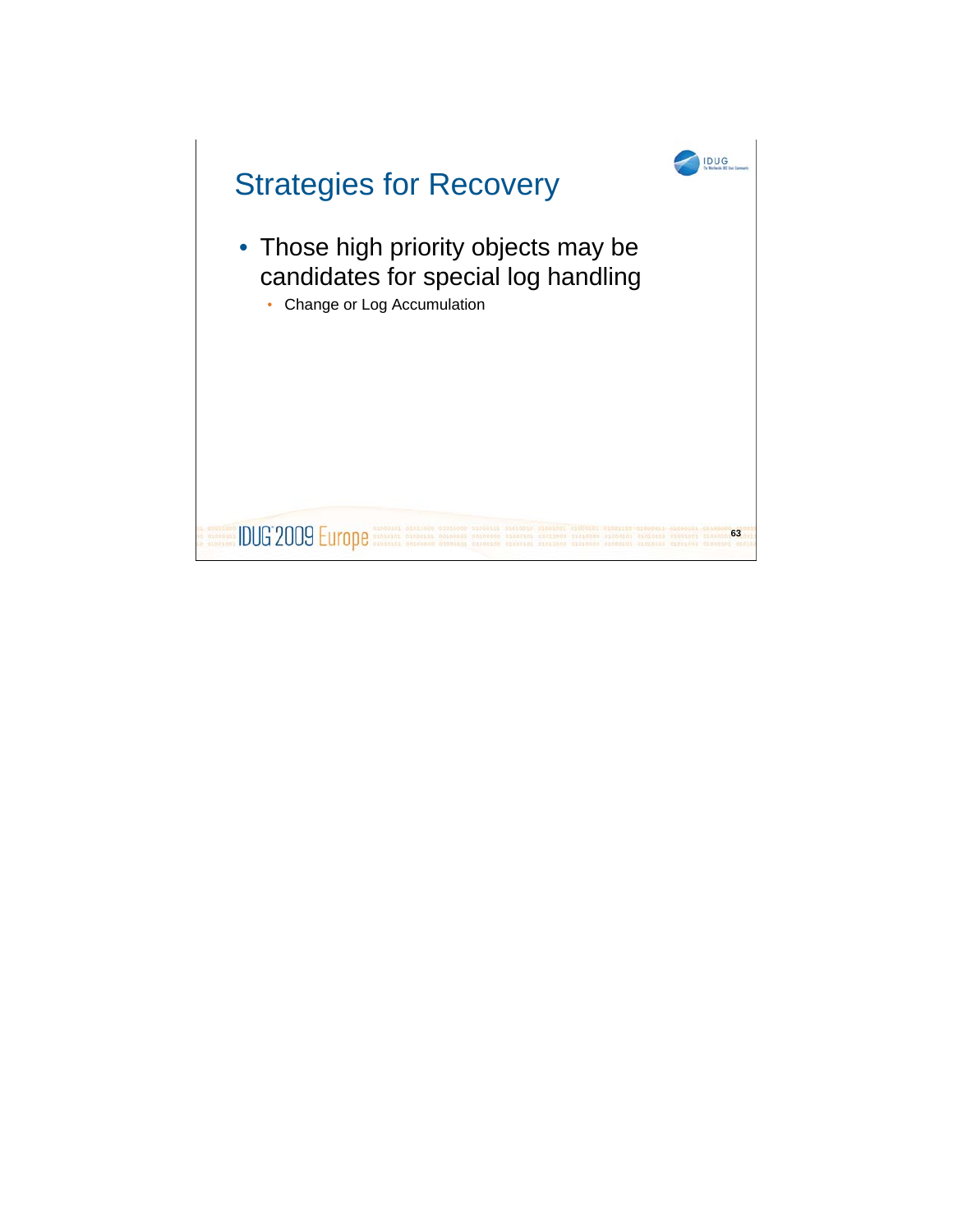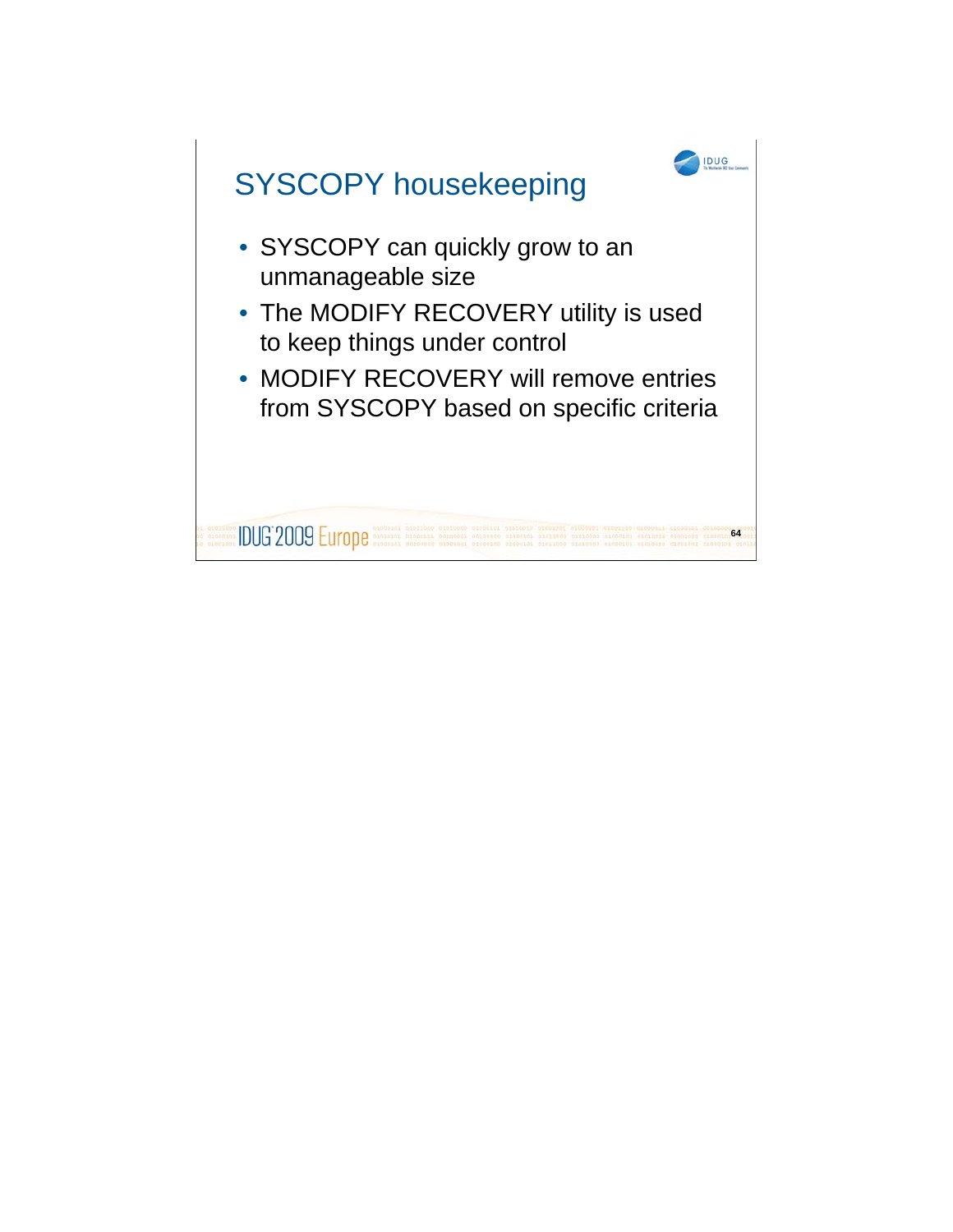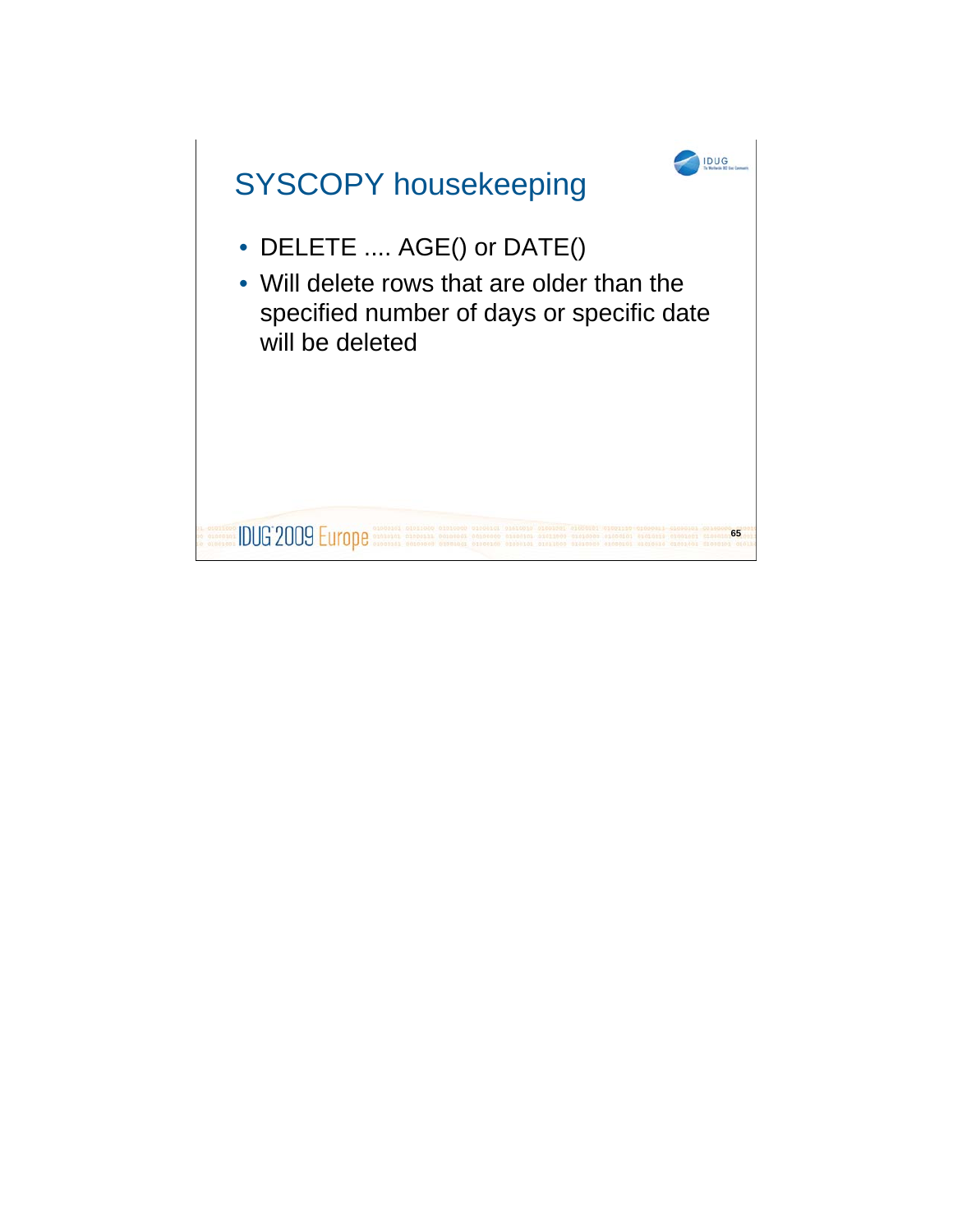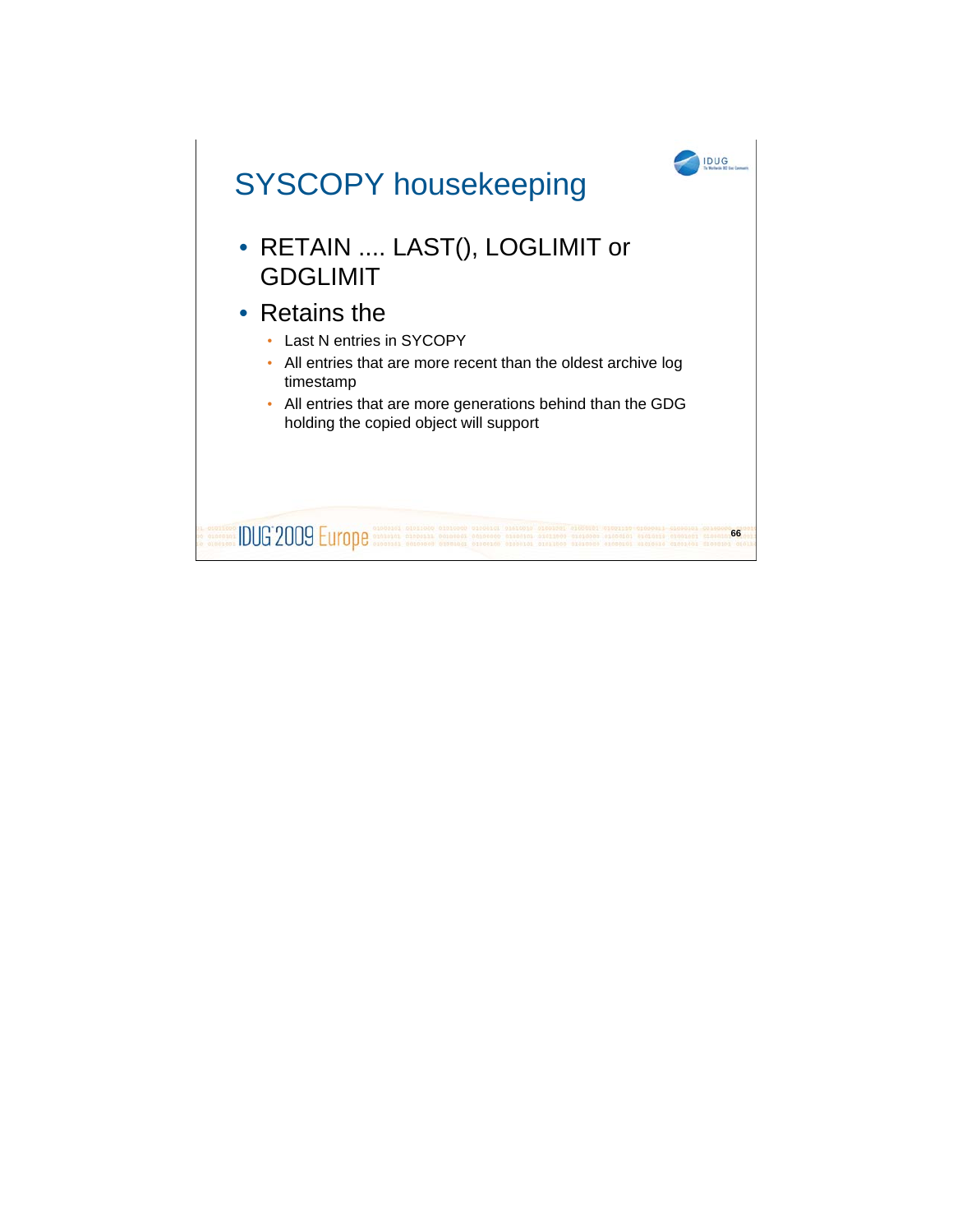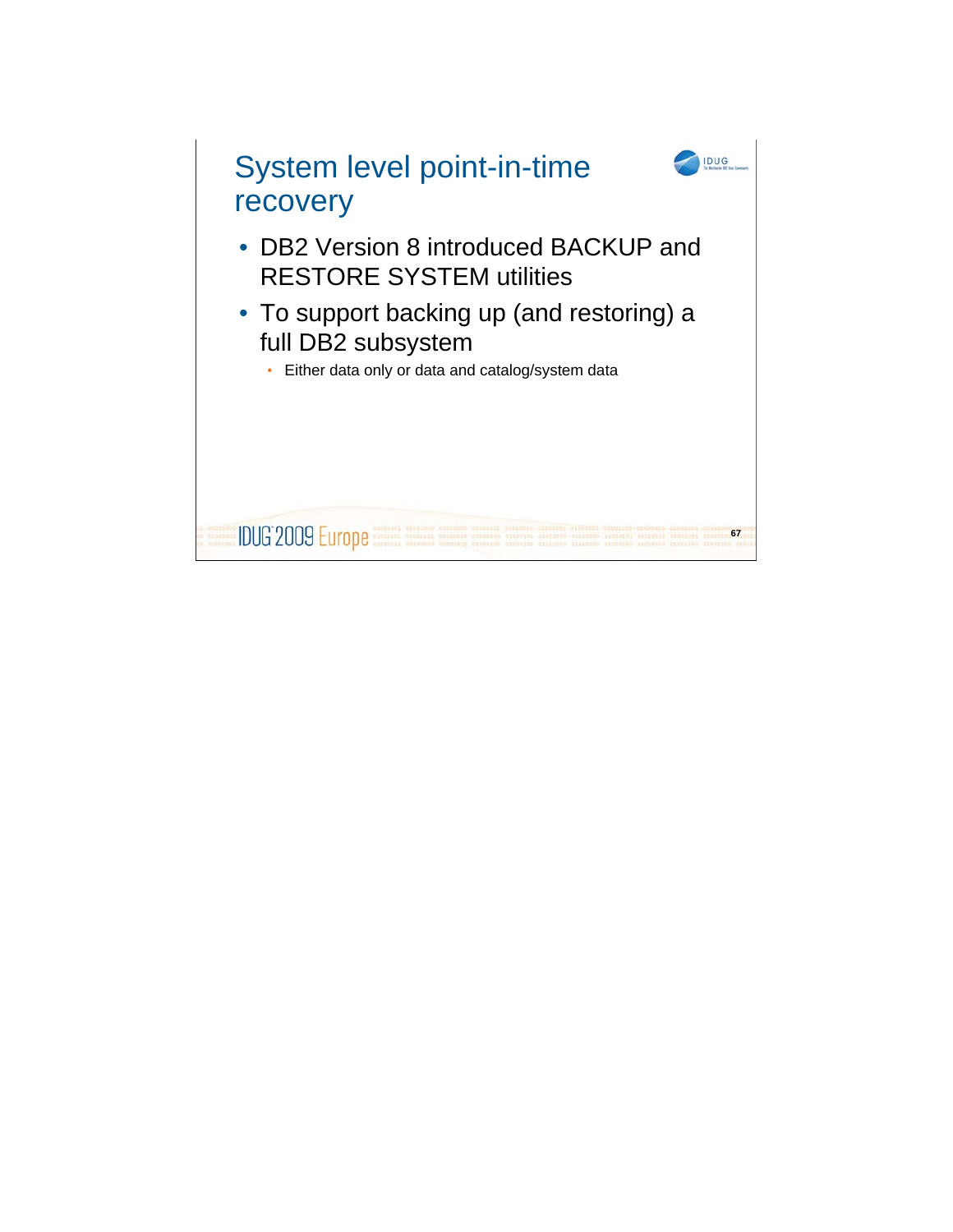

There are many pre-requisites before these utilities can be used, as they rely on DFDSShsm services and hardware assists

Also, all of the DB2 pagesets must be defined to SMS and the SMS storage pools must be named in a specific way

Finally, DB2 must be running in Version 8 New Function Mode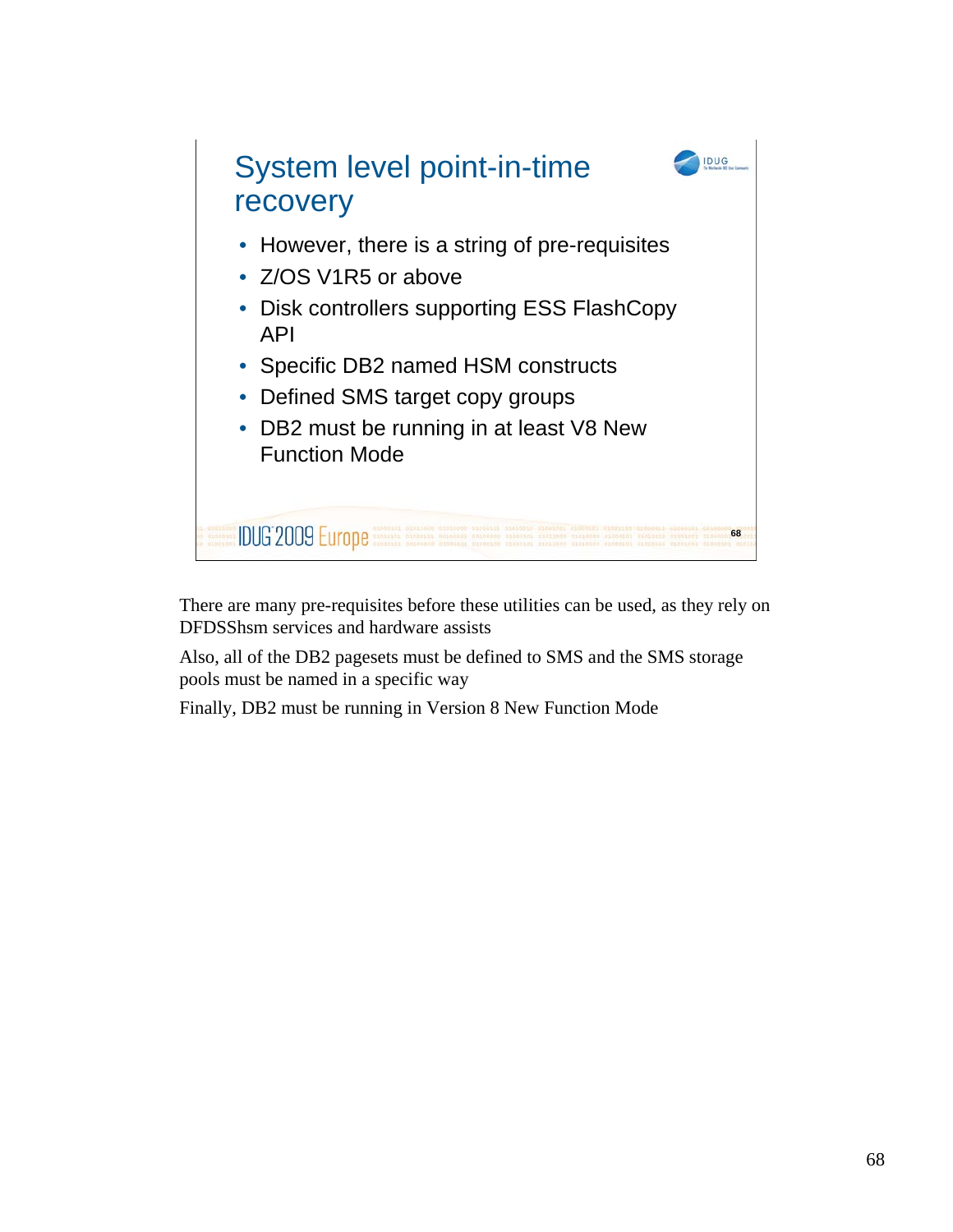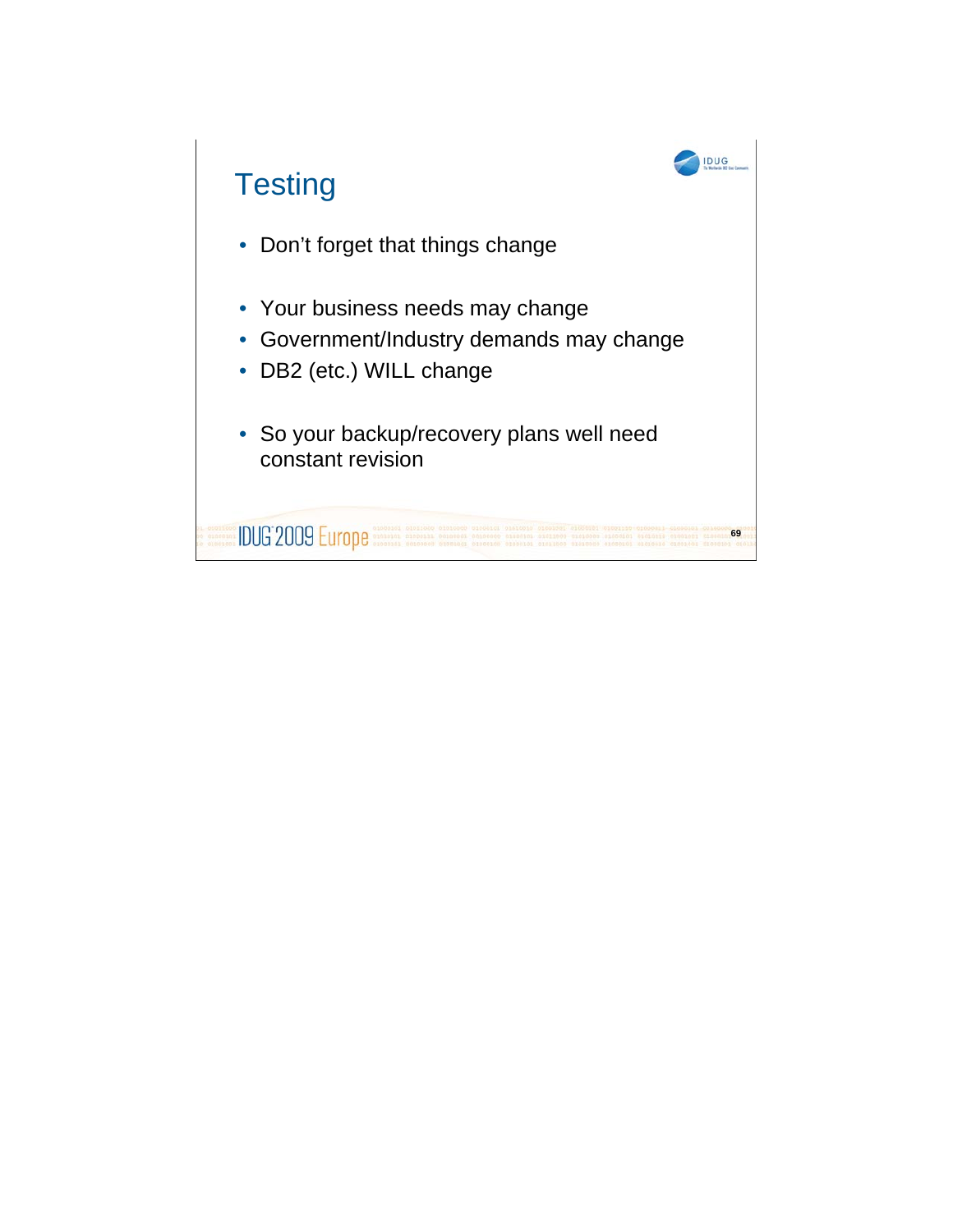